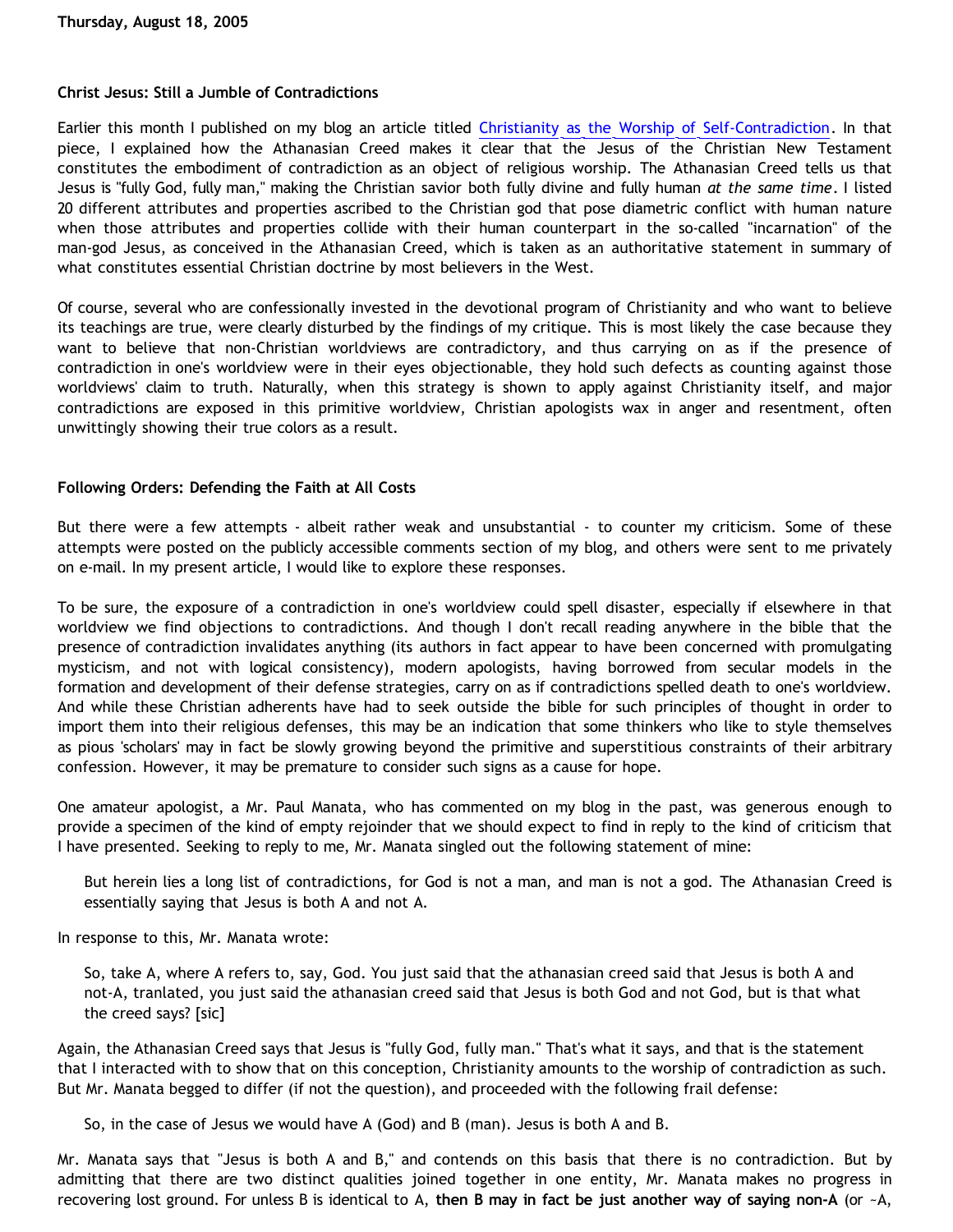as Mr. Manata prefers). Now of course, there are cases of compatibility in which one can say that the same entity is A, B, C, and so on. For instance, one could say that Mr. Brown is A (a tax attorney), B (a good racketball player) and C (a father). In such a case, there is no contradiction. Mr. Manata has not shown that the Athanasian Creed's statement about Jesus being "fully God, fully man" amounts to this kind of benign combination of attributes. Indeed, no effort has been made to show that divine attributes are compatible with human (i.e., *non-divine*) attributes in the combination that is explicitly affirmed in the Athanasian Creed.

Furthermore, if an entity is said to be both A and B such that A has attributes which are *directly negated by B*, then any entity which is said to possess both A *and its negation B* (i.e., *non*-*A*), in fact amounts to a contradiction. For instance, if one said that Mr. Brown is both A (a tax attorney) and B (*not* a tax attorney), then he would be making two statements which are in direct conflict with each other. It is in this latter manner that the Athanasian Creed commits Christianity to a contradiction when it identifies Jesus as both "fully God, fully man." For so long as constituent terms have stable meanings, this is essentially saying that Jesus is both fully uncreated and fully *not* uncreated, fully divine and fully *not* divine, fully supernatural, and fully *not* supernatural, and so on down the list of attributes which I provided in [my original article](http://bahnsenburner.blogspot.com/2005/08/christianity-as-worship-of-self.html). Mr. Manata's unnecessary berating tone and slanderous remarks aside, he has not shown that the statement in the Athanasian Creed is not contradictory in this way.

### **Symptoms of Desperation: Meeting Stated Stipulations**

In order to take control of the matter, Mr. Manata also offered the following statement:

A contradiction, dear Dawson, would be if the creeds had said that Jesus was God and was \*not\* God in the same sense and relationship. If they said this \*then,\* then dear Dawson, you'd have your A and  $-A$ .

One immediate point that needs to be made here is that I cited only one creed in formulating my criticism, namely the Athanasian Creed. The use of the plural here is unwarranted. But the issue at hand is whether or not the conception of Jesus found in the Athanasian Creed commits believers to the worship of a contradiction. Unfortunately for many Christians in the West, since this creed "has been adopted by the Lutheran and several Reformed churches" [1] along with numerous other Protestant denominations, if in fact the Athanasian Creed paints Jesus as a self-contradiction, then it is likely the case that these Christian factions have been worshipping a contradiction all along, and its members, uncritical of church doctrine as they typically are, never really fully realize this.

Mr. Manata says that for the statement to be contradictory it would have to affirm "that Jesus was God and was \*not\* God in the same sense and relationship" in order to stick. Now the relationship in question would be an internal relationship, since the issue revolves around a single entity and its several mutually contradictory attributes. And since the Athanasian Creed is speaking of a single entity, the relationship in question would be between the entity in question and itself. So this portion of Mr. Manata's stipulation is satisfied. Additionally, the Athanasian Creed supplies the sense in which we are to understand what it is saying, for it says "*fully* God, *fully* man," which could only be taken to mean "in **every** sense and relationship." To say otherwise would be to say that Jesus is somehow *less than* "fully God, fully man." By use of the modifier "fully" to qualify the sense intended, the Athanasian Creed is telling us that there is no exception here: Jesus is in **every way** God, and in **every way** man. Anything less than this would compromise the sense intended by the Athanasian Creed as well as the mystical nature of Jesus that Christianity seeks to promote. It happens to be that God is said to be uncreated, divine, supernatural, perfect, immutable, immortal, infinite, etc. That is, by saying that Jesus is "fully God," the Athanasian Creed is saying that Jesus is therefore **fully** uncreated, **fully** divine, **fully** supernatural, **fully** perfect, **fully** immutable, **fully** immortal, **fully** infinite, etc. In other words, Jesus as "fully God" is uncreated *in every sense* that something could be uncreated, divine *in every sense* that something could be divine, supernatural *in every sense* that something could be supernatural, perfect *in every sense* that something could be perfect, immutable *in every sense* that something could be immutable, immortal *in every sense* that something could be immortal, infinite *in every sense* that something could be infinite, etc. Would believers say that their god is in some sense *not* uncreated, in some sense *not* divine, or in some sense *not* supernatural? It's up to them if they want to start watering down their own religious affirmations.

Contrariwise, man is none of these things. As I pointed out in my blog (and which has not been challenged), Christianity teaches that man is *not* uncreated, *not* divine, *not* supernatural, *not* perfect, *not* immutable, *not* immortal, *not* infinite, etc. And since Jesus is, according to the Athanasian Creed, "fully man," Jesus is therefore **fully** *not* uncreated, **fully** *not* divine, **fully** *not* supernatural, **fully** *not* perfect, **fully** *not* immutable, **fully** *not* immortal, **fully** *not* infinite, etc. That is, Jesus as "fully man" is *not* uncreated *in every sense* that something could be *not* uncreated, *not* divine *in every sense* that something could be *not* divine, *not* supernatural *in every sense* that something could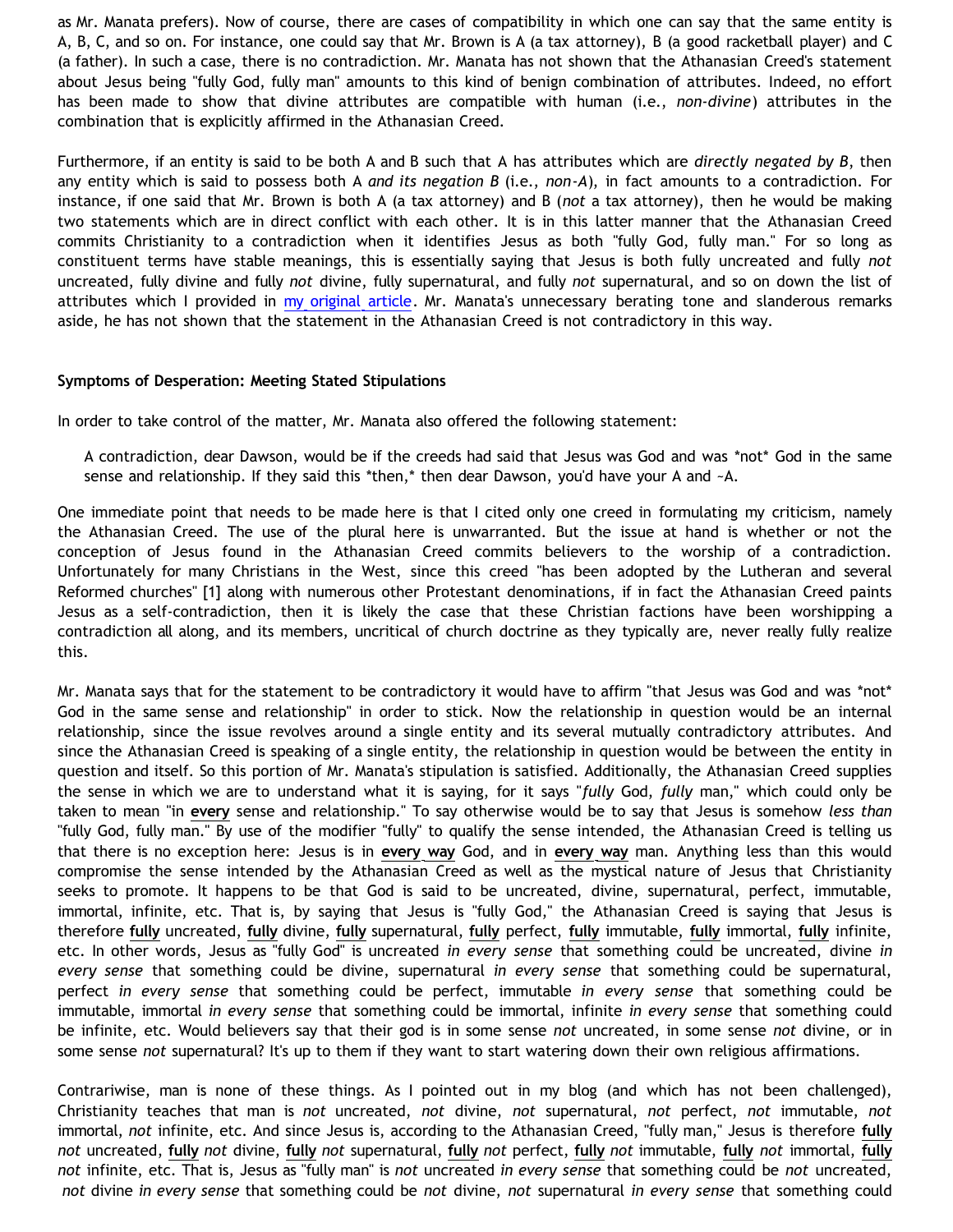be *not* supernatural, *not* perfect *in every sense* that something could be *not* perfect, *not* immutable *in every sense* that something could be *not* immutable, *not* immortal *in every sense* that something could be *not* immortal, *not* infinite *in every sense* that something could be *not* infinite, etc.

I submit, therefore, for the reasons I have given here, that according to the Athanasian Creed's formulation, "Jesus was God and was \*not\* God in the same sense and relationship," and this is vouchsafed by the modifier "fully" applied to both components of Jesus' alleged nature. For "fully" could only mean complete in every sense. And to the discredit of his own rebuttal, Mr. Manata failed to identify any sense in which Jesus is neither "fully God" or "fully man," which is what he would have to do if he wanted to wage an effective case against the charge of contradiction. Thus the stipulations which Mr. Manata has stated have been met.

Even per Mr. Manata's own criterion for deciphering the Athanasian Creed, there is *on every point in question* a standing contradiction affirmed in the notion that Jesus is "fully God, fully man." His protestations to the contrary have been unhelpful in salvaging his worldview from being found to consist essentially of the worship of a self-contradiction. And though he presented very little substance (if it could be called this) in response to my criticism, Mr. Manata proclaims that he has "proven, by strict rules of logic," that there is no contradiction affirmed in the Athanasian Creed, even though it's clear that he nowhere fully engaged the issue, but rather simply offered a semantic device ("B" in place of non-A) to make it appear that no contradiction was being affirmed.

#### **A Test Case: Square Circles**

But in case I have misunderstood the essence of Mr. Manata's rejoinder, I am willing to explore his suggested solution a little further. As a hypothetical case by which apologetic attempts to rebut my criticism can be tested, let me apply those attempts to the delightfully playful notion that defenders and critics of religion have for so long enjoyed batting back and forth. I am speaking of the notion of *square circles*. It is commonly accepted without challenge that the notion of a square circle is a self-contradiction: something cannot have both the shape of a square and the shape of a circle at the same time and in the same sense. One shape is "a rectangle with all four sides equal," and the other is "a closed plane curve every point of which is equidistant from a fixed point within the curve." [\(Webster's\)](http://www.m-w.com/) The notion that a single shape is both a square and a circle constitutes a contradiction and as such the notion of a square circle can serve as a case in which proffered solutions to the charge of contradiction in Christianity can be tested. If the notion of a square circle can pass unscathed through apologetic solutions to the problem of the Athanasian Creed, then we can safely say that those solutions are unhelpful in untangling the matter in favor of the Christian worldview.

The apologetic effort that we have seen - an effort to interpret the Athanasian Creed in order to dissolve the charge that it entails a contradiction by saying that Jesus is both A and B (instead of A and non-A) - can be used to show that the notion of a square circle is, by the same "logic," not contradictory. Mr. Manata says that Jesus is "A (God) and B (man)," that is "both A and B." On this basis, he dismisses the charge of contradiction. However, *by the very same logic*, the charge that the notion of a square circle is self-contradictory can be dismissed by saying that a square circle is A (a square) and B (a circle). Since a square circle would be "both A and B" on Mr. Manata's reasoning, the notion of a square circle is not self-contradictory.

Who would accept this in the case of the notion of square circles? Would Mr. Manata? Perhaps we would rather not want to know the answer to such questions.

#### **Pauline Shuffle: The Manata Maneuver**

But the problem here should be clear: if the same attempts used to rebut my detection of a contradiction in the nature ascribed to Jesus Christ in the Athanasian Creed can be used to make the notion of square circles *seem* logically consistent, then why should we expect such tactics to be effectual in dissolving the contradiction exposed in the nature of Jesus as the Athanasian Creed describes it? Mr. Manata says that Jesus is both A (God) and B (man), and thus it's not a contradiction. Similarly, the advocate of square circles could say that a square circle is both A (a square) and B (a circle), and, on Mr. Manata's logic, there's no contradiction. In fact, one could use this ploy in dispelling any charge of contadiction. One could, for instance, say that the moon is A (rock) and B (cheese), that Albert Einstein was A (a man) and B (a woman), that the *Queen Elizabeth II* is A (a cruise ship) and B (an omlette). On Mr. Manata's "logic" none of these statements could be found to be contradictory. Indeed, any charge of contradiction can be met with what I shall dub the Manata Maneuver, since this ploy consists of moving out an uncomfortable term (e.g., non-A) and replacing it with a euphemism (e.g., B) which enables the apologist to carry on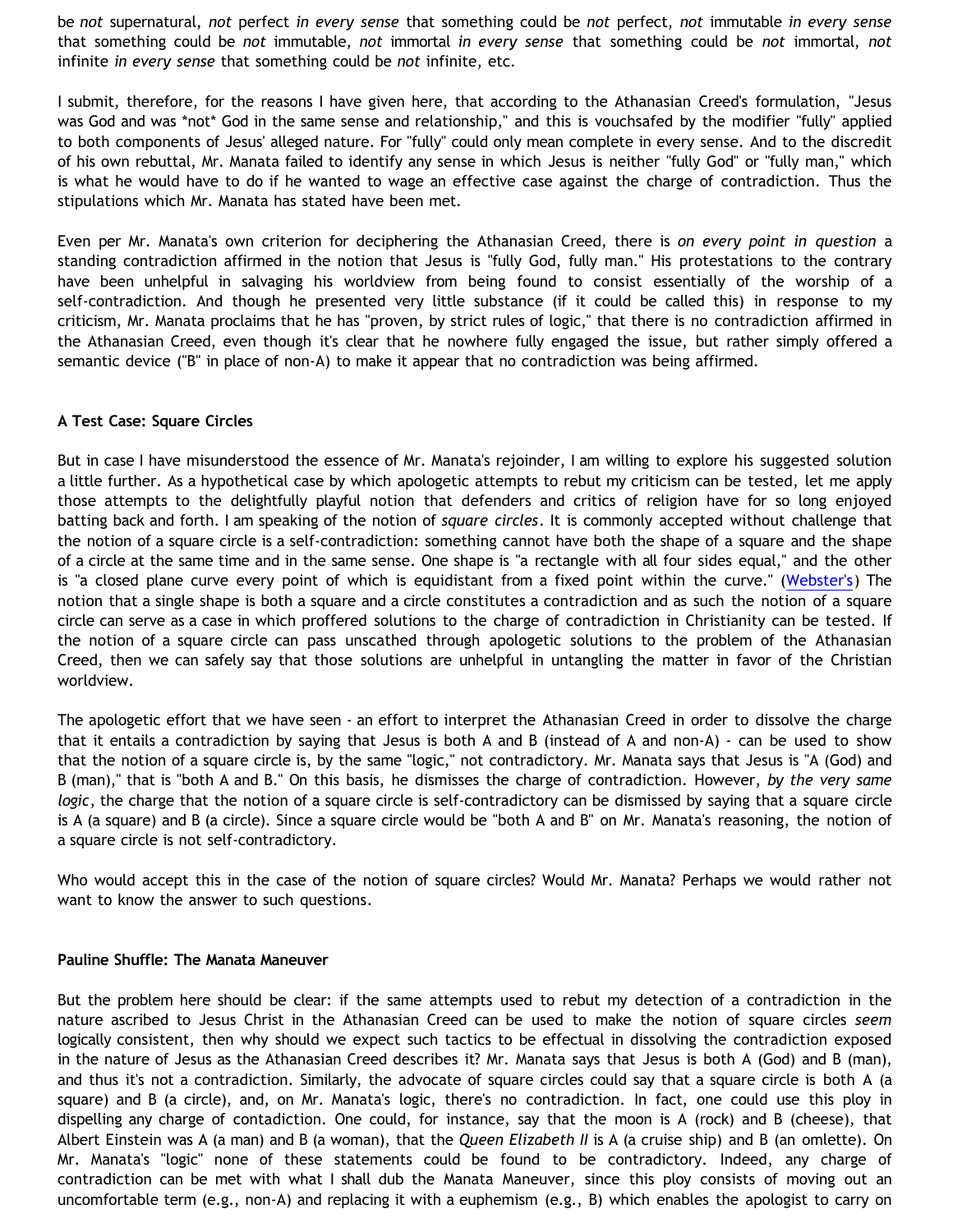with the pretense that there is no contradiction, when in fact there is.

In the standard condescending tone that is typical of his discourse, Mr. Manata emphasized his point that "Jesus is both A and B" in a comment which he later apparently retracted (since he deleted it), saying:

Technically, to any trained dimwit, as it stands the athanasian creed sayeth, "Jesus is both A and B" where A stands for God and B stands for man. [sic]

And though the Athanasian Creed in fact says that Jesus is "*fully* God, *fully* man," the particular terms used to signify the variables matters not. We could use X and non-X just as well. The point, however, is that if God is something *other than man*, then if A refers to God, man must be designated as something other than A, that is, *not A*. Substituting B for "not A" is simply an attempt to cover a real and present contradiction. If it's not a contradiction for a single entity to be both "fully God" and "fully man" since this amounts to it being both A ("God") and B (man), then similarly a square circle is not a contradiction since it, too, is both A (a square) and B (a circle). What is to keep a thinker from thinking of a square circle as both A and B? As we saw above, Mr. Manata's own formulation proposed to undo the contradiction affirmed in the Athanasian Creed can be used to make the notion of a square circle seem non-contradictory, even though it is. Why then should we accept Mr. Manata's formulation as a suitable explanation of the notion that Jesus is "fully God, fully man"? Blank out.

A similar attempt to rebut my criticism was sent to me by one apologist who contacted me privately. His response was to say that "Christ was God that took on a human nature," saying that "these are two distinct categories," and thus there is "no contradiction" in the notion that Jesus is "fully God, fully man." Again, using this approach one could say that a square circle is a square that "took on" a circular nature, and thus the notion of a square circle, on this "logic," is not self-contradictory. After all, don't squares and circles constitute "distinct categories"? This same individual also stated that "a contradiction is defined as a proposition and its negation." Indeed, this works for me as well. The claim that Jesus is "fully God, fully man" thus amounts to the claim that Jesus is **fully immortal** (since God is said to be immortal) and **fully** *not* **immortal** (since man is not immortal). Similarly, Jesus is **fully uncreated** (since God is said to be uncreated) and **fully** *not* **uncreated** (since man according to Christianity is part of creation). Again and again, my criticism survives the challenges brought against it in flying colors.

#### **Venturing Out: Identifying Unspecified Contexts**

But one might ask: What about biblical context? Do statements in the bible rescue Christ-worship from internal contradiction? The apologist who contacted me privately said I should take into account "immediate and larger contexts." And though this individual did not specify what he had in mind or where to find these "immediate and larger contexts," I don't see how a Christian apologist could object to my consulting the Christian New Testament to identify them. The question at issue is the nature of the Christian god vis-à-vis the nature of man, for Jesus is supposed to be *both* the Christian god *and* a man. John 4:24 says that "God is a Spirit." And in Luke 24:39, we read that "a spirit hath not flesh and bones." Already a major internal discrepancy is taking shape in the pages of the bible itself. For we know that man has flesh and bones, and since "a spirit hath not flesh and bones," this could only mean that man is *not*, unlike the Christian god, "a Spirit." So given what the Athanasian Creed says informed with the "immediate and larger contexts" as found in the Christian New Testament, we have the following:

Jesus is fully Spirit ("fully God") *and* fully *non-Spirit* (since man has flesh and bones).

Indeed, the more we look into this matter, the more secure is the conclusion that Christianity in fact and in principle boils down to a perverse worship of contradiction as such.

Mr. Manata, in his characteristic puffery, repeats his poorly defended claim that there is no contradiction here, and ejaculated that "any dimwit within 57 pages into an intro to logic text could have figured this out." But what "logic text" has Mr. Manata cited that agrees that square circles are not contradictions? Indeed, no citation to support his rebuttal attempts has been provided. Thus we have an empty appeal to an uncited, unspecified "logic text," and it's certainly doubtful that any logic text worth its salt is going to say a contradiction is not a contradiction.

In the final analysis, it's clear that apologists recognize that there's a fire here, for if they didn't think their doctrine were burning in devouring flames, they'd not be in such a rush to put it out. Can apologists devise some way to make "fully God, fully man" logically coherent? Apparently only by not engaging the details of the matter, for none have presented a worthy defeater of the points I have raised.

by Dawson Bethrick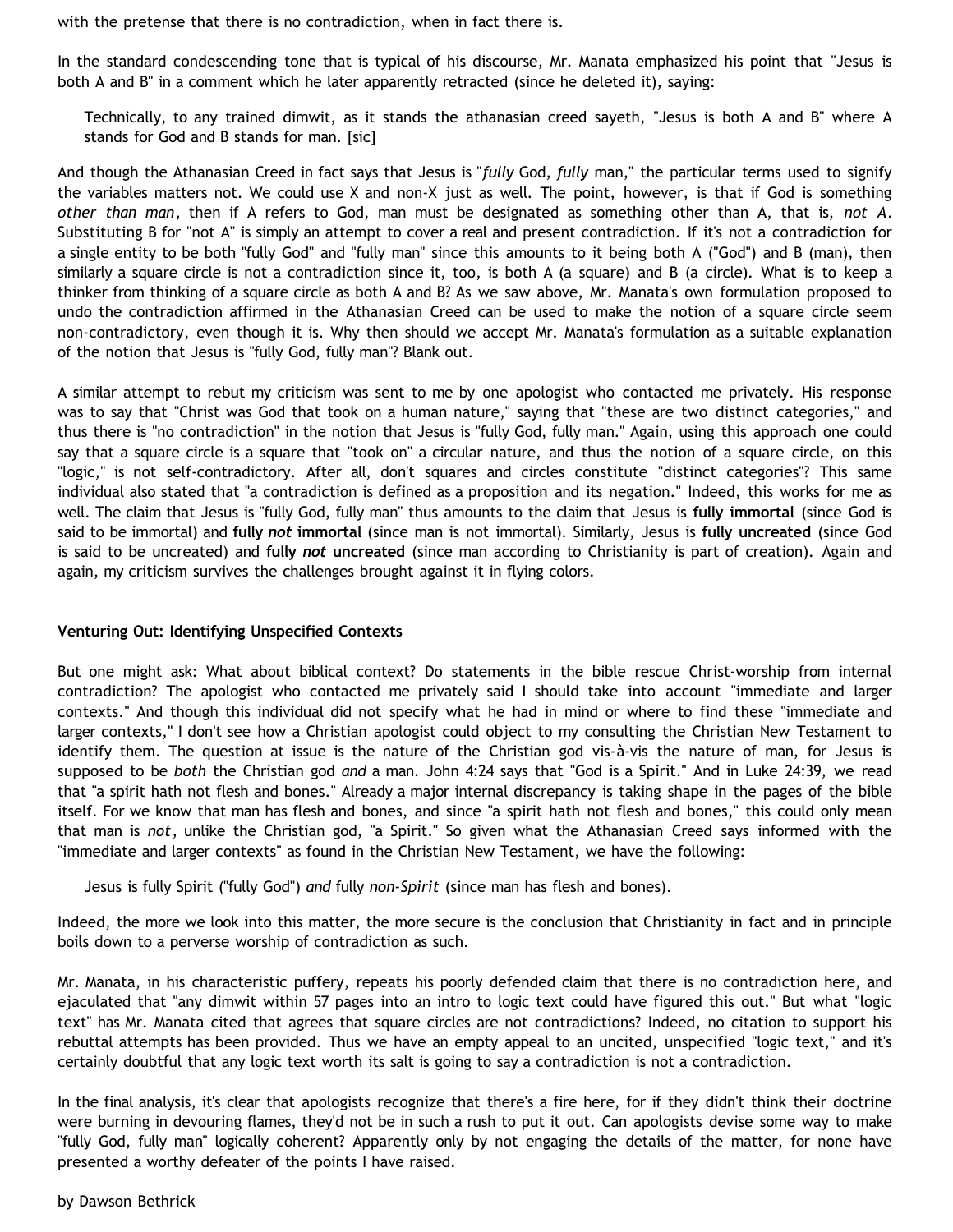[1] Michael Martin, *The Case Against Christianity*, (Philadelphia, PA: Temple University Press, 1991), p. 10. *posted by Bahnsen Burner at [4:00 AM](http://bahnsenburner.blogspot.com/2005/08/christ-jesus-still-jumble-of.html)*

### **46 Comments:**

[groundfighter76](http://www.blogger.com/profile/8210797) said...

Dawson,

I'm a bit rushed so i'll address what I can.

First, no one that I know of was actually disturbed with "your findings" (as they can hardly be called "yours"). I actually thought it was funny and if this is the best you can do, then you have miserably failed.

Second, can you actually make a valid argument that if something is not specifically listed in the Bible then I am borrowing from your worldview or 'other secular models'. I'm afraid that I may be hit with the Stolen Concept bomb here.

Then you say, "But herein lies a long list of contradictions, for God is not a man, and man is not a god. The Athanasian Creed is essentially saying that Jesus is both A and not A."

Dawson, we have agreed with you that man is not God and God is not man. I'm not so sure what's hard to understand about what we have so far stated. What we have continually said is that Jesus had two natures that are distinct yet inseparable.

Dawson said, "Furthermore, if an entity is said to be both A and B such that A has attributes which are directly negated by B, then any entity which is said to possess both A and its negation B (i.e., non-A), in fact amounts to a contradiction."

Right and we would say that his divine nature is not his human nature and his human nature is not his divine nature. You are going to have to do better than this as all you have done is repeat yourself from your earlier blog.

Dawson said, "For instance, if one said that Mr. Brown is both A (a tax attorney) and B (not a tax attorney), then he would be making two statements which are in direct conflict with each other."

The example is flawed and doesn't make your point. Jesus has both A (divine nature) and B (human nature). Now of course his human nature is not his divine nature and his divine nature is not his human nature. A (the divine nature) is not B (his human nature). Likewise, B (his human nature) is not A (his divine nature). No one has ever claimed that. They are two natures (distinct yet inseparable) in one essence/person.

To get your example to work, you would somehow have to 'mix' his two natures into one, which is not what we claim and is why the supposed 'contradiction' fails.

Dawson said, "Mr. Manata says that for the statement to be contradictory it would have to affirm "that Jesus was God and was \*not\* God in the same sense and relationship" in order to stick. Now the relationship in question would be an internal relationship, since the issue revolves around a single entity and its several mutually contradictory attributes. And since the Athanasian Creed is speaking of a single entity, the relationship in question would be between the entity in question and itself. So this portion of Mr. Manata's stipulation is satisfied. Additionally, the Athanasian Creed supplies the sense in which we are to understand what it is saying, for it says "fully God, fully man," which could only be taken to mean "in every sense and relationship." To say otherwise would be to say that Jesus is somehow less than "fully God, fully man." By use of the modifier "fully" to qualify the sense intended, the Athanasian Creed is telling us that there is no exception here: Jesus is in every way God, and in every way man. Anything less than this would compromise the sense intended by the Athanasian Creed as well as the mystical nature of Jesus that Christianity seeks to promote. It happens to be that God is said to be uncreated, divine, supernatural, perfect, immutable, immortal, infinite, etc. That is, by saying that Jesus is "fully God," the Athanasian Creed is saying that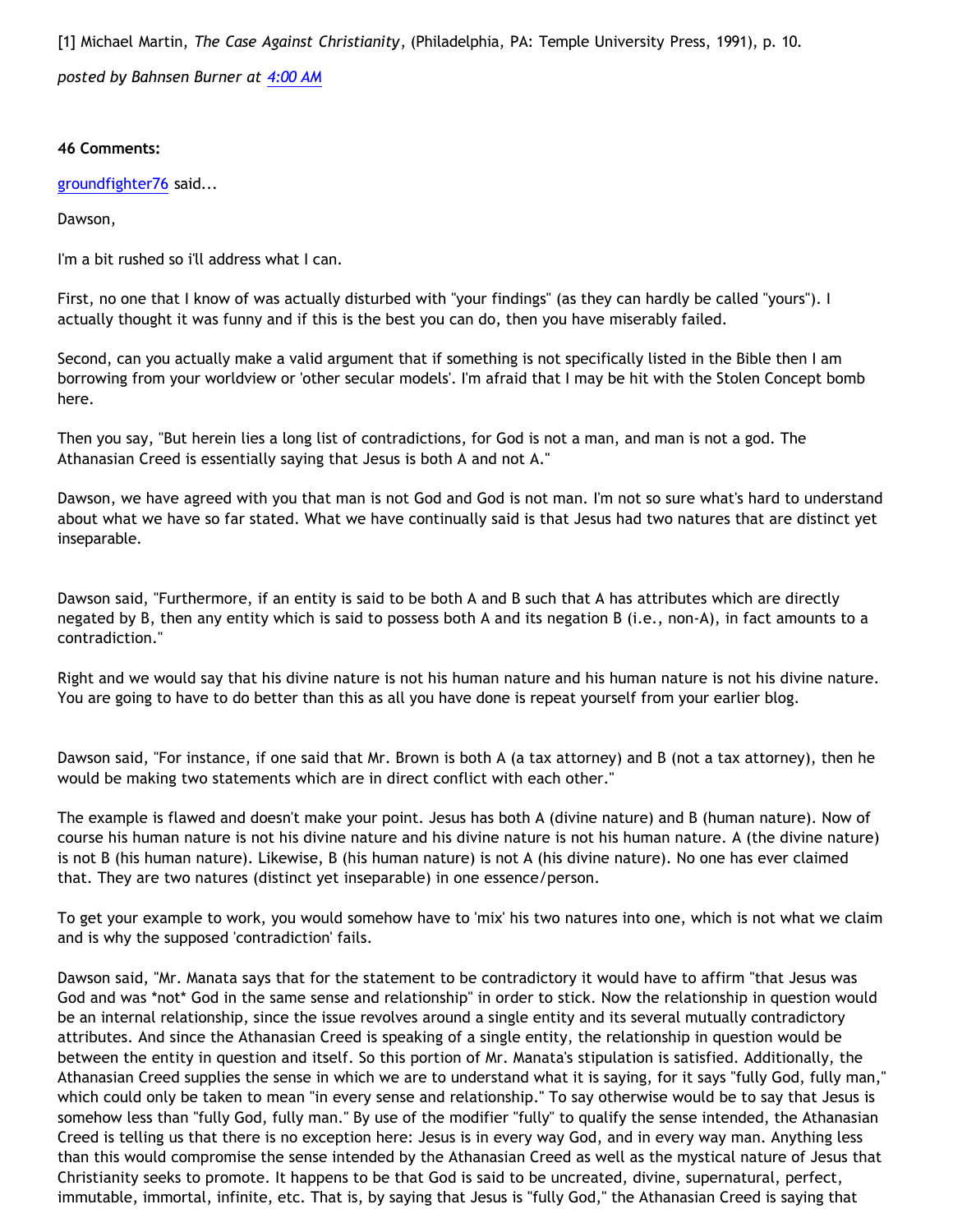Jesus is therefore fully uncreated, fully divine, fully supernatural, fully perfect, fully immutable, fully immortal, fully infinite, etc. In other words, Jesus as "fully God" is uncreated in every sense that something could be uncreated, divine in every sense that something could be divine, supernatural in every sense that something could be supernatural, perfect in every sense that something could be perfect, immutable in every sense that something could be immutable, immortal in every sense that something could be immortal, infinite in every sense that something could be infinite, etc. Would believers say that their god is in some sense not uncreated, in some sense not divine, or in some sense not supernatural? It's up to them if they want to start watering down their own religious affirmations.

Contrariwise, man is none of these things. As I pointed out in my blog (and which has not been challenged), Christianity teaches that man is not uncreated, not divine, not supernatural, not perfect, not immutable, not immortal, not infinite, etc. And since Jesus is, according to the Athanasian Creed, "fully man," Jesus is therefore fully not uncreated, fully not divine, fully not supernatural, fully not perfect, fully not immutable, fully not immortal, fully not infinite, etc. That is, Jesus as "fully man" is not uncreated in every sense that something could be not uncreated, not divine in every sense that something could be not divine, not supernatural in every sense that something could be not supernatural, not perfect in every sense that something could be not perfect, not immutable in every sense that something could be not immutable, not immortal in every sense that something could be not immortal, not infinite in every sense that something could be not infinite, etc."

You are still confusing the two natures as if they were somehow one nature (or as though one nature overrid the other).

As the Westminster Confession states, "The Son of God, the second person in the Trinity, being very and eternal God, of one substance and equal with the Father, did, when the fulness of time was come, take upon Him man's nature, with all the essential properties and common infirmities thereof, yet without sin; being conceived by the power of the Holy Ghost, in the womb of the Virgin Mary, of her substance. So that two whole, perfect, and distinct natures - the Godhead and the manhood - were inseparably joined together in one person, without conversion, composition, or confusion. Which person is very God and very man, yet one Christ, the only Mediator between God and man" (Chap. viii. sec. 2)

As stated before, in the hypostatic union, Jesus' two natures are totally separate, but they are united in one person (essence). Because they are totally separate, each nature retains its own attributes. That means that in his human nature, Jesus' knowledge is limited to what he has learned as a man, while in his divine nature he is totally omniscient, knowing everything.

In the other blog comment section, Aaron had stated these attributes are mutually exclusive. I would say that he's right and thats why Jesus is said to have two natures. His human attributes are exclusive to his human nature while his divine attributes are exclusive to his divine nature.

Dawson then states, "I submit, therefore, for the reasons I have given here, that according to the Athanasian Creed's formulation, "Jesus was God and was \*not\* God in the same sense and relationship," and this is vouchsafed by the modifier "fully" applied to both components of Jesus' alleged nature."

Here is the problem; you said "Jesus' alleged nature". This is singular; however, as we have continually said, Jesus has two natures. It's not two components of one nature. The 'fully' describes his \*two\* natures, fully God and fully man.

Dawson said, "For "fully" could only mean complete in every sense."

Right and in every sense, his human nature was fully man and his divine nature was fully divine.

Dawson said, "And to the discredit of his own rebuttal, Mr. Manata failed to identify any sense in which Jesus is neither "fully God" or "fully man," which is what he would have to do if he wanted to wage an effective case against the charge of contradiction. Thus the stipulations which Mr. Manata has stated have been met."

Mr. Manata identified that Jesus had two natures and the human nature would not be divine and vice versa. Remember A and B.

Now to address your "square circles" nonsense. You say: "Again, using this approach one could say that a square circle is a square that "took on" a circular nature, and thus the notion of a square circle, on this "logic," is not self-contradictory. After all, don't squares and circles constitute "distinct categories"?"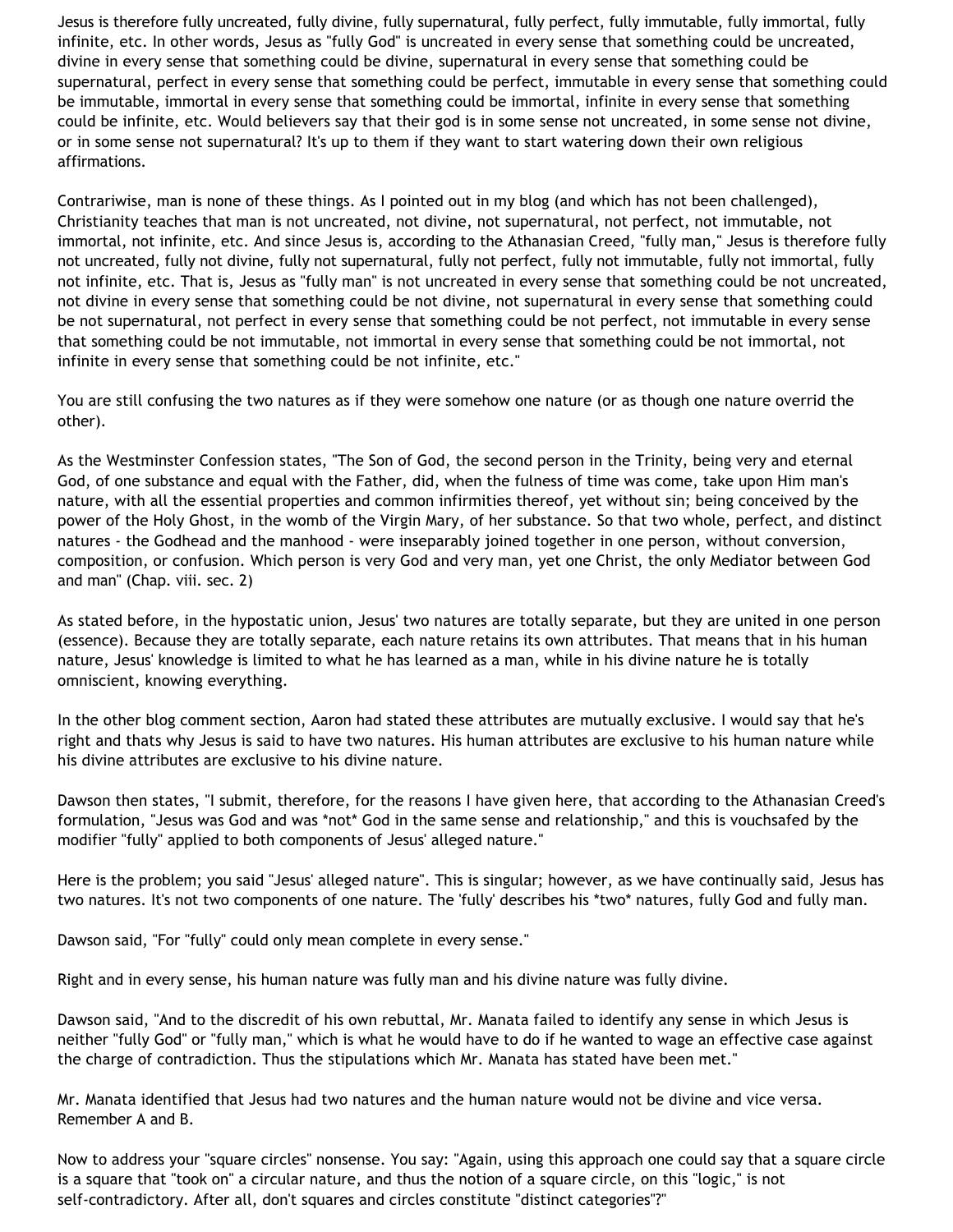If you want to use this example the square will still remain a square and the circle still remain a circle as each nature maintains its essential identity in the hypostatic union.

Of course, if you would actually study systematicians such as Shedd, Hodge, Turretin, Berkhof, etc, you would know all this and we may not be having this conversation.

As it stands, you have thus far failed to deliver on your contradiction.

[August 18, 2005 8:25 AM](http://bahnsenburner.blogspot.com/2005/08/112437873837013625)

[Bahnsen Burner](http://www.blogger.com/profile/7766918) said...

GF76: "First, no one that I know of was actually disturbed with "your findings" (as they can hardly be called "yours")."

Is this supposed to be an argument, or simply an announcement of your ignorance?

GF76: "Second, can you actually make a valid argument that…" if something is not specifically listed in the Bible then I am borrowing from your worldview or 'other secular models'. I'm afraid that I may be hit with the Stolen Concept bomb here.

Again, you remind me of Paul Manata. In [one blog comment section](http://goosetheantithesis.blogspot.com/2005/08/pauls-hyperbole.html), Paul asked the following:

*"care to post a valid decuctive argument proving all those claims you made about my intersubjective state of beliefs?"*

In [another one](http://goosetheantithesis.blogspot.com/2005/07/jesus-says-no-to-life.html), he wrote:

*"Franc, let's see the valid/sound argument here."*

And then [in yet another:](http://www.blogger.com/comment.g?blogID=11397797&postID=112430879275352999)

*"Now, give an argument that shows how you \*know\* the intersubjective states of others. You do know how to give an argument, right?"*

The resemblance here and elsewhere is uncanny.

Anyway, I'm wondering where Jesus made any proclamations about the value of valid arguments. And I wonder where any bible character challenged his rivals to provide valid arguments for anything. Indeed, it seems that the authors of the bible nowhere discuss issues pertaining to the validity of inferences. Where did Jesus offer any valid arguments? If apologists were truly concerned about the presentation of valid arguments for positions affirmed, why not demand such from Jesus?

GF76 asked if I could present an argument to the effect that "if something is not specifically listed in the Bible then I am borrowing from your worldview or 'other secular models'."

The issue here is not simply a lack of being "specifically listed," but whether or not the very idea is completely alien to the teachings and concerns of what we read in the bible. Since men are born ignorant, we have to learn our knowledge from some source or another. If you wanted to learn about what the early Christians believed, I'd say the New Testament would be a suitable source to consult for this. You'll get a tattered and varying picture of this in that source. But if you wanted to learn about the rules of inference, or how man's perceptual faculty works, or about concept-formation, you're not going to learn about these things in the bible. You'd have to look outside the bible for them. And any source outside the bible would have to be considered something that is not "God-breathed," and thus potentially (if not actually) contaminated with "the wisdom of the world" (i.e., reason), which the apostle Paul rejected according to letters that he wrote and which were included in the Christian canon (cf. I Cor. 1-2). "A little leaven leaveneth the whole lump," writes the apostle (cf. Gal. 5:9). Now, if you could show where the bible addresses such concerns as those I mention here, then you might be able to have a prayer (but then again, nothing fails like prayer).

GF76: "I'm afraid that I may be hit with the Stolen Concept bomb here."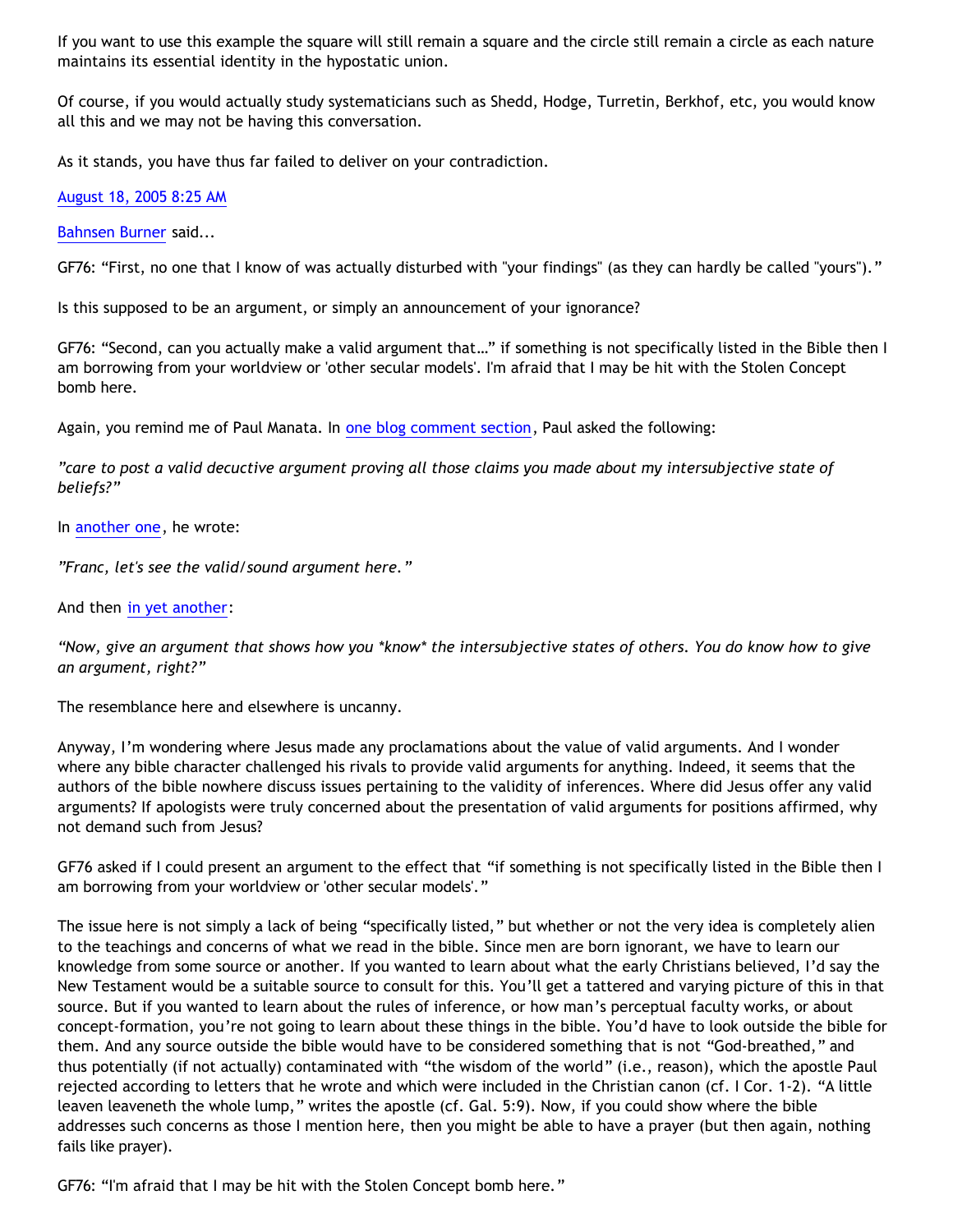I wonder if you understand what this fallacy is any more than Paul Manata does. He's not shown any understanding here. And your words here suggest that you have no understanding of what is being charged when someone accuses you of the fallacy of the stolen concept. You're confusing "stolen" with "borrowed." There's a big difference here. Christianity commits the fallacy of the stolen concept. Do you think you could show otherwise?

I wrote: "But herein lies a long list of contradictions, for God is not a man, and man is not a god. The Athanasian Creed is essentially saying that Jesus is both A and not A."

GF76: "Dawson, we have agreed with you that man is not God and God is not man."

Then my criticism stands. Since according to the Athanasian Creed Jesus is both God (not man) and man (not God), it affirms a contradiction.

GF76: "I'm not so sure what's hard to understand about what we have so far stated."

Oh, I understand alright. As one pastor put it, "You know too much."

GF76: "What we have continually said is that Jesus had two natures that are distinct yet inseparable."

Yep, clearly a contradiction. Jesus is an inseparable combination of A (God, not man) and non-A (man, not God). If Jesus is a single entity, then the notion that he has "two natures" only adds to the incoherence of the idea. This makes Jesus a disintegrated being. James 1:8 says that "a double minded man is unstable in all his ways."

I wrote: "Furthermore, if an entity is said to be both A and B such that A has attributes which are directly negated by B, then any entity which is said to possess both A and its negation B (i.e., non-A), in fact amounts to a contradiction."

GF76: "Right"

I know I'm right.

GF76: "and we would say that his divine nature is not his human nature and his human nature is not his divine nature. "

And yet, since Jesus is supposedly both divine and not divine, you have a contradiction on your hands.

GF76: "You are going to have to do better than this as all you have done is repeat yourself from your earlier blog."

So far your comments are sealing my case.

I wrote: "For instance, if one said that Mr. Brown is both A (a tax attorney) and B (not a tax attorney), then he would be making two statements which are in direct conflict with each other."

GF76: "The example is flawed and doesn't make your point."

Really? Let's see.

GF76: "Jesus has both A (divine nature) and B (human nature)."

Let's explore this. Jesus has both an immortal nature and not an immortal nature. Hmmm…. Yep, contradiction.

GF76: "Now of course his human nature is not his divine nature and his divine nature is not his human nature."

Exactly. Jesus is a single being that is both divine and not divine, both immortal and not immortal, both uncreated and not uncreated, and so on. You've not shown otherwise. By the way, which one died on the cross - Jesus the god (but an immortal being cannot die, by definition), or Jesus the man (the death of a man cannot atone sins)? Incoherence keeps popping up all over the place, like mushrooms after a long day of rainy weather.

GF76: "A (the divine nature) is not B (his human nature)."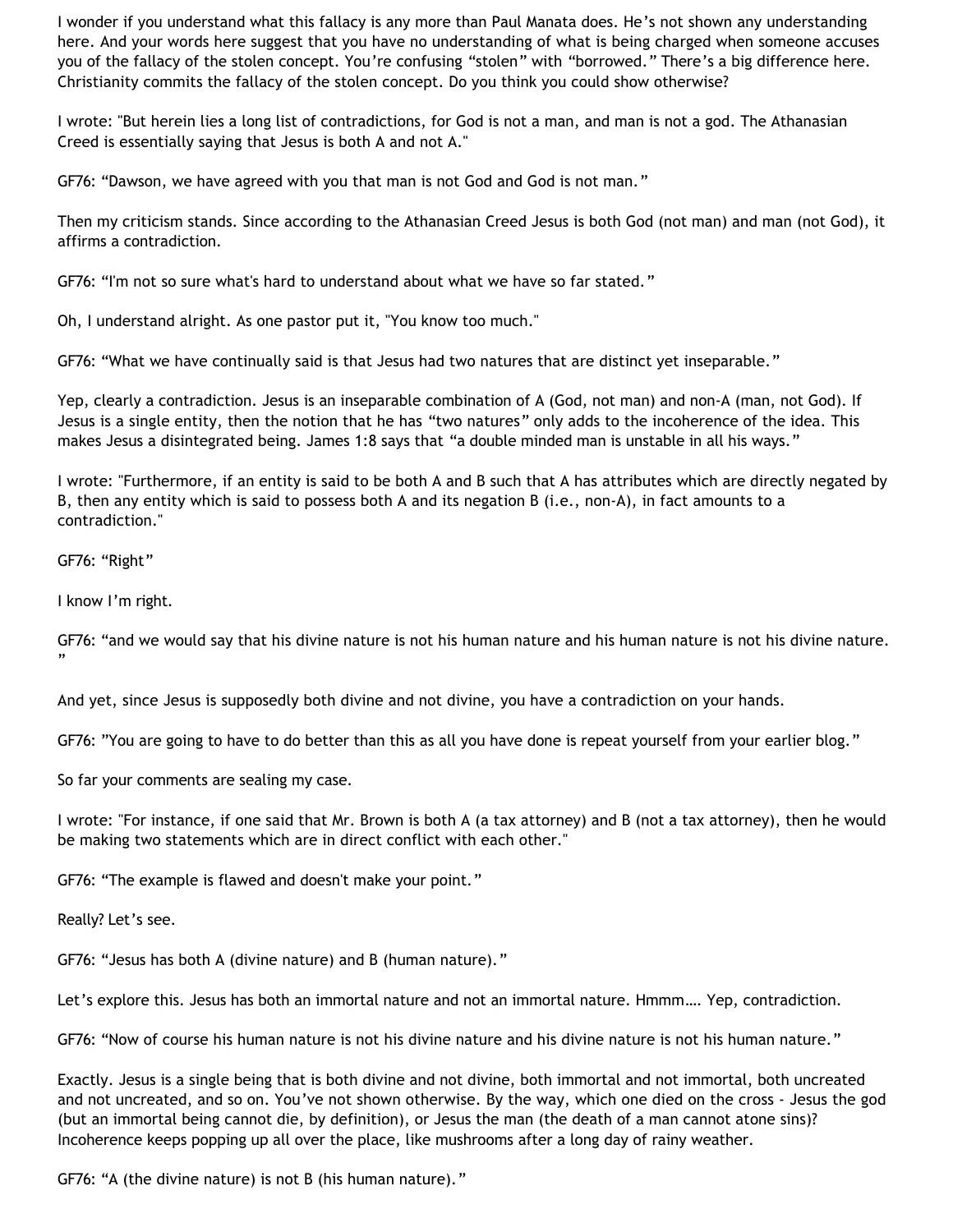Indeed, A is not non-A. B is just another way of saying non-A. But when you say that a single being is both A and B, you're saying that it is both A and also non-A. Again, any way you slice it, you have a contradiction on your hands.

GF76: "Likewise, B (his human nature) is not A (his divine nature)."

Again, you're making my point for me. See, nothing hard to understand here.

GF76: "They are two natures (distinct yet inseparable) in one essence/person."

And since Jesus is a single being which allegedly has these "two natures," and since these "two natures" are contradictory to each other (e.g., one is uncreated, the other uncreated, etc.), Jesus is literally a walking contradiction (to the extent that Christians want to believe Jesus ever walked).

GF76: "To get your example to work, you would somehow have to 'mix' his two natures into one, which is not what we claim and is why the supposed 'contradiction' fails."

Actually, it is what Christians claim, and this is confirmed in numerous ways. For one, Jesus is referred to in the singular. When speaking of Jesus in the third person, he is referred to with the pronoun "he," just as I did here. He is not referred to as "they," which is what would have to be the case if he were more than one. Also, the gospels use the pronoun "I" (first person singular) when Jesus is speaking in reference to himself (cf. Matt. 5:44) as well as the pronoun "me" (cf. Matt. 4:19). Also, the Westminster Confession of Faith, which you yourself cited, affirms that Jesus is "of one substance," thus confirming that Christianity conceives of Jesus as a single entity. And even though the notion of a single entity having two natures (indeed, two natures which contradict one another on at least 20 points) is blitheringly incoherent in itself, it is in this "one substance" that is Jesus that these two natures are combined to form a single entity, which constitutes an embodiment of contradiction.

GF76: "You are still confusing the two natures as if they were somehow one nature (or as though one nature overrid the other)."

Actually, it seems to me that it would be impossible to hold that one or the other nature did not override the other in some way. For instance, look at the question: **Is Jesus immortal?** Yes or no? If you say that Jesus is immortal, then this could only be taken as confirming that Jesus' divine nature overrides his human nature. **Is Jesus omniscient?** Yes or no? If you say that Jesus is omniscient, then this could only be taken as confirming that Jesus' divine nature overrides his human nature. Now if you respond to such questions as saying *both* "yes and no," then you're simply affirming the contradiction which I have pointed out. Boy, you're in a real bind here, buddy.

GF76: "As stated before, in the hypostatic union, Jesus' two natures are totally separate,"

Here you contradict yourself, for above you said that Jesus' "two natures" are "distinct yet inseparable." To say on the one hand that two things are "inseparable," and then to turn around and say of the same two things are "totally separate" as you do here, is a blatant contradiction. Something that is "inseparable" cannot also be said to be "totally separate." It seems you're making this up as you go. Anyway, as I concluded: Christians worship contradiction as such. Again, you simply seal my case for me.

GF76: "but they are united in one person (essence)."

First they are "inseparable," then they are "totally separate," and now "they are united in one person (essence)." You're simply turning up the volume on the incoherence of your worldview. Christian double-talk seeking to protect the enshrinement of a double-minded man. I'm glad these aren't my problems!

GF76: "Because they are totally separate, each nature retains its own attributes."

So again, Jesus is both immortal ("fully God") and not immortal ("fully man"). Yep, that's a contradiction.

GF76: "That means that in his human nature, Jesus' knowledge is limited to what he has learned as a man, while in his divine nature he is totally omniscient, knowing everything."

So Jesus is both omniscient AND not omniscient. As James 1:8 points out: "a double minded man is unstable in all his ways."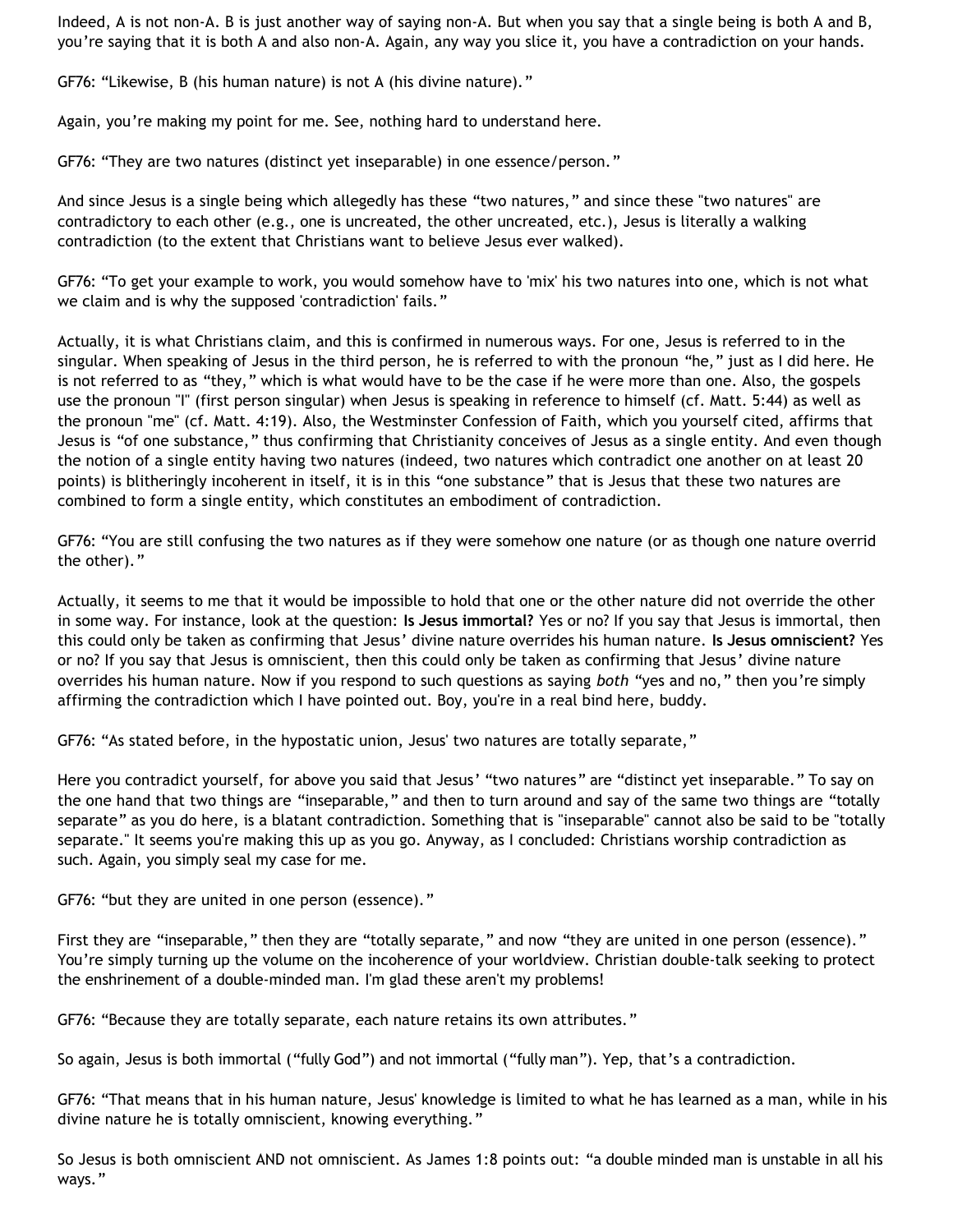GF76: "Mr. Manata identified that Jesus had two natures and the human nature would not be divine and vice versa. Remember A and B."

And so long as B is something other than A, then A and B is another way of saying A and non-A. **Can you find a logic text which disagrees with me?**

I wrote: "Again, using this approach one could say that a square circle is a square that "took on" a circular nature, and thus the notion of a square circle, on this "logic," is not self-contradictory. After all, don't squares and circles constitute "distinct categories"?"

GF76: "If you want to use this example the square will still remain a square and the circle still remain a circle as each nature maintains its essential identity in the hypostatic union."

Well, at least you're consistent in your loving embrace of contradictions, for here you allow for the reality of square circles.

GF76: "Of course, if you would actually study systematicians such as Shedd, Hodge, Turretin, Berkhof, etc, you would know all this and we may not be having this conversation."

I see you don't cite any of the bible's authors in there. Why is that?

GF76: "As it stands, you have thus far failed to deliver on your contradiction."

Au contraire. As it stands, you have thus far failed to puncture my criticism. Your lance is flaccid and has no point.

I notice that you didn't deal with the other matter I brought up, namely the problem that John 4:24 ("God is a Spirit") and Luke 24:39 ("a spirit hath not flesh and bones") introduce in this matter. Were you in too much of a rush to get to this, or did you avoid it for some reason?

Regards, Dawson

[August 18, 2005 8:04 PM](http://bahnsenburner.blogspot.com/2005/08/112442066195817591)

[groundfighter76](http://www.blogger.com/profile/8210797) said...

This post has been removed by the author.

[August 19, 2005 12:19 AM](http://bahnsenburner.blogspot.com/2005/08/112443596871917507)

[groundfighter76](http://www.blogger.com/profile/8210797) said...

This post has been removed by the author.

[August 19, 2005 12:23 AM](http://bahnsenburner.blogspot.com/2005/08/112443619369073588)

[groundfighter76](http://www.blogger.com/profile/8210797) said...

Dawson said, "Is this supposed to be an argument, or simply an announcement of your ignorance?"

What is your problem Dawson? Does this look like an argument? It was addressing what you had previously said.

Dawson said, "Again, you remind me of Paul Manata. In one blog comment section, Paul asked the following:

"care to post a valid decuctive argument proving all those claims you made about my intersubjective state of beliefs?"

In another one, he wrote:

"Franc, let's see the valid/sound argument here."

And then in yet another: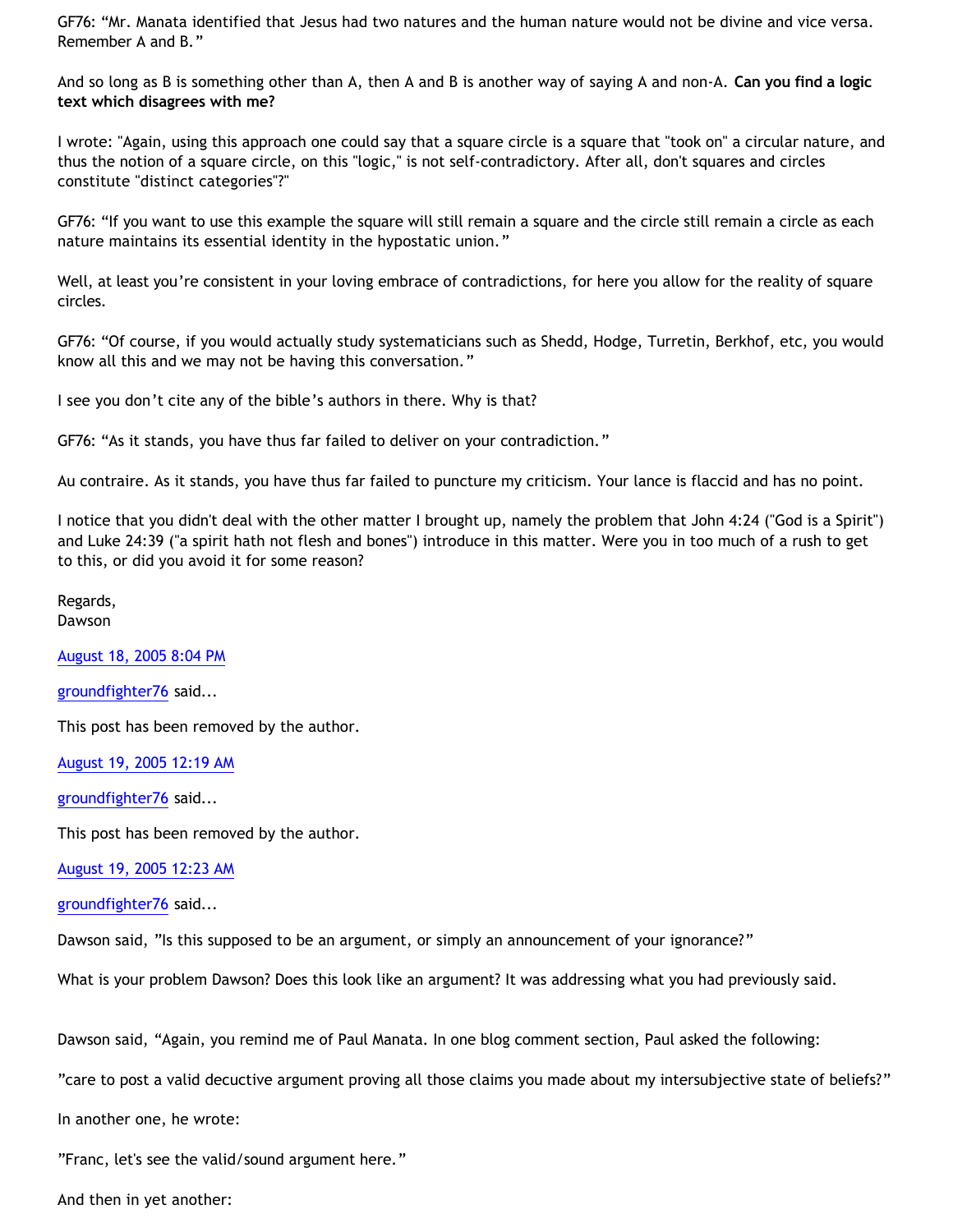"Now, give an argument that shows how you \*know\* the intersubjective states of others. You do know how to give an argument, right?"

The resemblance here and elsewhere is uncanny."

Wonderful, Dawson. So now I must be Paul! Brilliant reasoning. Hey since you and franc use the farcity of the stolen concept and other objectivist lingo then you are the same person!

Dawson said, "Anyway, I'm wondering where Jesus made any proclamations about the value of valid arguments. And I wonder where any bible character challenged his rivals to provide valid arguments for anything. Indeed, it seems that the authors of the bible nowhere discuss issues pertaining to the validity of inferences. Where did Jesus offer any valid arguments? If apologists were truly concerned about the presentation of valid arguments for positions affirmed, why not demand such from Jesus?"

The issue here is not simply a lack of being "specifically listed," but whether or not the very idea is completely alien to the teachings and concerns of what we read in the bible."

The 'very idea' is not alien to the bible. Jesus reasoned with the Pharisees and the Sadducees His entire ministry.

1 John 4:1-2

a Beloved, do not believe every spirit, but test the spirits to see whether they are from God, because many false prophets have gone out into the world.

1 Peter 3:15-16 "15 ... Always be prepared to give an answer to everyone who asks you to give the reason for the hope that you have.

Acts 17- Paul on Mars Hill reasoning in front of the Aeropagus.

Prov 8:5 5 "O naive ones, understand prudence; And, O fools, understand wisdom.

Dawson said, "Since men are born ignorant, we have to learn our knowledge from some source or another. If you wanted to learn about what the early Christians believed, I'd say the New Testament would be a suitable source to consult for this. You'll get a tattered and varying picture of this in that source. But if you wanted to learn about the rules of inference, or how man's perceptual faculty works, or about concept-formation, you're not going to learn about these things in the bible. You'd have to look outside the bible for them. And any source outside the bible would have to be considered something that is not "God-breathed," and thus potentially (if not actually) contaminated with "the wisdom of the world" (i.e., reason), which the apostle Paul rejected according to letters that he wrote and which were included in the Christian canon (cf. I Cor. 1-2). "A little leaven leaveneth the whole lump," writes the apostle (cf. Gal. 5:9). Now, if you could show where the bible addresses such concerns as those I mention here, then you might be able to have a prayer (but then again, nothing fails like prayer)."

Potentially the 'secular source' could be contaminated. However, one's interpretation of the "God-breathed" Bible itself could be 'contaminated' and so your little story proves nothing. Nevertheless, this does not show that I 'borrow ' from "secular worldviews" as our contention is that "The fear of the LORD is the beginning of knowledge; Fools despise wisdom and instruction. (Prov 1:7) and "2…Christ Himself, 3 in whom are hidden all the treasures of wisdom and knowledge. (Col 2:2-3). Since this is our contention (that all knowledge is found in God - yes that means all knowledge), you are going to have to do more than merely say we use secular sources in order to prove that we borrow from your worldview/secular worldviews.

Dawson said, "I wonder if you understand what this fallacy is any more than Paul Manata does. He's not shown any understanding here. And your words here suggest that you have no understanding of what is being charged when someone accuses you of the fallacy of the stolen concept. You're confusing "stolen" with "borrowed." There's a big difference here. Christianity commits the fallacy of the stolen concept. Do you think you could show otherwise?"

Didn't we talk about this before and you ran off?

Dawson said, "Then my criticism stands. Since according to the Athanasian Creed Jesus is both God (not man) and man (not God), it affirms a contradiction."

No Dawson it doesn't. You love taking people out of context don't you. His God nature is not his man nature and these two natures are not 'mixed'. I am going to assume you are attempting to convey this contradiction to the one essence as you have below. I don't know why you couldn't have said this from the start, so read the rest.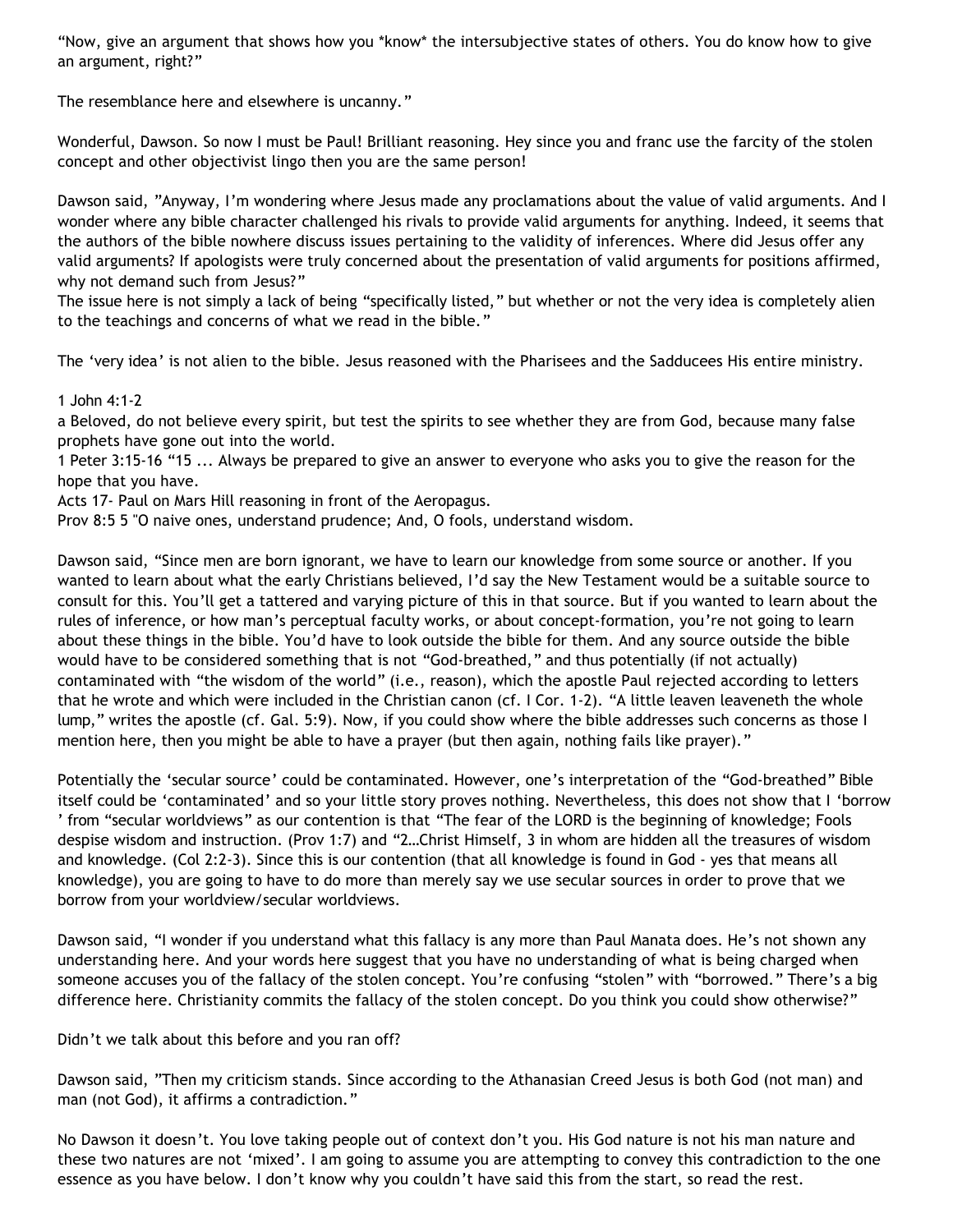Dawson said, "Yep, clearly a contradiction. Jesus is an inseparable combination of A (God, not man) and non-A (man, not God). If Jesus is a single entity, then the notion that he has "two natures" only adds to the incoherence of the idea. This makes Jesus a disintegrated being. James 1:8 says that "a double minded man is unstable in all his ways."

Let me quote Charles Hodge, "…the elements united or combined in the person of Christ is, that the elements united or combined in his person are two distinct substances, humanity and divinity; that He has in his constitution the same essence or substance which constitutes us men, and the same substance which makes God infinite, eternal, and immutable in all his perfections. The second point is, that this union is not by mixture so that a new, third substance is produced, which is neither humanity nor divinity but possessing the properties of both. This is an impossibility, because the properties in question are incompatible. We cannot mingle mind and matter so as to make a substance which is neither mind nor matter… Christ's person is \*\*theanthropic\*\*; but not his nature, for that would make the finite infinite and the infinite finite." Systematic Theology, Vol 2, page 387.

By "theanthropic" he means God-man. I will delve into this more below so keep reading and reply taking that into consideration so we can shorten this.

His \*nature\* is not theanthropic as there is no transfer of the attributes of one nature to the other.

As far as James 1:8, i'll take that into consideration and in context later in this comment.

Dawson said, "I know I'm right."

That's cute Dawson. But you have yet to show it.

Dawson said, "And yet, since Jesus is supposedly both divine and not divine, you have a contradiction on your hands. "

No because it's not 'in the same sense'.

Dawson said, "Exactly. Jesus is a single being that is both divine and not divine, both immortal and not immortal, both uncreated and not uncreated, and so on. You've not shown otherwise."

It still fails. In the example given, your Mr. Brown has \*one\* nature. This one nature cannot be both a tax attorney and not a tax attorney at the same time and in the same sense. Jesus had \*two\* natures. So you have not shown anything.

Dawson said, "By the way, which one died on the cross - Jesus the god (but an immortal being cannot die, by definition), or Jesus the man (the death of a man cannot atone sins)? Incoherence keeps popping up all over the place, like mushrooms after a long day of rainy weather."

See below (theanthropos).

Dawson said, "Indeed, A is not non-A. B is just another way of saying non-A. But when you say that a single being is both A and B, you're saying that it is both A and also non-A. Again, any way you slice it, you have a contradiction on your hands.

And since Jesus is a single being which allegedly has these "two natures," and since these "two natures" are contradictory to each other (e.g., one is uncreated, the other uncreated, etc.), Jesus is literally a walking contradiction (to the extent that Christians want to believe Jesus ever walked)."

By taking on the human nature of the man Jesus Christ does not change the divine nature. The divine nature of the Son was uncreated; however, in the "when the fullness of time was come, He took upon Him man's nature" (West. Conf.) This can be said of his other attributes as well.

Dawson said, "Actually, it is what Christians claim, and this is confirmed in numerous ways. For one, Jesus is referred to in the singular. When speaking of Jesus in the third person, he is referred to with the pronoun "he," just as I did here. He is not referred to as "they," which is what would have to be the case if he were more than one. Also, the gospels use the pronoun "I" (first person singular) when Jesus is speaking in reference to himself (cf. Matt. 5:44) as well as the pronoun "me" (cf. Matt. 4:19). Also, the Westminster Confession of Faith, which you yourself cited, affirms that Jesus is "of one substance," thus confirming that Christianity conceives of Jesus as a single entity. And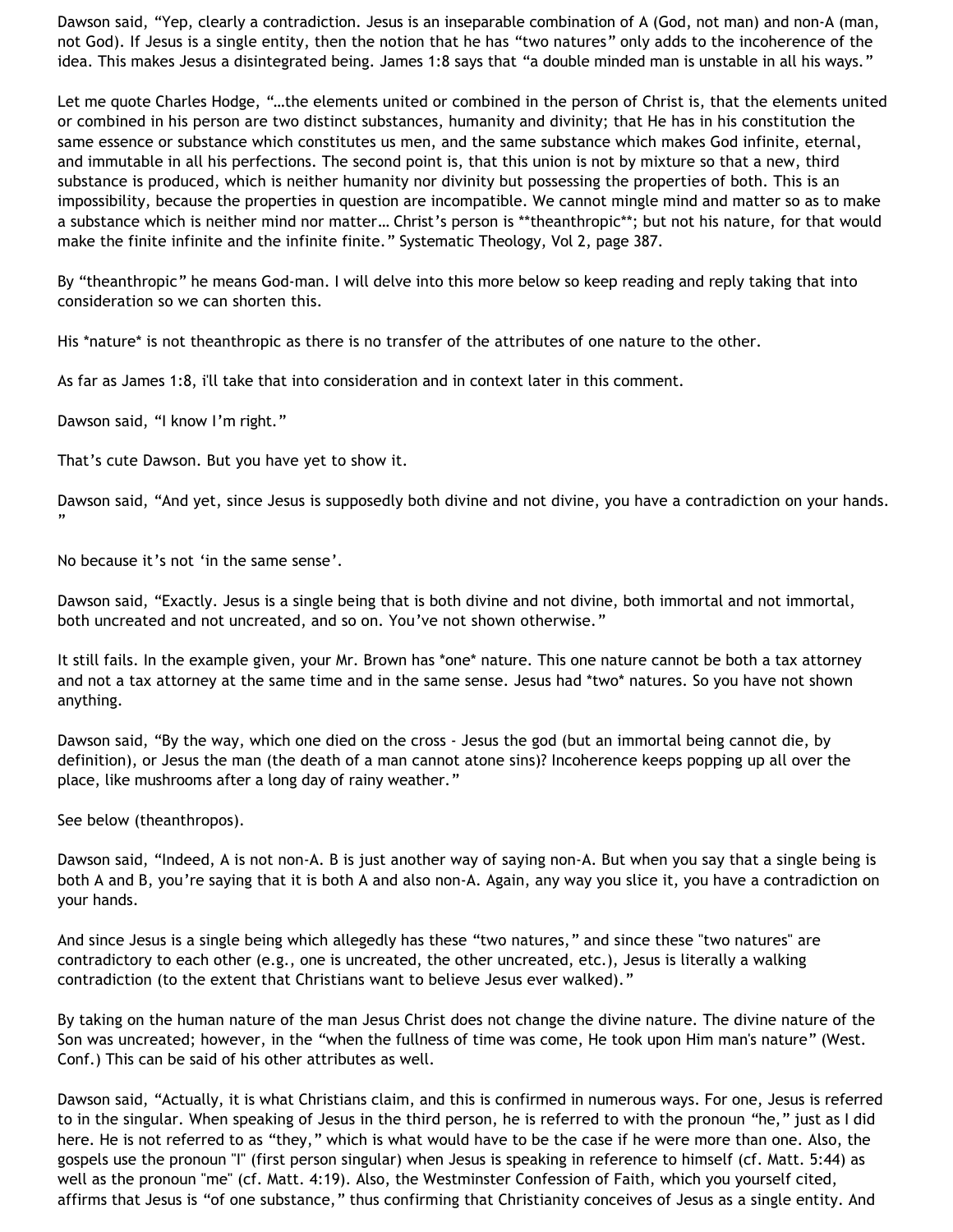even though the notion of a single entity having two natures (indeed, two natures which contradict one another on at least 20 points) is blitheringly incoherent in itself, it is in this "one substance" that is Jesus that these two natures are combined to form a single entity, which constitutes an embodiment of contradiction."

Of course Jesus would not be referred to in the plural since He is one essence. However, I'm not referring to his essence but rather His two natures. So saying that He is referred to in the singular is irrelevant.

The single entity is not God and it's not man; rather, it is God-man (theanthropos in the Greek). The attributes of the two distinct natures acted on the God-man Jesus Christ (theanthropos). If the God-man be called Jesus Christ, then it is no contradiction to say that Jesus Christ raised the dead and Jesus Christ died; that Jesus Christ is God and Jesus Christ is man. If the God-man be called the Redeemer, then it is no contradiction to say that the Redeemer created all things and the Redeemer hungered and thirsted. \*\*\*Only if you defined the single entity as either God or man then you would have your contradiction.\*\*\*

So your contradiction has failed.

Dawson said, "Actually, it seems to me that it would be impossible to hold that one or the other nature did not override the other in some way. For instance, look at the question: Is Jesus immortal? Yes or no? If you say that Jesus is immortal, then this could only be taken as confirming that Jesus' divine nature overrides his human nature. Is Jesus omniscient? Yes or no? If you say that Jesus is omniscient, then this could only be taken as confirming that Jesus' divine nature overrides his human nature. Now if you respond to such questions as saying both "yes and no," then you're simply affirming the contradiction which I have pointed out. Boy, you're in a real bind here, buddy."

As stated above, since the 'single entity' (one essence) is theanthropos, there is no overriding of anything 'buddy'.

See my comments directly above.

Dawson said, "Here you contradict yourself, for above you said that Jesus' "two natures" are "distinct yet inseparable." To say on the one hand that two things are "inseparable," and then to turn around and say of the same two things are "totally separate" as you do here, is a blatant contradiction. Something that is "inseparable" cannot also be said to be "totally separate." It seems you're making this up as you go. Anyway, as I concluded: Christians worship contradiction as such. Again, you simply seal my case for me.

First they are "inseparable," then they are "totally separate," and now "they are united in one person (essence)." You're simply turning up the volume on the incoherence of your worldview. Christian double-talk seeking to protect the enshrinement of a double-minded man. I'm glad these aren't my problems!"

Dawson this is exactly why some people don't like talking to you as you don't read your opponent in the best light. But in this instance I can see how you got confused and attempted to show a contradiction so let me explain. When I said the natures were 'distinct yet inseparable', I meant that they kept their respective attributes and you could not separate them as they have been forever joined at the Incarnation. By inseparable, I was referring to the heresy of Nestorianism who held the natures of Christ "so distinct" as to be two \*persons\* (they separated the natures). Now when I said they were totally separate (later on), I meant that they were distinct and retained their own attributes but were still 'joined' in one essence. Note the \*context\* of my entire comment post. I then said, "Because they are totally separate, each nature retains its own attributes. That means that in his human nature, Jesus' knowledge is limited to what he has learned as a man, while in his divine nature he is totally omniscient, knowing everything." I think a fair reading would show that this meant distinct by them retaining their attributes. But maybe I should have been more clear, so my fault if you were truly confused.

Dawson said, "So Jesus is both omniscient AND not omniscient. As James 1:8 points out: "a double minded man is unstable in all his ways."

Remember our one essence is theanthropos, not anthropos or theos.

Let's quote James in context, "James 1:5-8 5 But if any of you lacks wisdom, let him ask of God, who gives to all generously and without reproach, and it will be given to him. 6 But he must ask in faith without any doubting, for the one who doubts is like the surf of the sea, driven and tossed by the wind. 7 For that man ought not to expect that he will receive anything from the Lord, 8 being a double-minded man, unstable in all his ways."

As a sinless man, Jesus Christ did not 'doubt' God. Things are so much easier when one takes them in context.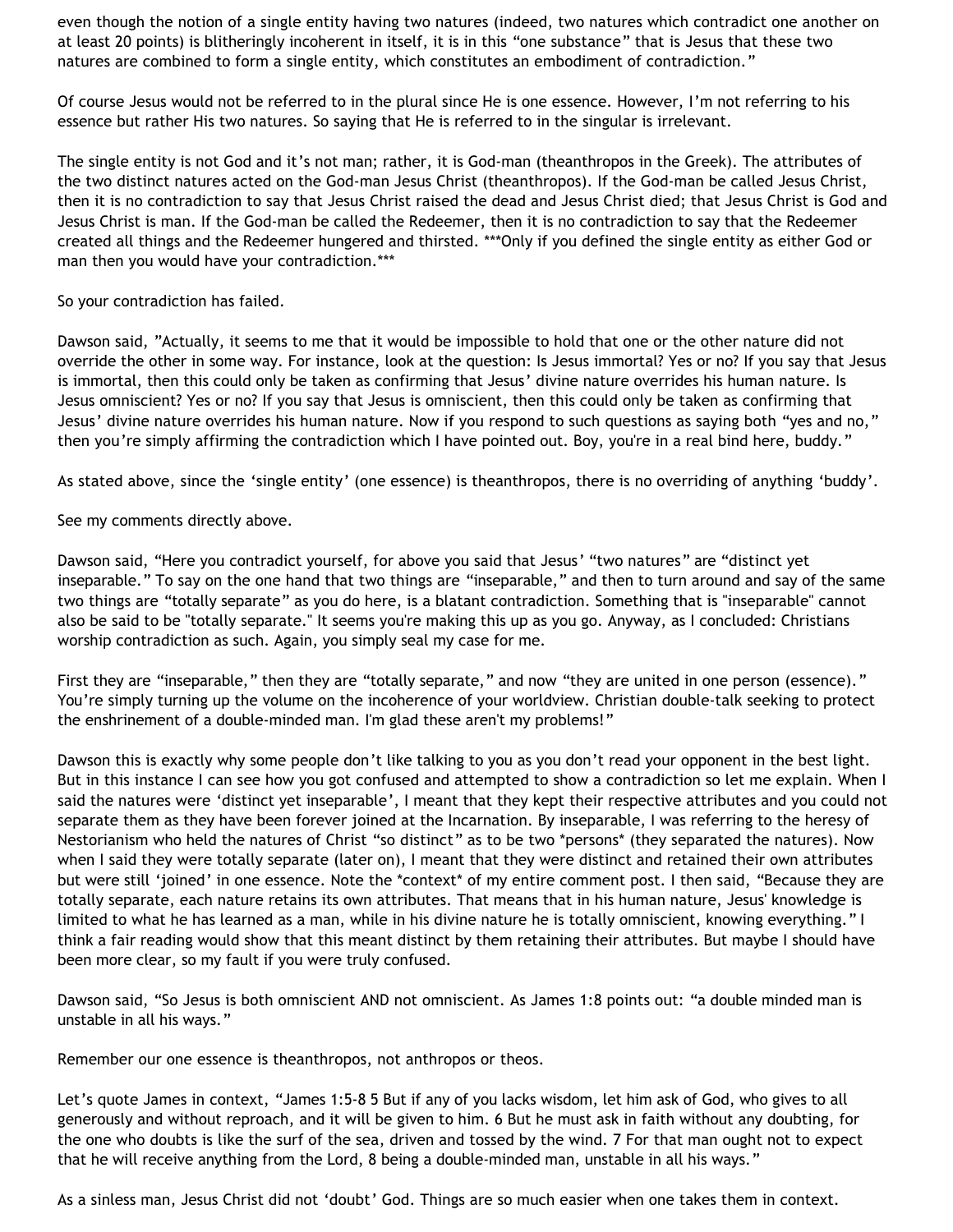Dawson said, "Again, using this approach one could say that a square circle is a square that "took on" a circular nature, and thus the notion of a square circle, on this "logic," is not self-contradictory. After all, don't squares and circles constitute "distinct categories"?"

GF76: "If you want to use this example the square will still remain a square and the circle still remain a circle as each nature maintains its essential identity in the hypostatic union."

Dawson said, "Well, at least you're consistent in your loving embrace of contradictions, for here you allow for the reality of square circles."

So is this all you have to say in reply? You've just reasserted a contradiction without refuting my point.

Dawson said, "I see you don't cite any of the bible's authors in there. Why is that?"

Well I figured with your wonderful knowledge of everything you would know that most of the creeds as well as systematicians (Westminster that I quoted) used scripture as proofs and would be able to look it up for yourself. But maybe I was wrong.

Dawson said, "I notice that you didn't deal with the other matter I brought up, namely the problem that John 4:24 ("God is a Spirit") and Luke 24:39 ("a spirit hath not flesh and bones") introduce in this matter. Were you in too much of a rush to get to this, or did you avoid it for some reason?"

### I didn't avoid it purposefully.

But this has been continually dealt with in this post (I may not have specifically mentioned this example in the above but did so with other attributes of the two natures).

## [August 19, 2005 12:26 AM](http://bahnsenburner.blogspot.com/2005/08/112443637610131737)

### [Bahnsen Burner](http://www.blogger.com/profile/7766918) said...

GF76, your comments are getting weaker and weaker, and it appears you're running out of options. Anyway, I'll speak to a few of your comments, even though there's so little substance in them.

GF76: "The 'very idea' is not alien to the bible. Jesus reasoned with the Pharisees and the Sadducees His entire ministry."

Which "very idea" are you saying is not alien to the bible? You listed four bible quotes, but which idea were you trying to isolate? The three examples I gave are:

- 1. the rules of inference
- 2. how man's perceptual faculty works,
- 3. concept-formation

Were you suggesting that the four passages you quoted speak to these three issues? If so, could you shed some more light on this? If not, what were you trying to say with the four quotations?

A story element that portrays Jesus "reasoning" with someone is not the same thing as a serious exploration of the way the mind works. The story element is simply anecdotal, and one could include this in his writing without a very deep understanding of the processes that take place in the discovery and validation of knowledge. We don't find in the bible any discussion of these processes. It's all taken completely for granted. Now, if you know where there is an extended discussion in the bible about the issues pertaining to the rules of inference, man's perceptual faculty and/or the method by which he forms concepts, please point it out. But something as threadbare as "Jesus used a concept" won't fill the bill. No one's denying that the authors used certain cognitive processes in order to tell their stories. The issue is whether they had a self-conscious understanding of those processes, and if such an understanding were a major concern in their writings. Since they were writing stories and not technical essays, it's apparent to me that this was not their major concern. But perhaps you differ. Again, if the bible addressed all these topics under the sun, then it's a wonder why Christians would have any other books on the shelf.

GF76: "Potentially the 'secular source' could be contaminated. However, one's interpretation of the 'God-breathed' Bible itself could be 'contaminated' and so your little story proves nothing."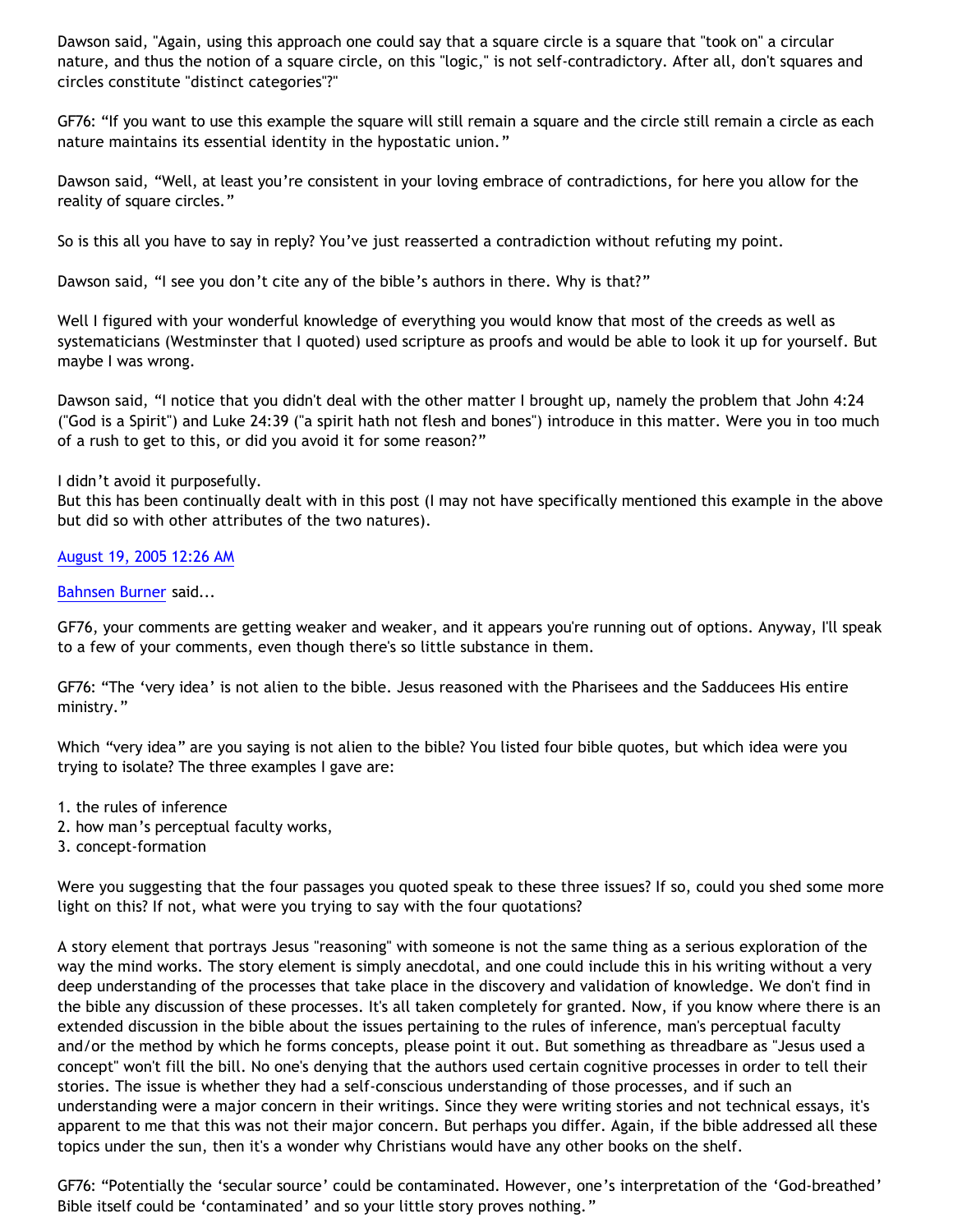Actually, it doesn't follow from the supposition that "one's interpretation of the 'God-breathed' Bible itself could be 'contaminated'," that the points I was trying to make have been weakened. Since the apostle Paul especially condemns what he roundly calls "the wisdom of the world," something he nowhere defines with any clarity but treats as a source of evil ideas, it's quite likely that anyone taking his preaching seriously would soon become suspicious of any learning that does not have its origin in the bible. I'm speaking from firsthand experience of Christians who have adopted precisely such an orientation. It's quite sad to see. The congregations which I have visited expressly prohibit their children from pursuing education in any secular institution, be it a public high school, a junior college, or a four-year university. Since they take the teaching that "the world" is an evil place, they are deeply suspicious of anything that comes from it or just seems to have come from it. Now, again, these persons do take their Christian teaching seriously, so this may explain why you don't share in their hysteria. Indeed, if anything, there's no uniformity among Christian practice.

GF76: "Nevertheless, this does not show that I 'borrow' from "secular worldviews" as our contention is that "The fear of the LORD is the beginning of knowledge; Fools despise wisdom and instruction. (Prov 1:7) and "2…Christ Himself, 3 in whom are hidden all the treasures of wisdom and knowledge. (Col 2:2-3). Since this is our contention (that all knowledge is found in God - yes that means all knowledge), you are going to have to do more than merely say we use secular sources in order to prove that we borrow from your worldview/secular worldviews."

That's fine. You can commit yourself to such faith positions all you like. I've seen much worse, and such childishness is quite unimpressive and does not speak to the issue. The issue is that the authors of the bible do not address fundamental epistemological issues which you, like them, take for granted all the time and make use of without any coherent methodology native to the bible's teachings. That you insist that you do not borrow from secular sources simply suggests that you are either more naïve than you have appeared thus far, or that you're simply ungrateful. Christianity as such is a result of borrowing from pagan and secular ideas and attempting to fuse them with Jewish ideas. The borrowing goes back to its very inception, and continues to this day. A critical review of the New Testament exposes the legendary development of Christian themes, from very primitive and undeveloped notions in the beginning, to more and more detailed accounts which built on those earlier notions. The idea that it is "divinely inspired" is one of the most silly things I hear grown adults repeating.

I wrote: "Then my criticism stands. Since according to the Athanasian Creed Jesus is both God (not man) and man (not God), it affirms a contradiction."

GF76: "No Dawson it doesn't. You love taking people out of context don't you."

Interesting how you suddenly "just know" what I "love." I think it would be about now that Paul Manata would ask something like: "care to post a valid decuctive argument proving all those claims you made about my intersubjective state of beliefs?"

GF76: "His God nature is not his man nature and these two natures are not 'mixed'."

I'm not sure what you mean by "mixed" here, but you do agree that Jesus is one entity, do you not? In my previous comment I showed how this is suggested linguistically (by use of singular personal pronouns to refer to Jesus) and by doctrinal formulations (e.g., the WCF refers to Jesus as being "of one substance"). Moreover, you say that these two alleged natures (which btw you've nowhere proved to be the case; your statements thus far only show that you imagine Jesus having two natures) of Jesus are "inseparable" (even though later you said they were "totally separate" ). You'll have to explain what you mean by "mixed" and show how your insistence that Jesus' alleged "two natures" can belong to a single entity and yet not be "mixed" can be integrated without contradiction. Until you do this, it's just more tiresome Christian doubletalk whose only use is for pointless bickering.

GF76 quoted Charles Hodge, "…the elements united or combined in the person of Christ is,"

Already there is either a grammar error (if "the elements" is supposed to be the subject which is plural followed by a verb "is" in the singular), or the quote leaves off an important word which should be the singular subject corresponding to the singular verb "is." Go on.

Hodge: "that the elements united or combined in his person are two distinct substances,"

Wait a minute, we have two "substances" now? The WCF said that Jesus is only "one substance." See, you're confusing yourself by reading all these speculating theologians whose only guide is their imaginations. Go on.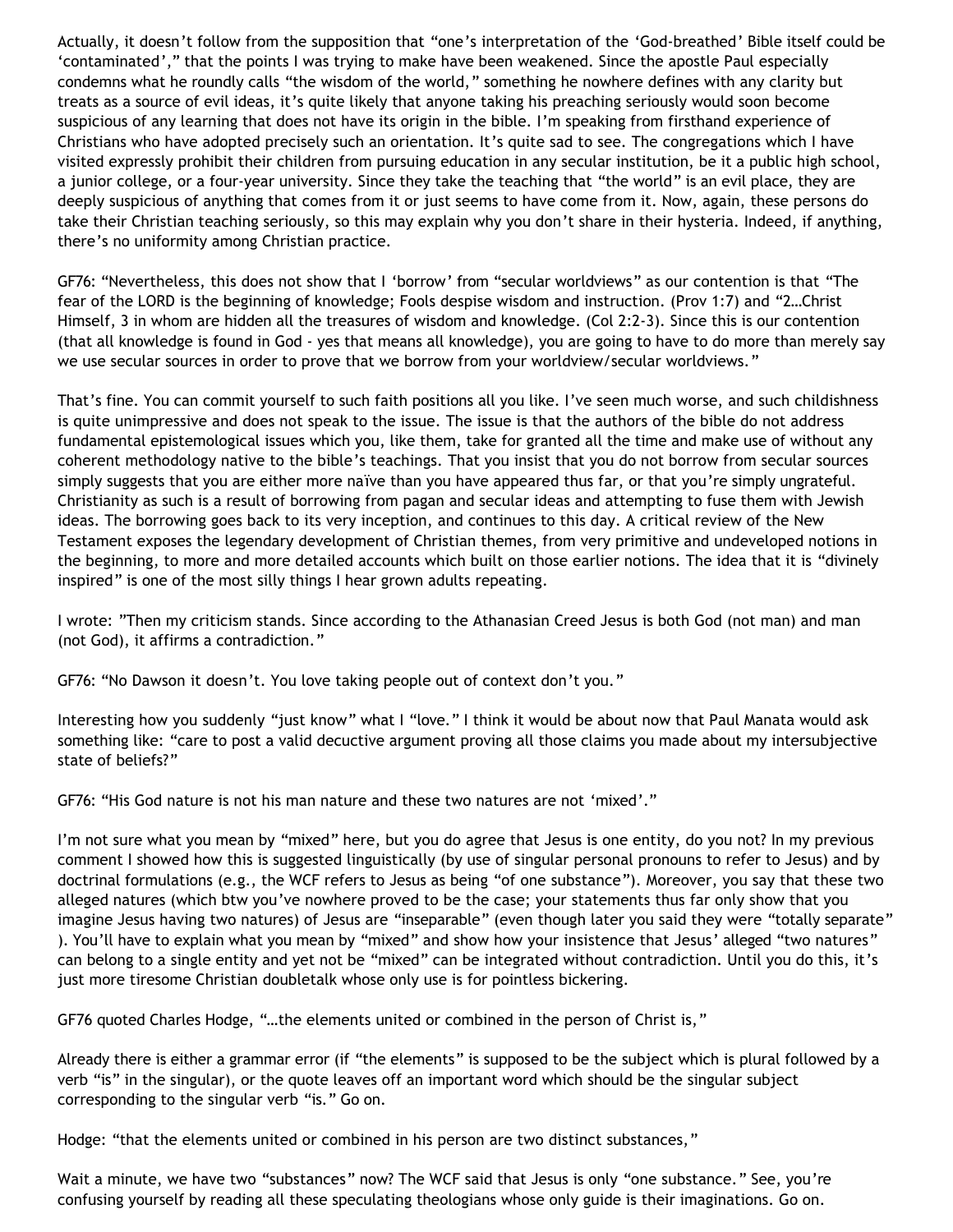Hodge: "humanity and divinity;"

Yes, that's the claim. And human beings are not immortal, yet divine beings are alleged to be immortal. Jesus, now, is supposed to be both "fully God, fully man." So again, is Jesus immortal, or not? Why no clear answers here?

Hodge: "that He has in his constitution the same essence or substance which constitutes us men, and the same substance which makes God infinite, eternal, and immutable in all his perfections."

I won't ask how Hodge knows this, because he probably won't be able to offer any better than John Frame ("We know without knowing how we know.") But even though Hodge has now contradicted the WCF (which affirms only " one substance" for Jesus), Christians still need to explain whether Jesus is immortal or not immortal. Since Jesus is a single entity (I showed above why one should at least be forgiven for thinking this), he cannot be both immortal and not immortal. Or, are you willing to affirm such contradictions?

Hodge: "The second point is, that this union is not by mixture so that a new, third substance is produced, which is neither humanity nor divinity but possessing the properties of both."

Again, it's not clear how Hodge or anyone could know such things, but it's clear that men often affirm things as knowledge even though they themselves have no idea how they might know them (cf. John Frame's admission above). But this point is irrelevant in any case, since I've nowhere affirmed that there is some "third substance" produced by some kind of "mixture." I've not asserted any kind of "mixture." I am being generous by treating Jesus as Christian sources do: as a single entity. Now, you could say that I am wrong in treating Jesus as a single entity. If so, you'll have to develop that point in detail, and explain the use of singular personal pronouns and verbs when speaking of Jesus, and why the WCF applies the term "one substance" to Jesus. Indeed, most treatments of Jesus the Son with respect to his participation in "the trinity" typically refer to Jesus as "one person."

Hodge: "This is an impossibility, because the properties in question are incompatible."

So is Hodge agreeing with me that there is an incompatibility issue in the entity of Jesus? Also, how does he determine whether or not something is impossible? According to the bible, "with God all things are possible." (Mt. 19:26)

Hodge: "We cannot mingle mind and matter so as to make a substance which is neither mind nor matter…"

Just curious here… How does Hodge know this? How would someone prove that this is not possible?

Hodge: "Christ's person is \*\*theanthropic\*\*; but not his nature, for that would make the finite infinite and the infinite finite."

Here Hodge refers to "his nature" – in the singular, whereas earlier it was affirmed somewhere that Jesus has "two natures." Is this a slip?

GF76: "By 'theanthropic' he means God-man."

Is a "theanthropic" being immortal or not immortal? Go down the list in my original blog on this matter and query through the attributes that I have cited. What's the verdict?

GF76: "His \*nature\* is not theanthropic as there is no transfer of the attributes of one nature to the other."

Again, your words suggest that Jesus now has only one nature (for you do not use the plural here), where earlier you insisted that he has "two natures." Anyway, I still wonder if you'll answer my question: is Jesus the person immortal, or not immortal?

GF76: "No because it's not 'in the same sense'."

I've covered this already in my blog, showing why "fully" can only mean *in every sense*. You've not shown otherwise. Indeed, all you offer is more double-talk.

I wrote: "And yet, since Jesus is supposedly both divine and not divine, you have a contradiction on your hands."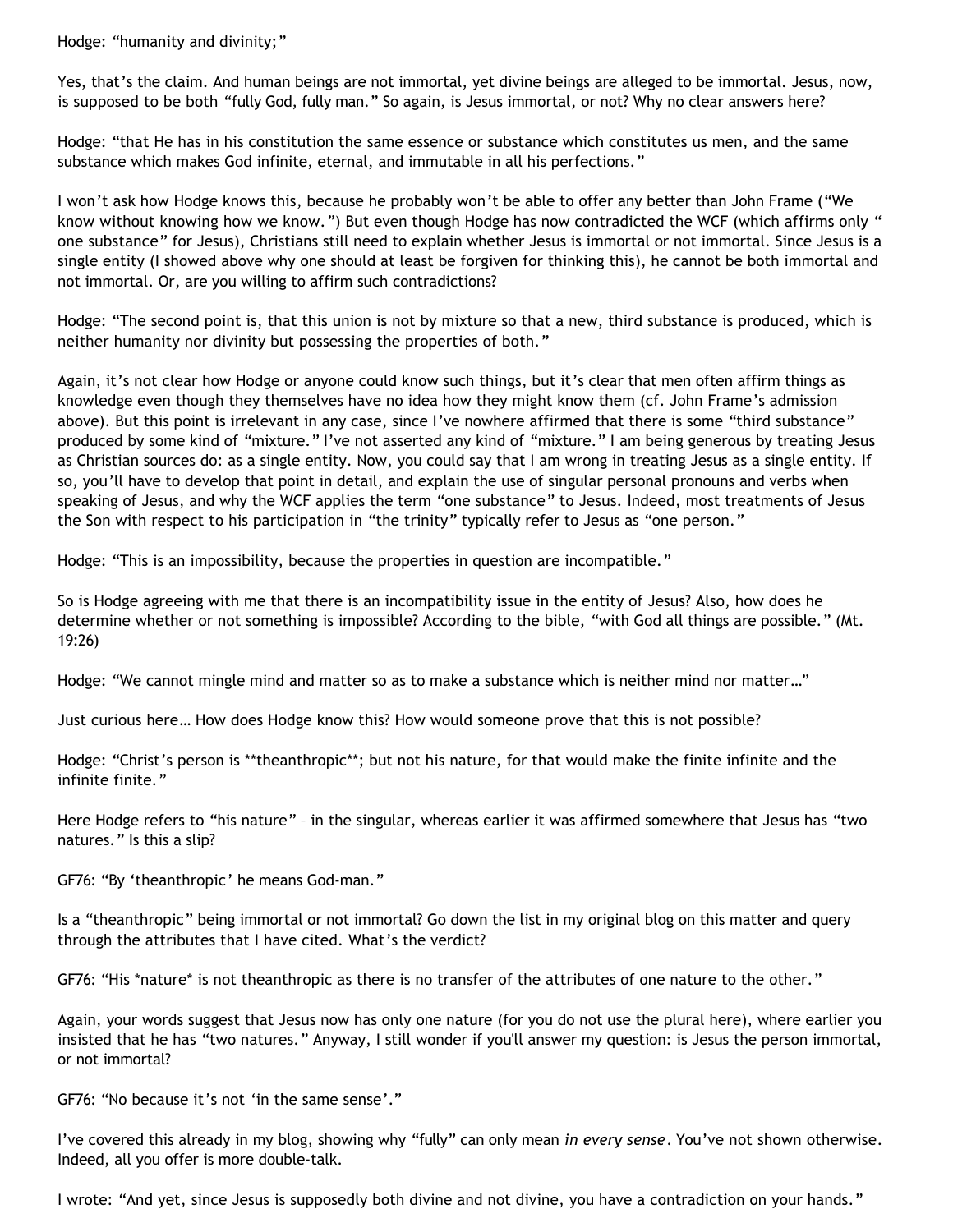GF76: "No because it's not 'in the same sense'."

I've covered this already in my blog, showing why "fully" can only mean in every sense. You've not shown otherwise. Indeed, all you offer is more double-talk.

Dawson said, "Exactly. Jesus is a single being that is both divine and not divine, both immortal and not immortal, both uncreated and not uncreated, and so on. You've not shown otherwise."

GF76: "It still fails."

Are you saying that Jesus is not both divine and not divine? My point could only fail if this is not what Christianity teaches. But if that's not what Christianity teaches, then the Athanasian Creed (since it affirms this view) must be rejected and Christianity's theologians have to go back to the drawing board. Again, I'm glad these aren't my worldview's problems.

GF76: "In the example given, your Mr. Brown has \*one\* nature."

Where do you establish this? Mr. Brown is one person. According to what you're saying, that's not the same thing as being only one nature. At any rate, you have yet to explain how one person can have two natures. To say that a single entity has two natures is like saying A is both itself and more than itself, i.e., A is A and more than A. Again, more nonsensical Christian doubletalk recruited to put out a fire that has already burned down the house.

GF76: "This one nature cannot be both a tax attorney and not a tax attorney at the same time and in the same sense. Jesus had \*two\* natures. So you have not shown anything."

Actually, I was speaking about the person of Christ. Since Christians want to introduce the notion that a single person or entity can have more than one nature, they need to validate this. Where do you do this? I've not seen it. So far, you offer no reason to suppose this "two natures" notion is simply a contentless invention whose sole purpose is to alleviate the tension of a very bad and worthless idea. Meanwhile, I'm wondering if you've read Martin's interaction with Thomas Morris' attempts to defend the so-called "two minds of Christ" theory. Martin's points there can only serve to preempt the empty counterpoints that you've been repeating over and over and yet not adequately explaining.

GF76: "By taking on the human nature of the man Jesus Christ does not change the divine nature."

So again, we have a single person who is both immortal and not immortal, uncreated and not uncreated, infinite and not infinite, etc. To say that Jesus has "two natures," one which is immortal, uncreated and infinite, and another which is not immortal, not uncreated and not infinite, is simply to assert a being that is at odds with itself. No wonder Jews saw Christianity to be blasphemous.

GF76: "The divine nature of the Son was uncreated; however, in the "when the fullness of time was come, He took upon Him man's nature" (West. Conf.) This can be said of his other attributes as well."

This only suggests that there was a time when Jesus had only one nature, for it asserts a time when Jesus took on his allegedly second nature. That's quite a change. And it can only mean that one nature overrides the other, something you didn't seem very comfortable with in your earlier comment.

GF76: "Of course Jesus would not be referred to in the plural since He is one essence. However, I'm not referring to his essence but rather His two natures. So saying that He is referred to in the singular is irrelevant."

Again, I'm going to give you the opportunity to explain this so that you do not further seal the impression that you're just engaging in contentless double-talk. What is the difference between an "essence" and a "nature" as you understand it, and where would one go to get this understanding? I'm hoping you can point to a source more reliable than the speculations of someone like Charles Hodge or John Frame or Cornelius Van Til, who were clearly groping in the dark on such matters. And even if you wanted to say that Jesus has two natures, you do not explain why his being a single essence or single entity is "irrelevant." It seems you just want to dismiss a very important point which complicates your position so that you don't have to deal with it. Your whole response to my criticism is to say there's no contradiction because Jesus has two natures. You don't prove that Jesus has two natures. You don't explain how having two natures would alleviate the problem, especially since we're talking about one person. Can the same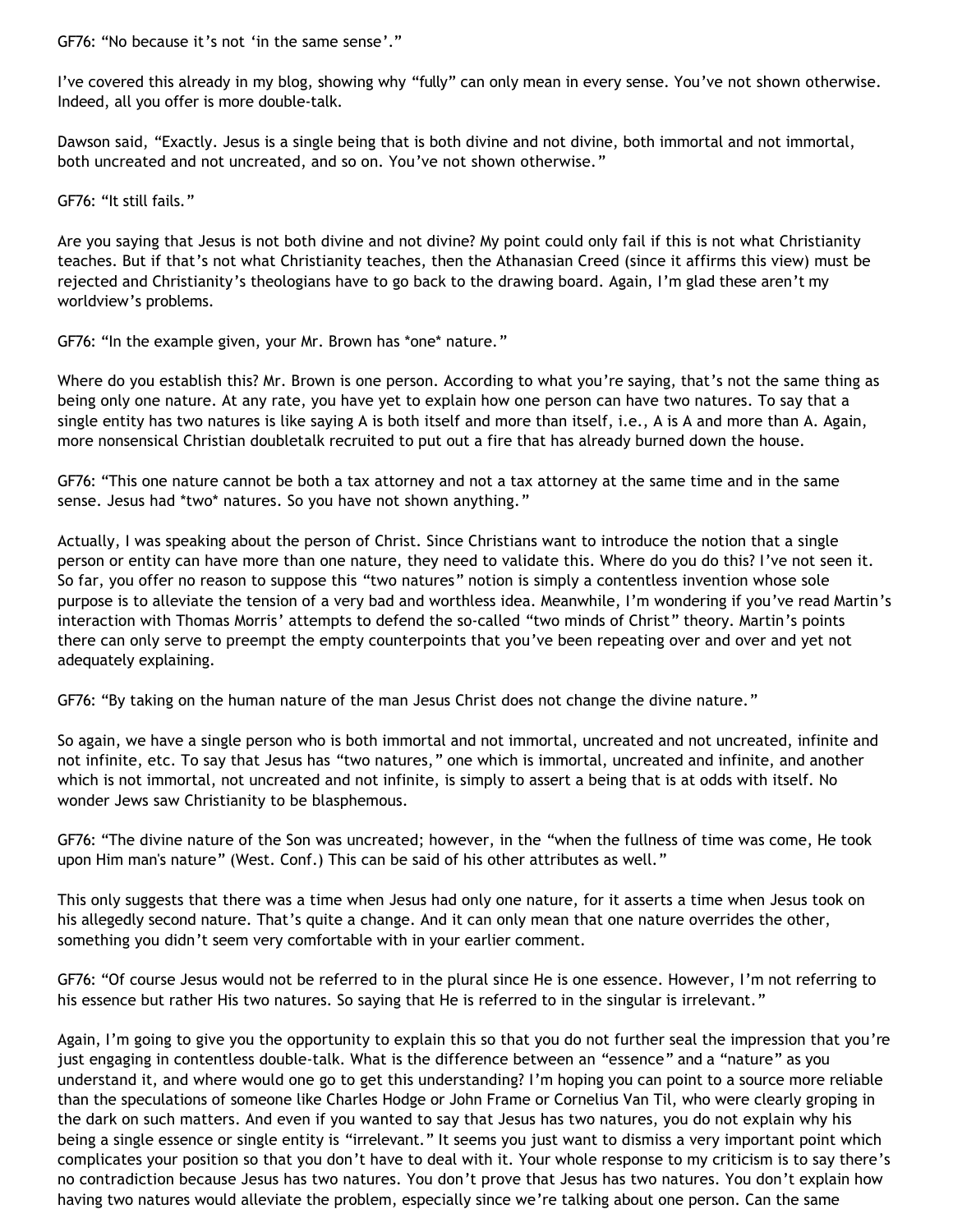person be both immortal and not immortal? You tell me. Try to come back and really explain these things, and speak to the many points that I've brought up rather than dancing around them as you have.

GF76: "The single entity is not God and it's not man; rather, it is God-man (theanthropos in the Greek)."

Is this single entity immortal or not immortal? Which is it?

GF76: "The attributes of the two distinct natures acted on the God-man Jesus Christ (theanthropos)."

You'll need to explain what you mean here. For instance, how does the attribute 'immortal' "act on the God-man Jesus Christ"?

GF76: "If the God-man be called Jesus Christ, then it is no contradiction to say that Jesus Christ raised the dead and Jesus Christ died; that Jesus Christ is God and Jesus Christ is man."

It would be a contradiction to say that an immortal being died, for by definition an immortal being is one that does not die.

GF76: "If the God-man be called the Redeemer, then it is no contradiction to say that the Redeemer created all things and the Redeemer hungered and thirsted."

But given the statement from the WCF above ("The divine nature of the Son was uncreated; however, in the 'when the fullness of time was come, He took upon Him man's nature'"), there was a time when this "God-man" did not yet exist, for part and parcel of the "God-man" is Jesus' alleged "human nature," and it was not until "the fullness of time was come" – that is, at some point in time – that Jesus the God "took upon Him man's nature." See, your silly doctrine is all over the place. Good grief, man, do you see what this stuff is doing to your mind?

GF76: "\*\*\*Only if you defined the single entity as either God or man then you would have your contradiction.\*\*\*"

This is not at all the case, for I could define a single entity as man and note that he is in fact not immortal. The contradictions start coming in when you want to marry an immortal nature and a non-immortal nature in the same being.

Anyway, it's clear that all you have here is double-talk. You've not shown otherwise. It's all very imaginative, GF. But in the end, that's all it is: imagination. No reality here.

Have a good day. Dawson

## [August 19, 2005 4:19 AM](http://bahnsenburner.blogspot.com/2005/08/112445038551437576)

[groundfighter76](http://www.blogger.com/profile/8210797) said...

Dawson said, "GF76, your comments are getting weaker and weaker, and it appears you're running out of options. Anyway, I'll speak to a few of your comments, even though there's so little substance in them."

Another worthless statement by you, Dawson.

Dawson said, "Which "very idea" are you saying is not alien to the bible? You listed four bible quotes, but which idea were you trying to isolate? The three examples I gave are:

- 1. the rules of inference
- 2. how man's perceptual faculty works,
- 3. concept-formation

Were you suggesting that the four passages you quoted speak to these three issues? If so, could you shed some more light on this? If not, what were you trying to say with the four quotations?"

The very "idea" I was speaking to was that of knowledge, reason, and wisdom which involves the rules of inference. Maybe you could show how it is necessary that I need to know \*how\* concepts are formed or \*how\* man's perceptual faculty works in order to be \*able to reason\*. What is necessary is that I am able to \*trust\* that I have properly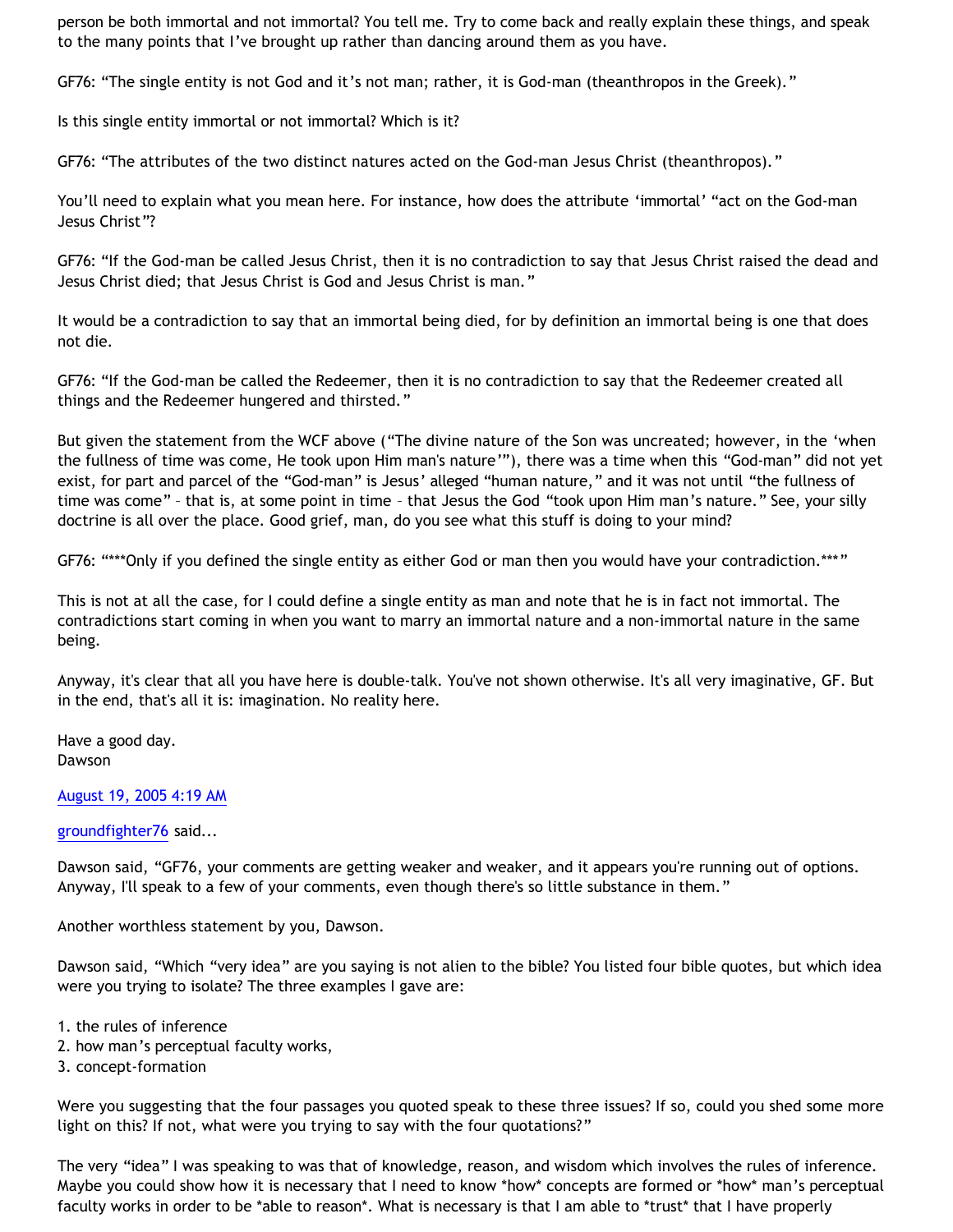functioning mental facilities as well as sensory perception.

Dawson said, "A story element that portrays Jesus "reasoning" with someone is not the same thing as a serious exploration of the way the mind works. The story element is simply anecdotal, and one could include this in his writing without a very deep understanding of the processes that take place in the discovery and validation of knowledge."

I never said that it was the 'same thing'. I was pointing out the 'very idea'.

Dawson said, "We don't find in the bible any discussion of these processes. It's all taken completely for granted. Now, if you know where there is an extended discussion in the bible about the issues pertaining to the rules of inference, man's perceptual faculty and/or the method by which he forms concepts, please point it out. But something as threadbare as "Jesus used a concept" won't fill the bill. No one's denying that the authors used certain cognitive processes in order to tell their stories. The issue is whether they had a self-conscious understanding of those processes, and if such an understanding were a major concern in their writings. Since they were writing stories and not technical essays, it's apparent to me that this was not their major concern. But perhaps you differ. Again, if the bible addressed all these topics under the sun, then it's a wonder why Christians would have any other books on the shelf."

Wow Dawson, you have just reasserted the very same thing without any argumentation! You are all bark and no bite. You've still not shown why it is \*necessary\* that the Bible be a technical journal.

Dawson said, "Actually, it doesn't follow from the supposition that "one's interpretation of the 'God-breathed' Bible itself could be 'contaminated'," that the points I was trying to make have been weakened. Since the apostle Paul especially condemns what he roundly calls "the wisdom of the world," something he nowhere defines with any clarity but treats as a source of evil ideas, it's quite likely that anyone taking his preaching seriously would soon become suspicious of any learning that does not have its origin in the bible."

Yes it does follow as you have completely missed the point I was making. An evil idea would be "knowledge falsely so-called". These evil ideas could have originated from a complete misunderstanding of the biblical text. Remember that our contention is that knowledge has it's foundation in Christ. It does not follow that just because knowledge may be from a so-called "secular source" that it is "the wisdom of the world" in the sense in which the apostle Paul is speaking (as there really are no 'secular sources' for true knowledge).

Dawson said, "I'm speaking from firsthand experience of Christians who have adopted precisely such an orientation. It's quite sad to see. The congregations which I have visited expressly prohibit their children from pursuing education in any secular institution, be it a public high school, a junior college, or a four-year university. Since they take the teaching that "the world" is an evil place, they are deeply suspicious of anything that comes from it or just seems to have come from it. Now, again, these persons do take their Christian teaching seriously, so this may explain why you don't share in their hysteria. Indeed, if anything, there's no uniformity among Christian practice."

When the word 'world' is used in an antithetical sense of the biblical worldview, then yes it is evil because it opposes God. However, it is our contention that since man was made in God's image, he is able to come to a knowledge of the world around him. It also doesn't follow that because congregations do not allow their children to pursue education in any secular institution that they believe that all knowledge obtained from secular sources is 'the wisdom of the world'. The parents I know who don't send their kids to secular institutions is because they don't want their kids to be indoctrinated with ideas that are contrary to Biblical principles, such as evolution, at such a young age. Plus many times a secular education is inferior to a private education.

Dawson said, "That's fine. You can commit yourself to such faith positions all you like. I've seen much worse, and such childishness is quite unimpressive and does not speak to the issue. The issue is that the authors of the bible do not address fundamental epistemological issues which you, like them, take for granted all the time and make use of without any coherent methodology native to the bible's teachings. That you insist that you do not borrow from secular sources simply suggests that you are either more naïve than you have appeared thus far, or that you're simply ungrateful. Christianity as such is a result of borrowing from pagan and secular ideas and attempting to fuse them with Jewish ideas. The borrowing goes back to its very inception, and continues to this day. A critical review of the New Testament exposes the legendary development of Christian themes, from very primitive and undeveloped notions in the beginning, to more and more detailed accounts which built on those earlier notions. The idea that it is "divinely inspired" is one of the most silly things I hear grown adults repeating."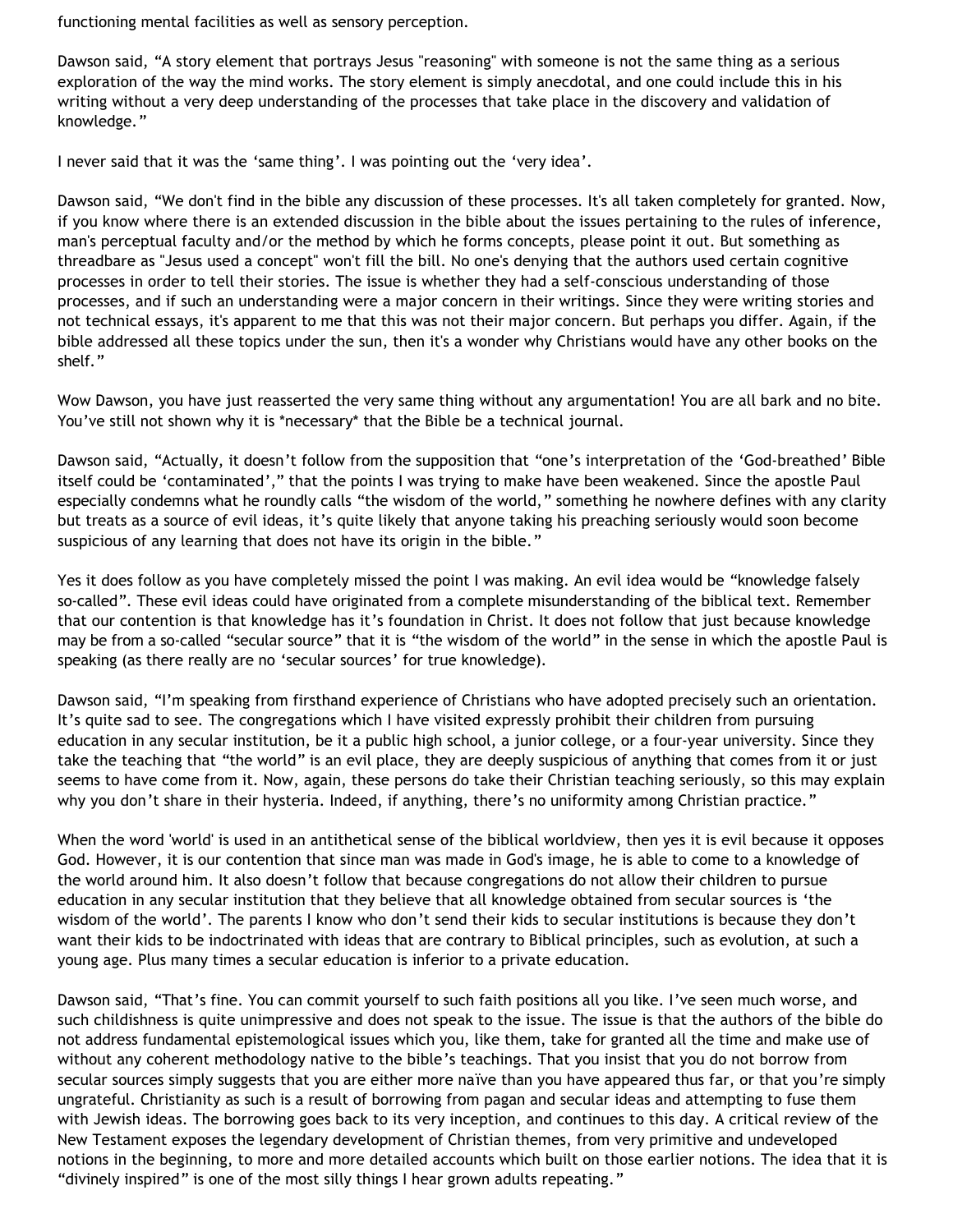Well this does not speak at all to what I said. Only if my worldview is first false would this even be the case (that I borrow from secular sources). So this is boring.

Dawson said, "Interesting how you suddenly "just know" what I "love." I think it would be about now that Paul Manata would ask something like: "care to post a valid decuctive argument proving all those claims you made about my intersubjective state of beliefs?""

I said this because in most of conversations thus far you have done this. But maybe I'm wrong but you haven't shown me otherwise. And you have also done this to James 1:8 which was shown.

Dawson said, "I'm not sure what you mean by "mixed" here, but you do agree that Jesus is one entity, do you not? In my previous comment I showed how this is suggested linguistically (by use of singular personal pronouns to refer to Jesus) and by doctrinal formulations (e.g., the WCF refers to Jesus as being "of one substance"). Moreover, you say that these two alleged natures (which btw you've nowhere proved to be the case; your statements thus far only show that you imagine Jesus having two natures) of Jesus are "inseparable" (even though later you said they were " totally separate"). You'll have to explain what you mean by "mixed" and show how your insistence that Jesus' alleged "two natures" can belong to a single entity and yet not be "mixed" can be integrated without contradiction. Until you do this, it's just more tiresome Christian doubletalk whose only use is for pointless bickering."

Well you obviously did not read my post or edit this before responding. But I'll address 'mixed'. By 'mixed', I mean that no attribute of one nature is transferred to another. This was repeatedly said in the previous post. I also spoke to Jesus being 'theanthropos'. I also said that if you want proof texts you could consult the Westminster Confession and/or the systematicians mentioned as I don't have the desire to type them out for you. So this is the second time all this has been addressed.

Dawson said, "Wait a minute, we have two "substances" now? The WCF said that Jesus is only "one substance." See, you're confusing yourself by reading all these speculating theologians whose only guide is their imaginations. Go on."

When Hodge was speaking of 'substances' he was speaking of natures as when he said the 'divinity and the human' in the rest of the sentence.

Dawson said, "I won't ask how Hodge knows this, because he probably won't be able to offer any better than John Frame ("We know without knowing how we know.") But even though Hodge has now contradicted the WCF (which affirms only "one substance" for Jesus),"

He has not contradicted the WCF but is using different language. Hodge affirms that Christ was 'one person' as he said later in the quote. See what I mean by missing the context.

Dawson said, "Christians still need to explain whether Jesus is immortal or not immortal. Since Jesus is a single entity (I showed above why one should at least be forgiven for thinking this), he cannot be both immortal and not immortal. Or, are you willing to affirm such contradictions?"

Well you have still not made it to the rest of my post obviously.

Dawson said, "So is Hodge agreeing with me that there is an incompatibility issue in the entity of Jesus? Also, how does he determine whether or not something is impossible? According to the bible, "with God all things are possible." (Mt. 19:26)"

Another stellar example of Dawson taking things out of context.

Dawson said, "Hodge: "We cannot mingle mind and matter so as to make a substance which is neither mind nor matter…"

Just curious here… How does Hodge know this? How would someone prove that this is not possible?"

He was using an analogy. Mainly that the incorporeal is not 'mixed' with the corporeal.

Dawson said, "Hodge: "Christ's person is \*\*theanthropic\*\*; but not his nature, for that would make the finite infinite and the infinite finite."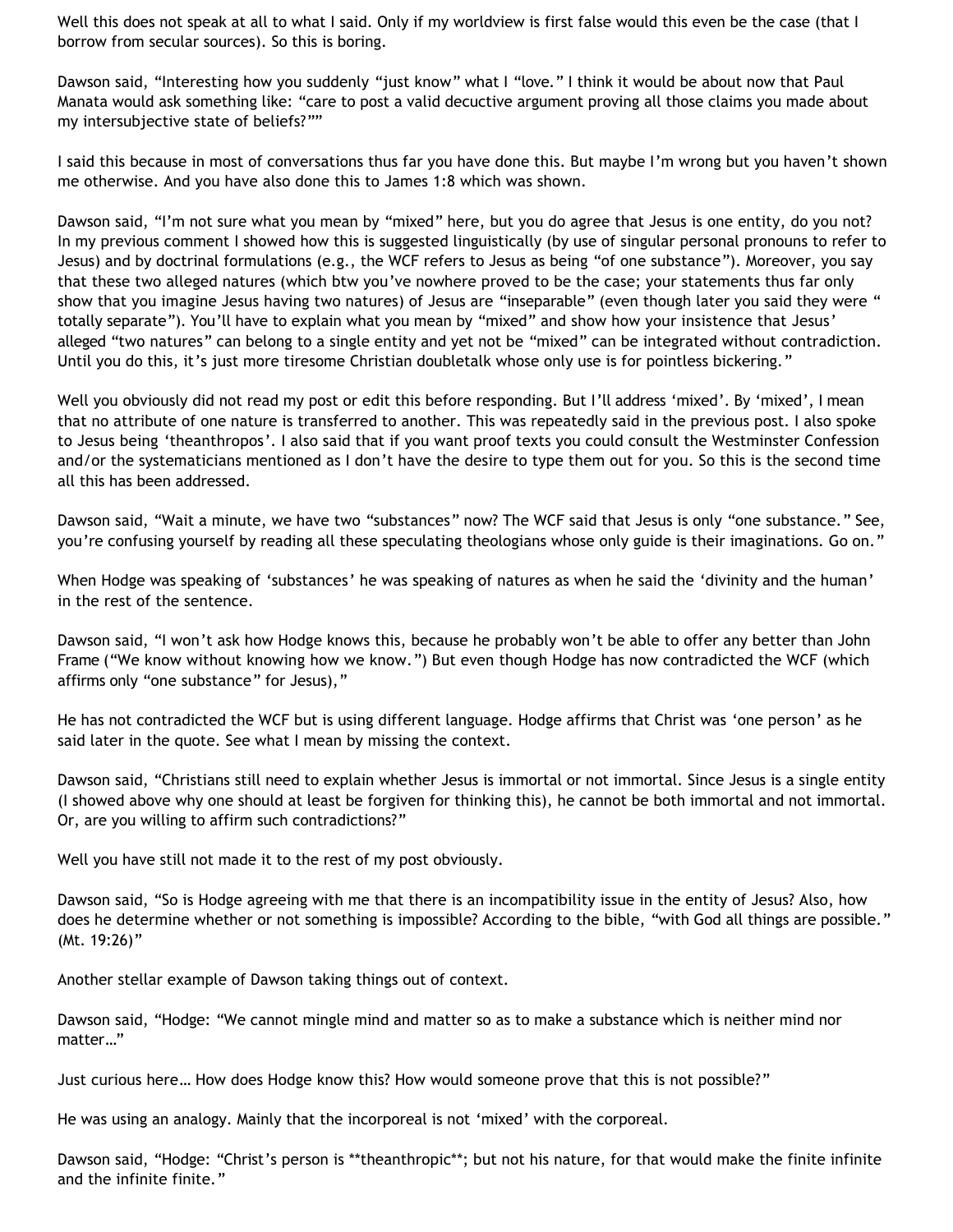Here Hodge refers to "his nature" – in the singular, whereas earlier it was affirmed somewhere that Jesus has "two natures." Is this a slip?"

Another example of you not taking things in context. He is talking about a third nature and whether that nature would be theanthropic as a result of the joining of the other two natures (into one nature). He says no as that would lead to the contradictions and rather points out that Christ's \*person\* was 'theanthropic'. So no it was not a slip; rather it was you taking things out of context again.

Dawson said, "Is a "theanthropic" being immortal or not immortal? Go down the list in my original blog on this matter and query through the attributes that I have cited. What's the verdict?"

This 'theanthropic' person would be both as I have pointed out in the previous comment post according to each nature with it's own attributes.

Dawson said, "Again, your words suggest that Jesus now has only one nature (for you do not use the plural here), where earlier you insisted that he has "two natures." Anyway, I still wonder if you'll answer my question: is Jesus the person immortal, or not immortal?"

No Dawson, are you doing this on purpose? Anyway, I said there are two natures. The two natures were not combined into one and considered 'theanthropic' as this would lead to 'one' nature and would have all the contradictions which you listed. This question is repeatedly answered in this post and the last.

Dawson said, "I've covered this already in my blog, showing why "fully" can only mean in every sense. You've not shown otherwise. Indeed, all you offer is more double-talk."

Let's see if I can do as good as you - yes I have.

Dawson said, "Where do you establish this? Mr. Brown is one person. According to what you're saying, that's not the same thing as being only one nature. At any rate, you have yet to explain how one person can have two natures. To say that a single entity has two natures is like saying A is both itself and more than itself, i.e., A is A and more than A. Again, more nonsensical Christian doubletalk recruited to put out a fire that has already burned down the house."

Being one person is not necessarily the same as having one nature. Mr. Brown has a human nature and only that nature. It was the divine personality that took on human nature (impersonal - the divine nature gave the personality) when He 'took on' human flesh. Keep reading before you respond and take things out of context again…

Dawson said, "Actually, I was speaking about the person of Christ. Since Christians want to introduce the notion that a single person or entity can have more than one nature, they need to validate this. Where do you do this? I've not seen it. So far, you offer no reason to suppose this "two natures" notion is simply a contentless invention whose sole purpose is to alleviate the tension of a very bad and worthless idea. Meanwhile, I'm wondering if you've read Martin's interaction with Thomas Morris' attempts to defend the so-called "two minds of Christ" theory. Martin's points there can only serve to preempt the empty counterpoints that you've been repeating over and over and yet not adequately explaining."

I have to keep repeating it over and over because you keep taking things out of context and misrepresenting my position, so here's another: remember that the 'single person' is not anthropos or theos but rather theanthropos (from whence the two natures come). You seem to want to assume that I am speaking of anthropos or theos. It's validated by the Word of God, so if the Word of God is true then this is true. But we are not discussing whether the Word of God is true, we are discussing whether there is a contradiction in this idea, so let's stay on topic.

Dawson said, "This only suggests that there was a time when Jesus had only one nature, for it asserts a time when Jesus took on his allegedly second nature. That's quite a change. And it can only mean that one nature overrides the other, something you didn't seem very comfortable with in your earlier comment."

Right but it did not change the divine nature itself as I've repeatedly said they are distinct and the attributes are not transferable between natures.

Dawson said, "Again, I'm going to give you the opportunity to explain this so that you do not further seal the impression that you're just engaging in contentless double-talk. What is the difference between an "essence" and a " nature" as you understand it, and where would one go to get this understanding? I'm hoping you can point to a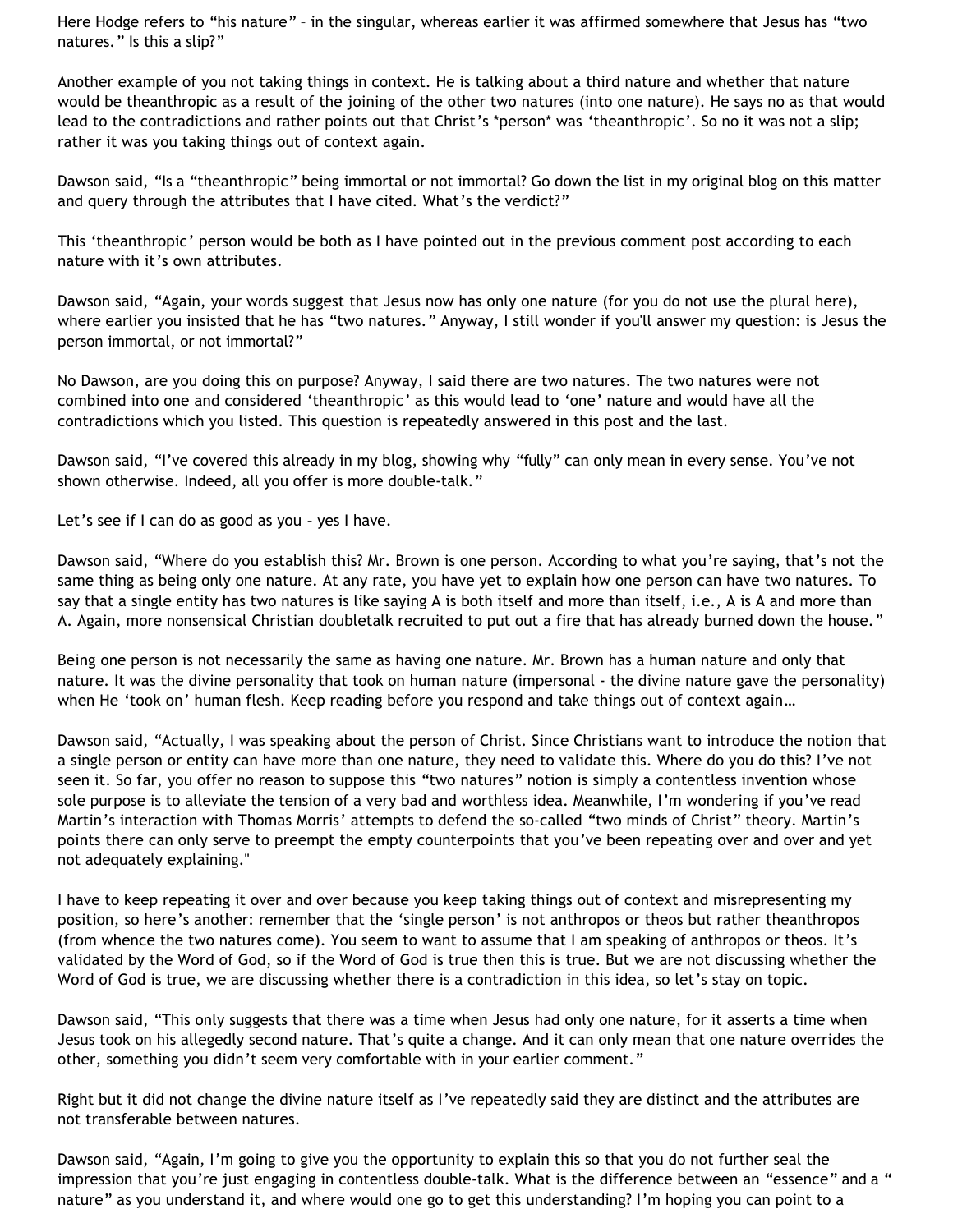source more reliable than the speculations of someone like Charles Hodge or John Frame or Cornelius Van Til, who were clearly groping in the dark on such matters. And even if you wanted to say that Jesus has two natures, you do not explain why his being a single essence or single entity is "irrelevant." It seems you just want to dismiss a very important point which complicates your position so that you don't have to deal with it. Your whole response to my criticism is to say there's no contradiction because Jesus has two natures. You don't prove that Jesus has two natures. You don't explain how having two natures would alleviate the problem, especially since we're talking about one person. Can the same person be both immortal and not immortal? You tell me. Try to come back and really explain these things, and speak to the many points that I've brought up rather than dancing around them as you have.

I have explained how having two natures alleviates the problems; you just keep asserting that I haven't and don't deal with what has been said. Since this is an explanation and not a refutation per se (as I don't really like footnote/link/quote refutations) let me quote Brian Schwertly,

"(1) We have noted that Christ is truly God and truly man. Everything that can be predicated of God is true of Jesus. He is truly God in every way. He is consubstantial with the Father according to the godhead. When the creed speaks of the Mediator having God's nature (Greek, ousia; Latin substantia, or natura) it means identity of essence and implies numerical unity. God is three persons who are one in being. God the Son (who was and is one with the Father and the Holy Spirit) became man. The second person of the trinity assumed a human nature.

When Chalcedon speaks of Christ assuming a human nature consubstantial according to manhood, it refers to generic unity with man. Jesus has all the attributes of humanity: a real flesh and blood body, a rational soul that grows in knowledge, which is finite (i.e., He doesn't know all things), that experiences the full range of human emotions."

"(3) The Bible and the Chalcedonian creed insist that the Mediator is one person, not two. When the second person of the trinity was incarnated He was hypostatically united to a genuine human nature. The Mediator did not unite Himself to a human person with a separate personality but with a human nature and thus the personality of Christ and the personality of the Logos are one and the same.

The unipersonality of the Mediator is by far the most difficult aspect of the incarnation to understand (note: this does not make it a logical contradiction- me). The doctrine of the two natures in one person is to a certain degree beyond human comprehension (but has been revealed in the Word so that one can know about it yet he may not fully understand it – me). Thus, the best way to explain it is to first present the Scriptural evidence for the unipersonality of Christ and then define it theologically as best we can. Note the following arguments from Scripture…"

"To all those who are not satisfied with the difficult, somewhat abstract language of "nature" we offer the following considerations.

(1) The term nature is used because the word person would result in a Nestorian impingement upon the oneness of the divine human person. Theologians must deal with the fact that although the Mediator has both a human and divine consciousness He possessed only one self-consciousness. "[T]he very notion of personality can never be predicated of him except as it draws within its scope his specifically divine identity. And if this is so, it is not feasible to speak of his human personality." [31]

(2) The word "nature" is used of the manness of Christ precisely because it is impersonal. "We measure the reality and dignity of a human nature by the essential properties of the nature, not by the characteristic of individuality subsequently added to it. Personality is not an integral and necessary part of a nature, as it were, the terminus to which it tends." [32]

(3) We must take into account that a divine person assumed a human nature. "If the Logos had obtained personality by uniting with a human nature, [then] he must have previously been impersonal. The incarnation would then have made an essential change in the Logos, and thereby in the Trinity itself." [33] If the second person of the trinity had united with an individual human person then the Mediator would be two persons and not one.

(4) If the Mediator was two persons and not one then with regard to the ontological trinity there would be three persons; but, with regard to the economic trinity there would be four persons. The Bible teaches that the two natures in one person continue forever (Heb. 13:8; 4:14-15; Col. 2:9; Rom. 9:5). "A finite glorified human nature is now eternally united with the second Trinitarian person, and a God-man is now the middle person of the Trinity." [34] If the incarnation involved two separate persons then there would be two Sons on the throne in heaven and not one. Instead of one harmonious work of redemption accomplished by the trinity as it works in creation, there would be a partnership between the triune God and a distinct human person—Jesus. Such a view of course is unbiblical and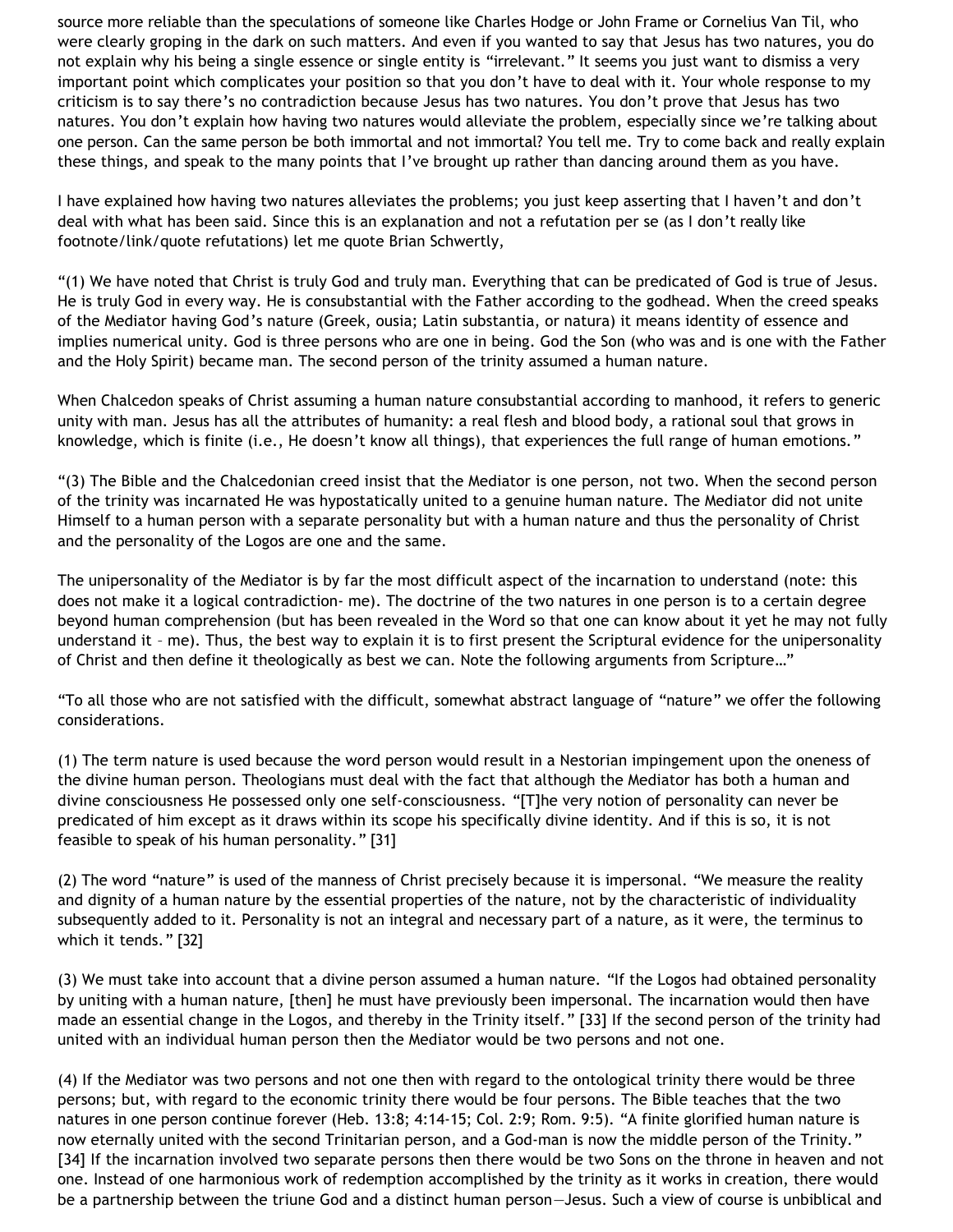### absurd.

(5) The all controlling self consciousness in the Mediator was the divine person and not the human nature. This was true regarding the power of the God-man as well as the knowledge of the theantropic person. The Logos determined when and where the divine power was demonstrated. "If the Logos so determined, Jesus Christ was all-powerful. When the divine nature withdrew its support from the human, the latter was as helpless as it was in an ordinary human creature." [35] The Son's divine power knocked the soldiers who came to arrest Him to the ground and then permitted them to arrest Him and lead Him away to torture and the death of the cross (Jn. 18:6). When our Lord was dead and in the tomb, the Logos preserved the human body and kept it from decay (Ac. 2:27). The Logos also united Jesus' human soul with His body, glorified it and raised it from the dead."

## Brian Schwertly, The Incarnation of Christ

Dawson said, "You'll need to explain what you mean here. For instance, how does the attribute 'immortal' "act on the God-man Jesus Christ"?"

The immortal attribute would act on the God-man Jesus Christ as that part would not be mortal and die as a result since God cannot die. So the immortal did not die; rather, the mortal part of the God-man did.

Dawson said, "It would be a contradiction to say that an immortal being died, for by definition an immortal being is one that does not die."

Amazing, I have repeated myself over and over. I never said that an 'immortal' being died.

Dawson said, "But given the statement from the WCF above ("The divine nature of the Son was uncreated; however, in the 'when the fullness of time was come, He took upon Him man's nature'"), there was a time when this "God-man " did not yet exist, for part and parcel of the "God-man" is Jesus' alleged "human nature," and it was not until "the fullness of time was come" – that is, at some point in time – that Jesus the God "took upon Him man's nature." See, your silly doctrine is all over the place. Good grief, man, do you see what this stuff is doing to your mind?"

There was a time when the divine nature had not yet taken on the human nature. But then all you do is call it silly with no substance to your comment.

Dawson said, "This is not at all the case, for I could define a single entity as man and note that he is in fact not immortal. The contradictions start coming in when you want to marry an immortal nature and a non-immortal nature in the same being."

Huh? I can only assume here that you were really stretching for any kind of comment to make. I agreed that man is not immortal (except in the sense of the soul) and that God is immortal. However, here we have a combination which you have continually danced around and not addressed. There is no logical contradiction here. You may reassert by saying that's incoherent but that does nothing to show that it's incoherent or that there's a contradiction.

Dawson said, "Anyway, it's clear that all you have here is double-talk. You've not shown otherwise. It's all very imaginative, GF. But in the end, that's all it is: imagination. No reality here."

Anyway, it's clear that you have not shown there to be a contradiction. Another empty assertion.

## [August 19, 2005 9:17 AM](http://bahnsenburner.blogspot.com/2005/08/112446827307064806)

[VanTilsGhost](http://www.blogger.com/profile/9496584) said...

1 Corinth 14:33

For God is not the author of confusion but of peace

So...seeing as this man-made doctrine of 'fully man/fully God' is about as confusing as can be, and is contentious as well, I will simply dismiss it as not being from God, since the Bible is inspired and all. :)

[August 20, 2005 6:13 PM](http://bahnsenburner.blogspot.com/2005/08/112458682703672432)

[Bahnsen Burner](http://www.blogger.com/profile/7766918) said...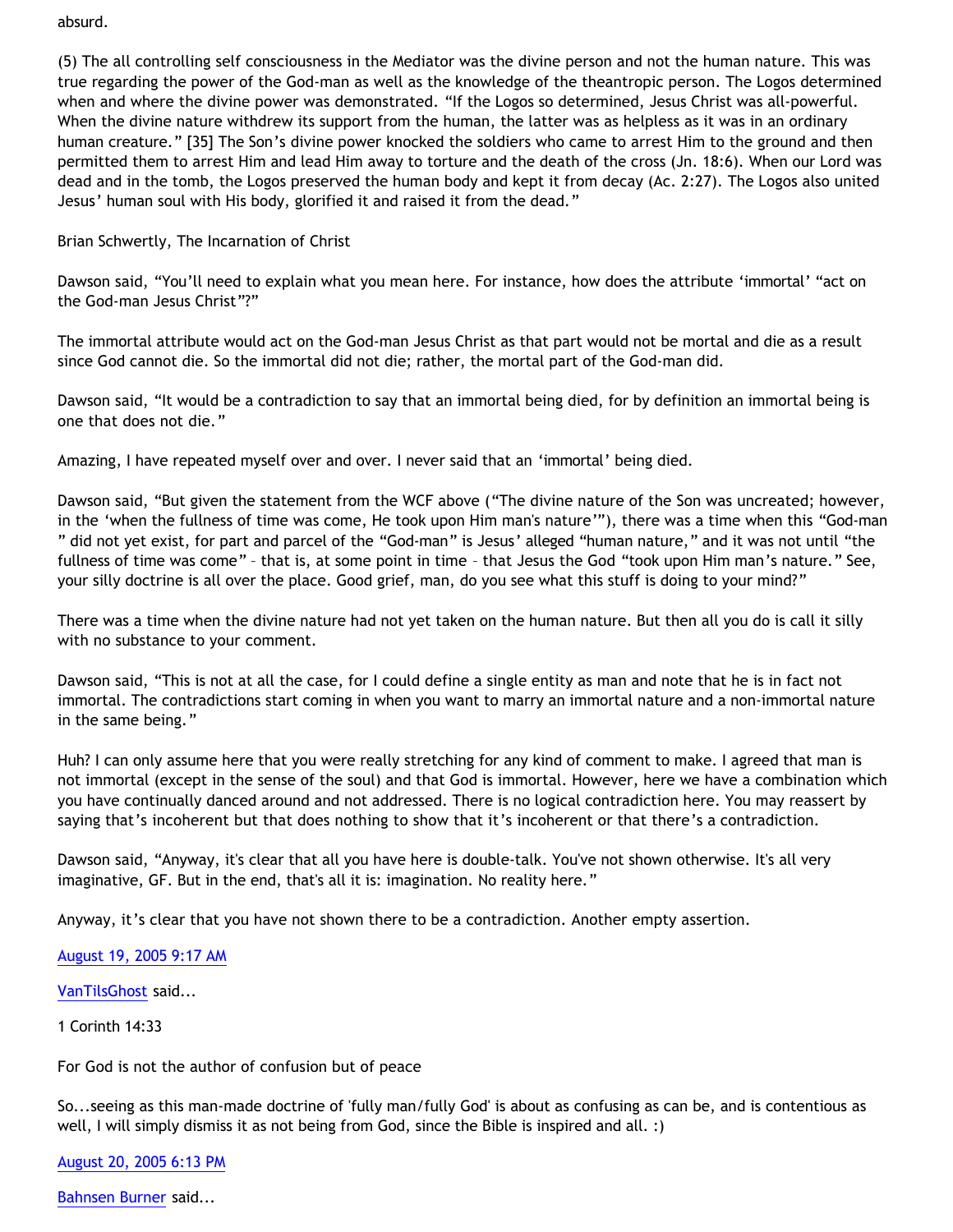Those are some good points, VTG. Indeed, the idea that a single entity can have two entities is in serious need of convincing explanation, which I've not seen. But this is academic, for I know that I would not be able to trust a man who supposedly has two natures, especially if one of those natures stood as the negation of the other (one being one thing, the other being its opposite). At any rate, in a cartoon universe (the essential conception that theism promotes), one can argue anything he wants.

Francois Tremblay made this point quite eloquently in his article [How to Debate a Christian](http://www.objectivethought.com/apologetics/debateaxian.html) when he wrote:

"The disadvantage of following reality is that you also need to follow its complexity. Fictional positions are not bound to this restriction."

The only thing I would say in objection to this is that I do not consider following reality a disadvantage. However, in terms of debating an issue with someone who has abandoned reality, remaining honest to reality may in fact seem disadvantageous if one's concern is merely to score points. But if one is not willing to betray what he knows to be true, there really is no disadvantage for such honesty, just as there is no advantage for those who are willing to betray reality. When fantasy is your guide, you can claim anything, and the sky's the limit on the notions you can invent to defend your claims. Notions of invisible magic beings with multiple, conflicting natures are to be swallowed - not because they are true or because they make sense - but because the protect the believer's confessional investment. But if you hold to reality, you're not going to invent things ad hoc to overcome difficulties that spring from irrational ideas. If you're honest to reality, you're going to abandon irrational ideas altogether.

Anyway, I don't have the delusion that those who in fact do worship contradictions in one form or another, would be prone to admitting such a vice. And quoting others who worship the same set of contradictions will not validate them. It's a faith commitment, meaning that they will simply not admit that such ideas are indefensible, even though their own explanations of such positions are themselves incoherent and irrational. In the end, apologists can only give us the theological speculations of thinkers who take such primitive writings as the bible seriously and who want to vindicate them as some kind of life-governing truth. The original writings themselves are so ambiguous and imprecise that they can be recruited to support virtually any position believers want to take. That is why the landscape of Christianity throughout its history has been one of unceasing schisms and infighting.

Best regards, Dawson Bethrick

[August 21, 2005 7:17 AM](http://bahnsenburner.blogspot.com/2005/08/112463387216089826)

[Paul Manata](http://www.blogger.com/profile/7464842) said...

Dawson, a response is forthcomming. Stay tuned. You may not like it because I will require strict adherence to the laws of logic. Your posts ignore technical logic. Anyway, it will be embarrassing. Here's one gem:

Bithrack [sic] said: "the idea that a single entity can have two entities."

Christian dummy thinks: "is a sandwich an entity?"

everyone answers: "yes"

Christian dummy asks: "can a sandwich have penut butter and jelly, i.e., two entites?"

everyone answers: "yes"

christian dummy says: "so a single entiity (sandwich) ca have two entities (penutbutter and jelly)?

atheist dummy: "no fair! leave me alone and stop making the wisdom of this world (me) turn into foolishness before God!

have a good day, mmmkay

-The Christian Dummy

[August 21, 2005 8:26 AM](http://bahnsenburner.blogspot.com/2005/08/112463800469913969)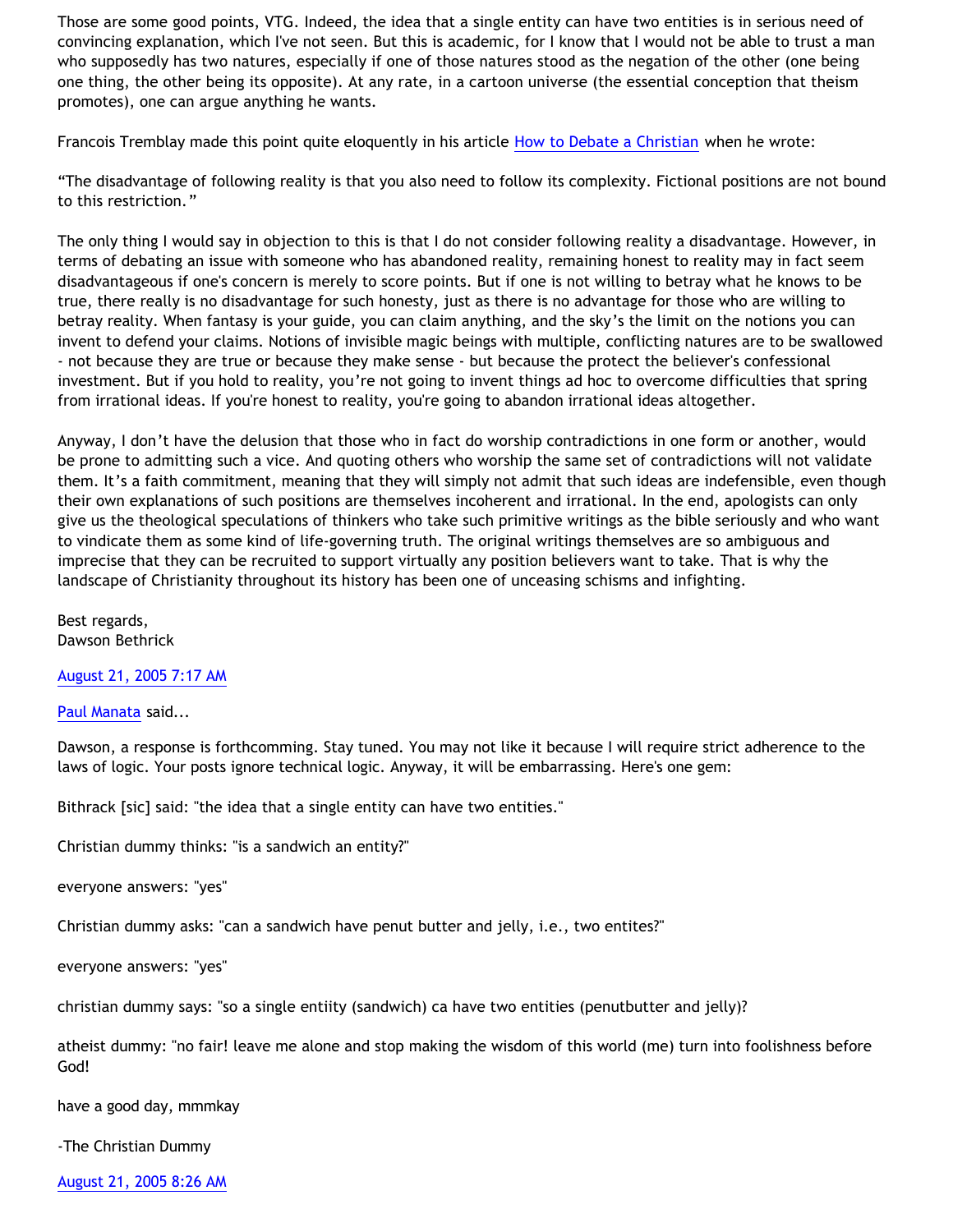#### [Bahnsen Burner](http://www.blogger.com/profile/7766918) said...

I see. You worship something analogous to a sandwich that is both immortal and not immortal, divine and not divine, infinite and not infinite?

Leave it to Paul to step his feet all over in it... With equivocationes like this, one could argue anything.

Regards, Dawson

[August 21, 2005 11:36 AM](http://bahnsenburner.blogspot.com/2005/08/112464941817344882)

[groundfighter76](http://www.blogger.com/profile/8210797) said...

Wow still no substantial response from Dawson...

[August 21, 2005 11:57 AM](http://bahnsenburner.blogspot.com/2005/08/112465066031765778)

[Paul Manata](http://www.blogger.com/profile/7464842) said...

Hmmm, so I take it you agree that I showed that one entity can have two entities? LOL.

Poor Dawson, a drowning man flailing his arms about, grasping for anything, is a sad site. I keep trying to help you, but you're so intellectually wild I'm afraid you'll pull me down with you.

Yup, that was another analogy. Get it? Got it? Good.

[August 22, 2005 2:50 AM](http://bahnsenburner.blogspot.com/2005/08/112470420557899257)

[Paul Manata](http://www.blogger.com/profile/7464842) said...

Dawson said: "With equivocationes [SIC] like this, one could argue anything."

How were those "equivocationes" [SIC]? Care to logically break it down for everyone? Kinda like A and B means A is ~A. Laughable!

Or, maybe it's like when you said "man is another way of saying ~God." Well, cat is another way of saying "~dog." Therefore, according to Dawson, "all dogs are four-leged animals" could be contradicted by "some cats are not four-leged animals."

You're a joke, bro.

[August 22, 2005 2:56 AM](http://bahnsenburner.blogspot.com/2005/08/112470456938354979)

[Bahnsen Burner](http://www.blogger.com/profile/7766918) said...

I love it, Paul. Please, keep doing this! As I've said before, *Christians are the entertainment*. When it's pointed out that they worship contradiction in the form of a being that is both immortal and not immortal (that is, a being allegedly comprised of two natures, the one negating the other), their true colors come out. Great effort was poured out in trying to put out the fire (an admission that there's a fire here?), but the house continues to burn down to ashes. It's not my fault you've chosen to remain in the house. Then, Paul, you come along and liken your Jesus to a peanut butter and jelly sandwich. Bloody hilarious!! So when you take communion, you're eating the flesh of a being that is both immortal and not immortal. I suppose it is also both tasty and not tasty. Perhaps now you can start a new trend: peanut butter and jelly flavored communion wafers. Should go great with grape juice! It's the new edible Jesus - "Making the bland a little more exciting!"

And you say I'm ignoring logic? That's fine, Paul. I expect this. We would be wrong to suppose that those who worship a contadiction would actually admit it. The desperation we see in Christian apologetics is precisely the kind of panic we would expect to find among adults who take their cartoon view of the universe seriously. We've got Elmer Fudd and Daffy Duck here trying to defend their belief in an invisible magic being which is both immortal and not immortal, divine and not divine, infinite and not infinite, and when this is pointed out, it heaps hot coals on their heads (as it burns down their house).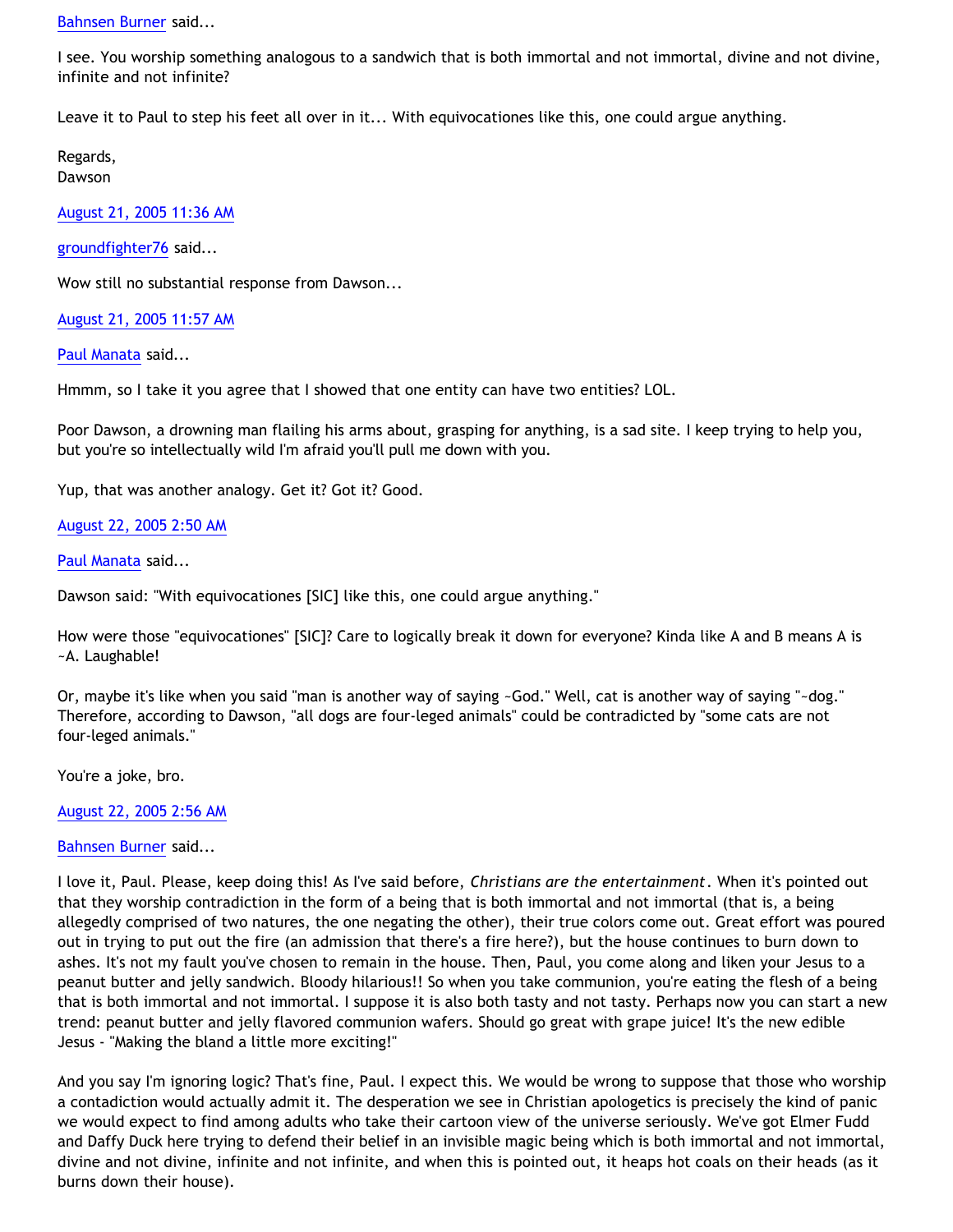Truly an amazing sight to behold. Thank you both for posting your words for all to see.

Regards, Dawson

[August 22, 2005 4:20 AM](http://bahnsenburner.blogspot.com/2005/08/112470964789104669)

[groundfighter76](http://www.blogger.com/profile/8210797) said...

Well still nothing substantial.

[August 22, 2005 6:40 AM](http://bahnsenburner.blogspot.com/2005/08/112471805051567103)

[Paul Manata](http://www.blogger.com/profile/7464842) said...

Do you have a refutation or are you just going to let everyone read your posts where it is easy to see you're getting progressively more frusterated?

Homework assignment for Bethrick:

Dawson said: *"When it's pointed out that they worship contradiction in the form of a being that is both immortal and not immortal."*

Now show, logically, how Jesus is immortal and mortal *in the same sense*. You can do this, correct?

Let me "entertain" your guests some more: Watch as I peer into the crystal ball and fortell the future: Dawson Bethrick will not take me up on my challenge, he'll come back with more flapping of his gums, thus showing that he can only make an assertion. If Bethrick is asked to actually argue for his position, then you can expect that when hell freezes over.

# [August 22, 2005 7:07 AM](http://bahnsenburner.blogspot.com/2005/08/112471962557611685)

## [Bahnsen Burner](http://www.blogger.com/profile/7766918) said...

Watch as the two worshippers of contradiction gather like ravenous zombies who lust after living blood, their carnal desires to devour flesh watering at the mouth! Your view has already been refuted, and your "responses" have been shown to be nothing more than inventive rationalizations. Nothing more substantial has been offered in defense of your primitive, bankrupt worldview since. As I pointed out, we should not expect those who worship contradiction disguised in fake piety to admit their shame. The kind of threadbare rationalizations you've presented are precisely what we expect to see in your sad and desperate defenses. And even though you somehow suppose (how, it is unclear) that I am "frusterated," it's obviously you whose buttons have been pushed. Who's running over to post snide comments on my blog? Those who religiously enshrine incoherence are doing this. It bugs the snot out of you.

As is typical of Christians, Paul confuses himself with the god he says he worships and issues a commandment: "Now show, logically, how Jesus is immortal and mortal *in the same sense*." For one, you miss a fundamental point: I have no obligation to present a proof about something that doesn't exist. This much should be clear, and was covered in previous conversations. Moreover, I pointed out above that the Athanasian Creed makes it clear that the attributes ascribed to the so-called "two natures of Christ" can only be taken to apply in *every* sense, and GroundFighter76 clearly agreed with me on this very point. (I can hear the screams now: "No! No! That's not true!!!" as they flush themselves down their own ideological toilet.) So if you disagree that these things apply in all senses, then you and GF76 will have to slug it out between you, for this would mean that you disagree with each other. It wouldn't be the first time that two Christians disagree on the fundamentals of their religion. Indeed, none of these points are explicitly laid out in the bible itself. It was only after they were debated in a series of political councils that worked to define the 'authorized' version (that is, one that is sanitized and whitewashed) only then to be distributed like tasteless, unsubstantial wafers that readily dissolve on the moistened tongues of hoodwinked believers the world over. As Price points out (*Deconstructing Christ*, p. 21): "They wouldn't call it ['authorized'] unless there was something to hide and they had managed to hide it." They tried to hide the fact that Christ is a jumble of contradictions, but they didn't hide it very well.

Worshipping a contradiction is a mental disease, guys. Seek help now!

Regards,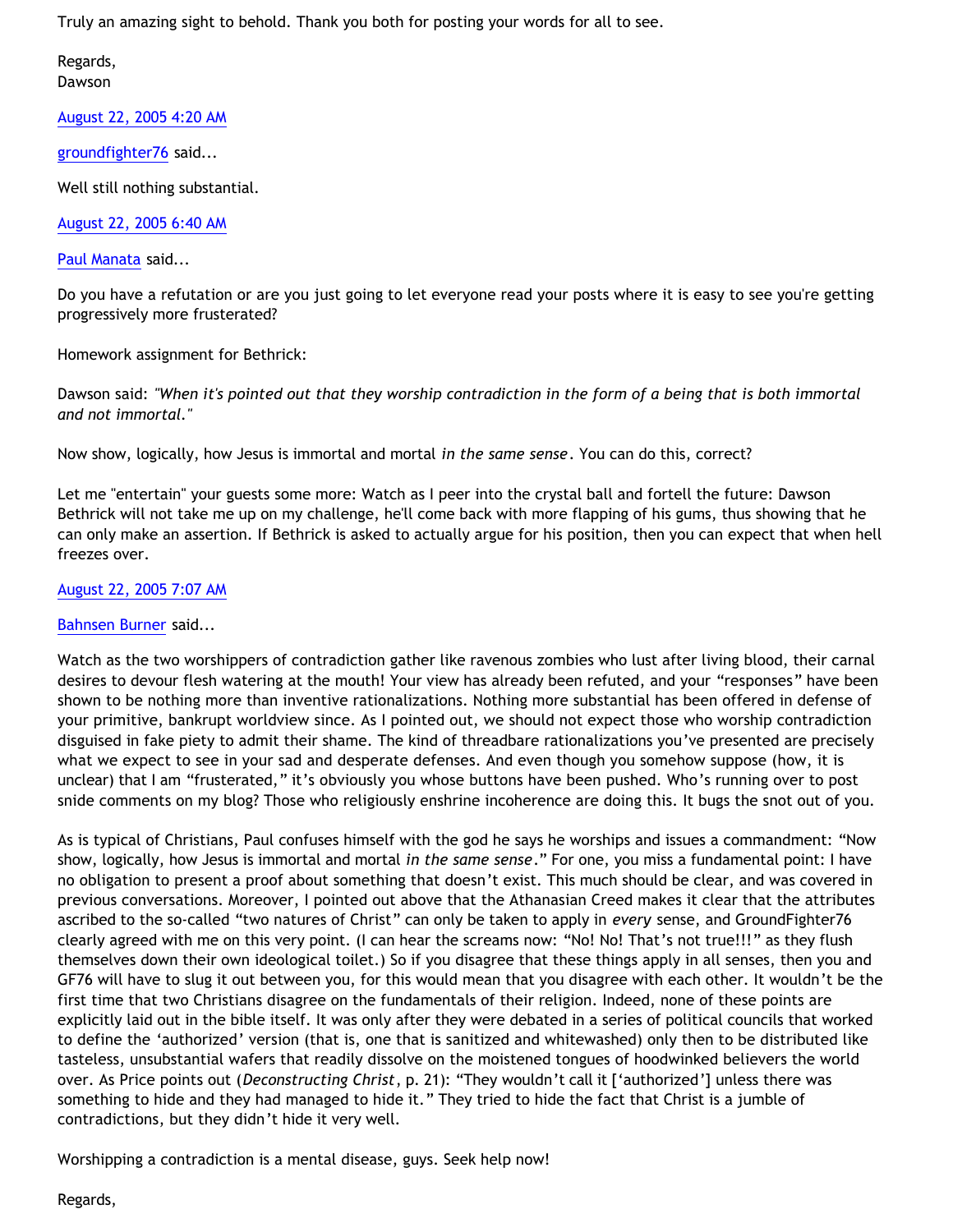#### Dawson

[August 23, 2005 4:49 AM](http://bahnsenburner.blogspot.com/2005/08/112479775320454149)

[groundfighter76](http://www.blogger.com/profile/8210797) said...

Dawson,

You are desperate to save your worthless blog entry.

You have not interacted at all. My 22 month old niece could do better at interpreting Hodge, the Bible, and others than you have shown yourself capable of and she can't even read yet. That's how pathetic you have become. For instance, let's reminisce about your use of James 1:8! how bad!

Now this statement amazes me: "For one, you miss a fundamental point: I have no obligation to present a proof about something that doesn't exist. This much should be clear, and was covered in previous conversations."

Umm do you not realize you have already presented a proof against Jesus and tried to show a contradiction (however bad it actually was)? You have therefore assumed the burden of proof as far as showing there to be a contradiction and now when you get slapped around you try to get out of it. Amazing! \*\*THIS IS NOTHING MORE THAN AN ADMISSION OF THAT YOU HAVE BEEN DEFEATED.\*\*

Dawson blundered, "Moreover, I pointed out above that the Athanasian Creed makes it clear that the attributes ascribed to the so-called "two natures of Christ" can only be taken to apply in every sense, and \*\*GroundFighter76 clearly agreed with me on this very point\*\*."

Woahhh Dawson. You know you don't have to resort to LYING to save yourself from the embarrassment you've experienced these past few days. You are desperate and pathetic with your weak psycho assertions and lies. \*\*But again when you resort to this, you are merely admitting that you have been smacked around too much. So take it like a man Dawson.\*\*

I saw your first 'article' (the one before this) on Franc's scholarly (that's a joke) website about strong atheism. I bet he won't post any comments on there. Too bad.

You are incompetent, Dawson.

Best Regards, GF76

[August 23, 2005 7:18 AM](http://bahnsenburner.blogspot.com/2005/08/112480670220113798)

[groundfighter76](http://www.blogger.com/profile/8210797) said...

This post has been removed by the author.

[August 23, 2005 7:33 AM](http://bahnsenburner.blogspot.com/2005/08/112480759314034735)

[Bahnsen Burner](http://www.blogger.com/profile/7766918) said...

I don't think anyone is interested in watching you overexcite yourself with misconstrued trivialities in your ambition to convince yourself that you've vindicated your position. And we already know what you're trying to vindicate: belief in invisible magic beings, the cartoon view of the universe, deification of contradiction, enshrinement of incoherence, etc.

At any rate, you are becoming miserably boring. So I'm going to give you one more opportunity to prove that your Jesus sandwich is not a contradiction, that it is not only coherent, but also true. If you don't come through, and all you do is offer more puffery and doubletalk, then you'll have to find another forum to post your debris. The fake distinctions and doubletalk that you have parroted from the annals of agenda-driven theological speculation are quite unimpressive, and upon examination only make Christianity's tangled mess all the more indefensible. Doubletalk is not a defense, so if that's all you have, you'll have to take it elsewhere. Until a worthy defense against the contradiction within the person of Jesus has been presented, I will consider this a settled matter in which the Christian apologetic defense team has simply defaulted on their twisted "logic," which is simply a mockery if there ever were any.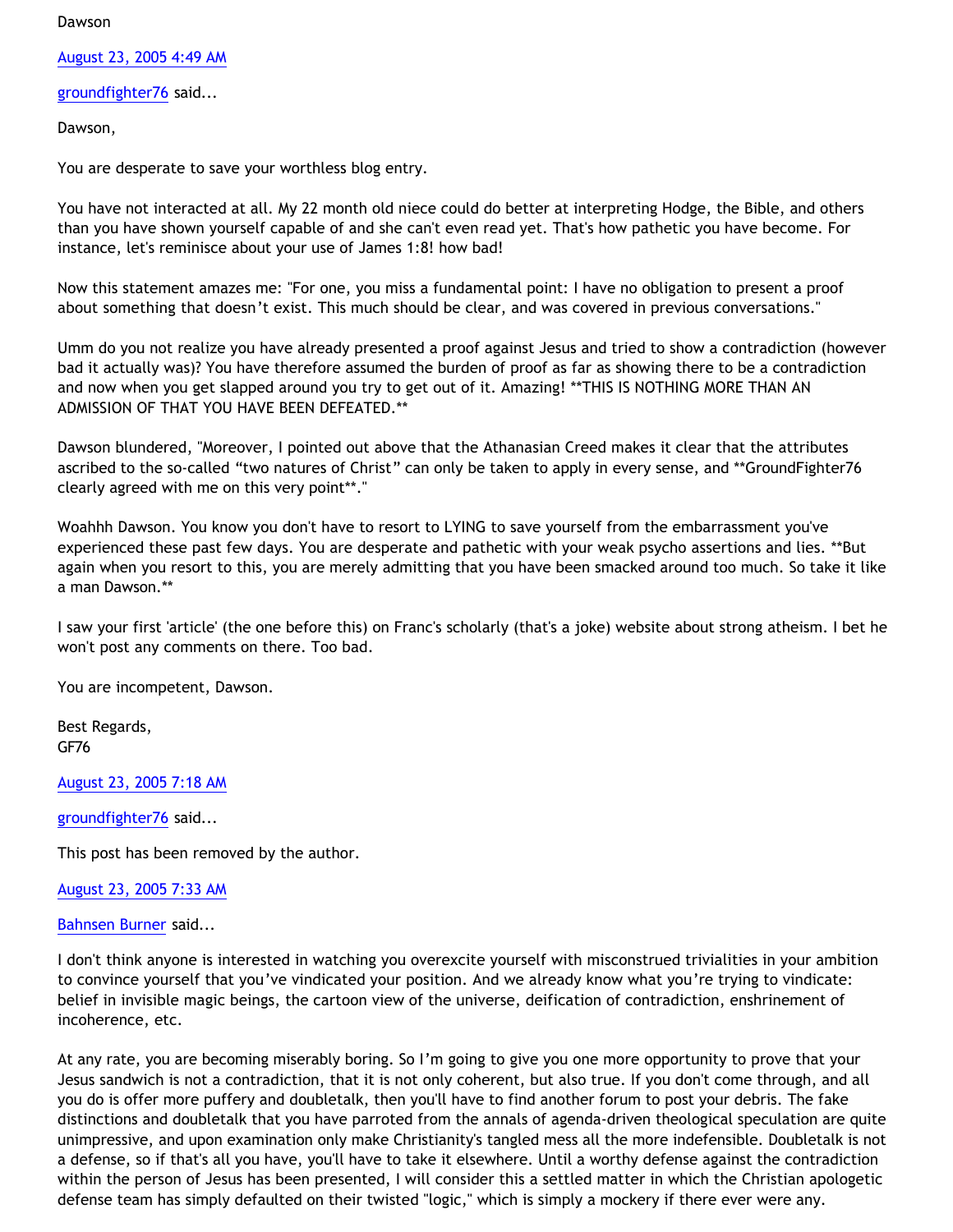Also, it's good to see that you chose to retract your last comment. It appears you have reconsidered exposing your Christian misogyny for others to see. That was a wise choice, but again I urge you to seek help for your condition. Worshipping a contradiction is a serious mental disorder, and there's very little hope for your recovery if you don't want and seek out help.

Regards, Dawson

[August 24, 2005 6:27 AM](http://bahnsenburner.blogspot.com/2005/08/112489007750079592)

[groundfighter76](http://www.blogger.com/profile/8210797) said...

Dawson,

Dawson said, "Also, it's good to see that you chose to retract your last comment. It appears you have reconsidered exposing your Christian misogyny for others to see. That was a wise choice,.."

My last statement was retracted to try and stay more on topic. Basically I said that the burden of proof discussion was hardly 'clear' as you claimed. It consisted of me showing that you had the burden as well and then you whined like a woman and ran off. So there was/is nothing to hide from others. But of course you probably want to get off topic since you have been embarrassed but not this time. Is that the best you can do?

I can see you still have not posted anything worthy of even reading much less refuting.

Paul and I have both showed there's no contradiction and to rebut you simply shout that 'there's a contradiction'. You have not interacted. I can only take that to mean you don't know what you are talking about. Then you resort to lying! NOW DO YOU KNOW WHY PEOPLE DON'T TAKE YOU SERIOUSLY?

This is boring.

[August 24, 2005 6:46 AM](http://bahnsenburner.blogspot.com/2005/08/112489117870829076)

[Not Reformed](http://www.blogger.com/profile/8159639) said...

GF76 said:

"you whined like a woman and ran off"

If GF76 is indeed someone different than Paul "clown-prince" Manata, at least he does share the same lack of respect for women, and people in general. Way to go GF76...go "groundfigher" go! Go "groundfighter" go! You're so powerful! You're a groundfighter! You like to fight on the ground. Neat.

I guess the new phrase could be:

"you deleted your post like a groundfighter and ran off"

You sound like Paul, you delete posts like Paul, you use the exact same phrases and insults...either you're the same person, or you've been brainwashed in a similar fashion. Either way...pyscho material.

[August 24, 2005 3:11 PM](http://bahnsenburner.blogspot.com/2005/08/112492146939854959)

[groundfighter76](http://www.blogger.com/profile/8210797) said...

Well still no substantial reply or even something worthy of reading....

[August 25, 2005 6:26 AM](http://bahnsenburner.blogspot.com/2005/08/112497641622498172)

[groundfighter76](http://www.blogger.com/profile/8210797) said...

Well still no substantial reply or even something worthy of reading....

[August 25, 2005 6:26 AM](http://bahnsenburner.blogspot.com/2005/08/112497641870049342)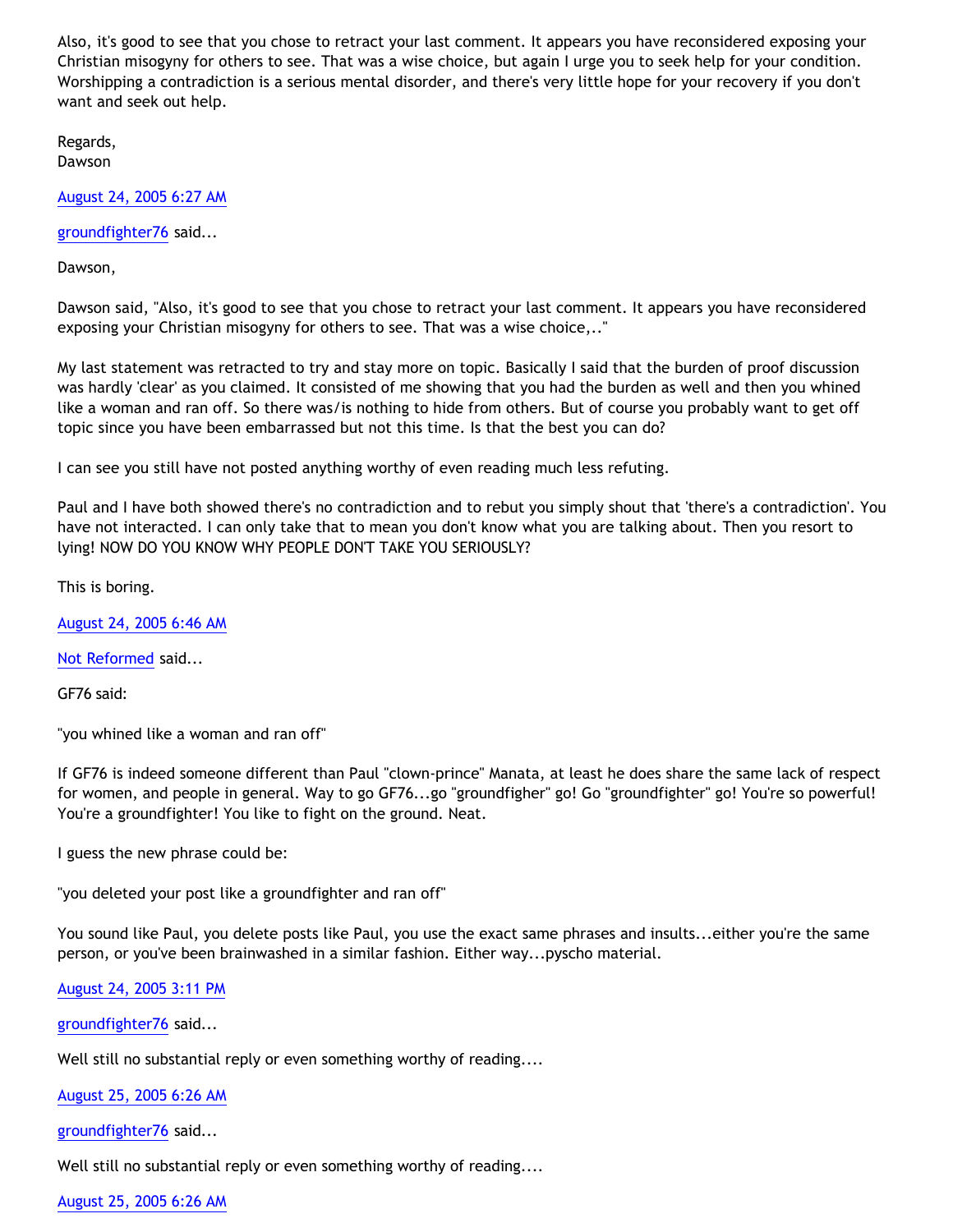[VanTilsGhost](http://www.blogger.com/profile/9496584) said...

So...let's see here:

**1. Jesus = God (based on John 1:1)** 

"In the beginning was the Word, and the Word was with God, and the Word was God."

## **2. God = knows everything**

## **3. Jesus = doesn't know everything (based on verse below)**

Matthew 24:36:

"But of that day and hour no one knows, not even the angels of heaven, but My Father only.

So Jesus isn't God.

Contradiction?

Am I not "reading it right," or "interpreting the scriptures" properly? If I'm not, show me where in the Bible it describes how to interpret disparate biblical claims correctly.

## [August 25, 2005 12:49 PM](http://bahnsenburner.blogspot.com/2005/08/112499935932515614)

[Not Reformed](http://www.blogger.com/profile/8159639) said...

looks like your points stand unrefuted VTG...GF76/Manata have run off like the little cowards they are. Typical...since their Christ was a coward too.

[August 28, 2005 9:10 AM](http://bahnsenburner.blogspot.com/2005/08/112524541997511507)

[groundfighter76](http://www.blogger.com/profile/8210797) said...

NR,

I have not responded and am not going to respond b/c this and 'other' objections like it have been addressed. I'm not going to hold VTG's hand. If he wants, he can go back and read my posts to find his answer as this is nothing new and is boring.

By the way, have you ever contributed to any discussion on these blogs? I having trouble remembering any contribution...

Have a wonderful day.

[August 28, 2005 3:27 PM](http://bahnsenburner.blogspot.com/2005/08/112526805295014919)

[Not Reformed](http://www.blogger.com/profile/8159639) said...

I see you're "thinking God's thoughts after Him" again GF76...splendid! LOL!

I am having a wonderful day, by the way. All sorts of good things going on. Its good to be alive! I'm glad I don't have to subscribe to a 'deny myself' worldview full of contradictions...it would be difficult to have a wonderful day if I did, I'm sure!

If you're reading Vantilsghost, good point above! The one's who are thinking God's thoughts have no response! You've stupified the Almighty!

## [August 28, 2005 5:53 PM](http://bahnsenburner.blogspot.com/2005/08/112527682451908163)

[VanTilsGhost](http://www.blogger.com/profile/9496584) said...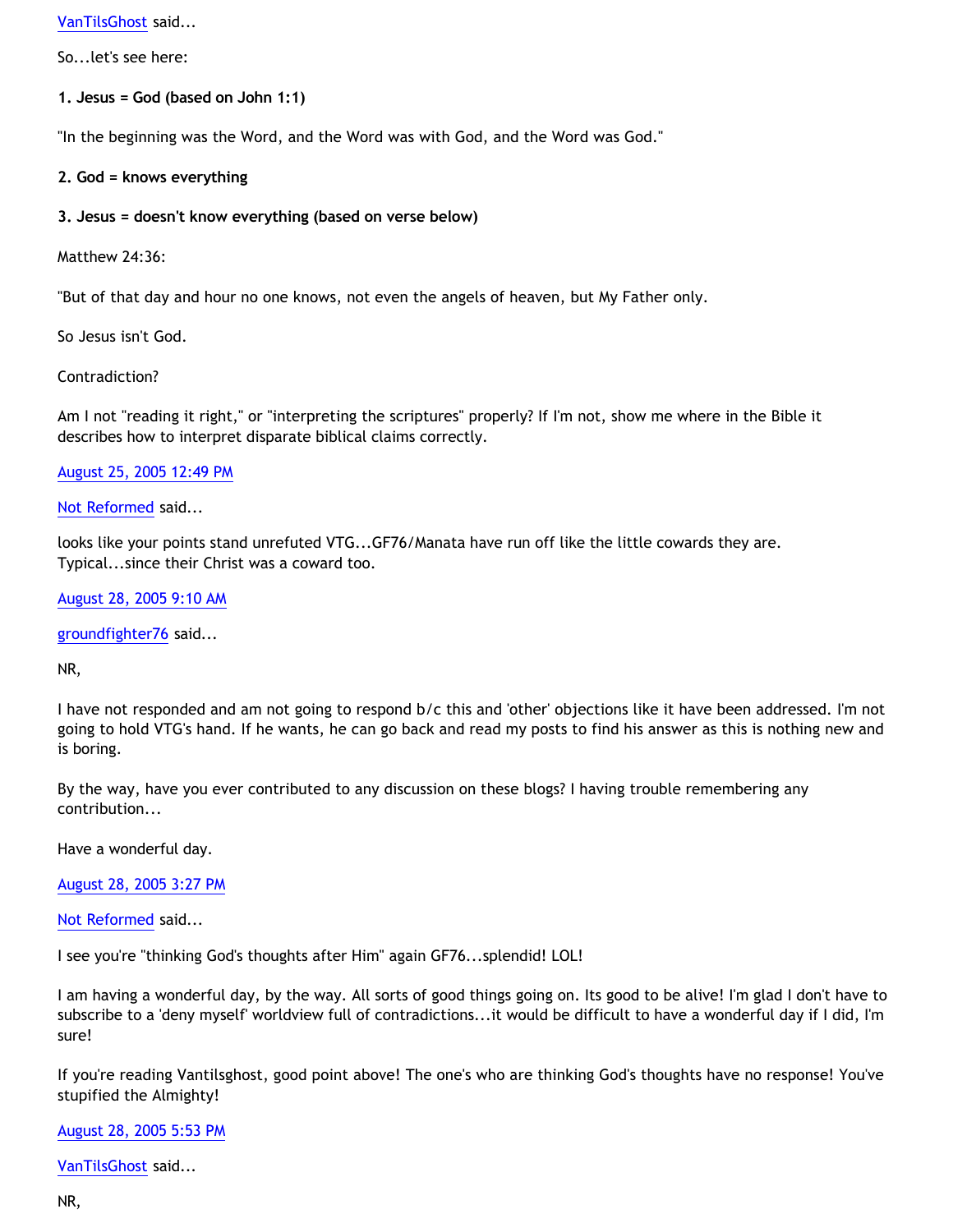Glad you liked my post...I'm not sure what GF76 has contributed beyond disrepecting women and his fellow humans in general, so it seems kind of silly for him to ask what you've contributed.

Those reformed christians are a snarky bunch, believe me, I know because I used to be one! Trying to defend the 'invisible dragon in the garage' is bound to make a person grumpy.

[August 29, 2005 9:10 AM](http://bahnsenburner.blogspot.com/2005/08/112533182750365141)

[groundfighter76](http://www.blogger.com/profile/8210797) said...

Well still nothing substantial as usual. Oh well...

[August 30, 2005 6:50 AM](http://bahnsenburner.blogspot.com/2005/08/112540984054289113)

[Bahnsen Burner](http://www.blogger.com/profile/7766918) said...

In a cartoon universe, anything can be dismissed as "nothing substantial." Repeating this over and over thus gains your position nothing. Now, when you have a reasonable rebuttal to the issue at hand, please present it. The nonsensical double-talk you've provided so far is pure invention, and thus does not require a response.

### [August 30, 2005 8:32 AM](http://bahnsenburner.blogspot.com/2005/08/112541595730498322)

[Francois Tremblay](http://www.blogger.com/profile/7715861) said...

"Now show, logically, how Jesus is immortal and mortal in the same sense. You can do this, correct?"

What bumbling fools these two are. Even when they put the contradiction in front of their own eyes, they still don't see it. It's like they say, "no one is blinder but the one who does not want to see" !

Jesus = human = mortal Jesus = divine = immortal

Therefore, obviously, Jesus died and did not die. Jesus lived and did not live. Slavery is freedom. War is peace. Paul Manata and GF76 are intelligent.

[August 30, 2005 7:09 PM](http://bahnsenburner.blogspot.com/2005/08/112545416593392418)

#### [Bahnsen Burner](http://www.blogger.com/profile/7766918) said...

It is incredible, Franc. Christianity puts the believer's mind into a very deep coma of denial. A roaring, frothing tiger can be sitting 10 feet in front of him and he'll say "there's no tiger here!" The apologist is even worse; he issues a commandment: "Prove there's a tiger here!" He sees it, just as we all do. He just doesn't want to admit it is all. With apologetics, the Christian believer seals his self-deceit completely. Thus, as I pointed out, we should not expect those who worship a contradiction to admit it.

If Jesus had two natures, one human, the other divine, which nature died on the cross, the human nature, or the divine nature? We know it could not be the divine nature that died, because the divine nature would have to be immortal, and something that is immortable by definition does not die. So that leaves the human nature: Jesus' human nature must have died on the cross (assuming anything died to begin with). But that's a big problem, as the death of a human is insufficient to atone for sins. If a human's death were sufficient to atone for sins, then the incarnation of Jesus was completely unnecessary, nonsensical even.

I'm really glad these aren't my worldview's problems!

What's interesting, though, is that the apostle Paul never makes the statement that Jesus had two natures. None that I know of anyway. When he speaks of Jesus being crucified, he says "Jesus died" (cf. Rom. 8:34, I Thess. 4:14, et al.). The apostle never makes statements like "only Jesus' human nature died on the cross," or anything remotely close to this. The whole "two natures" baloney was a later invention that was codified in councils whose purpose was to define an orthodoxy for political purposes - thus enabling the persecution of "heretics." Today's apologists all too conveniently overlook the shaky and splintered beginnings of Christianity. Wells sheds some well-needed light on this in his [Earliest Christianity,](http://www.infidels.org/library/modern/g_a_wells/earliest.html) as well as in his numerous books on early Christianity. Also, a very good introduction to how the NT canon was decided is found in historian Richard Carrier's [The Formation of the New Testament Canon](http://www.infidels.org/library/modern/richard_carrier/NTcanon.html).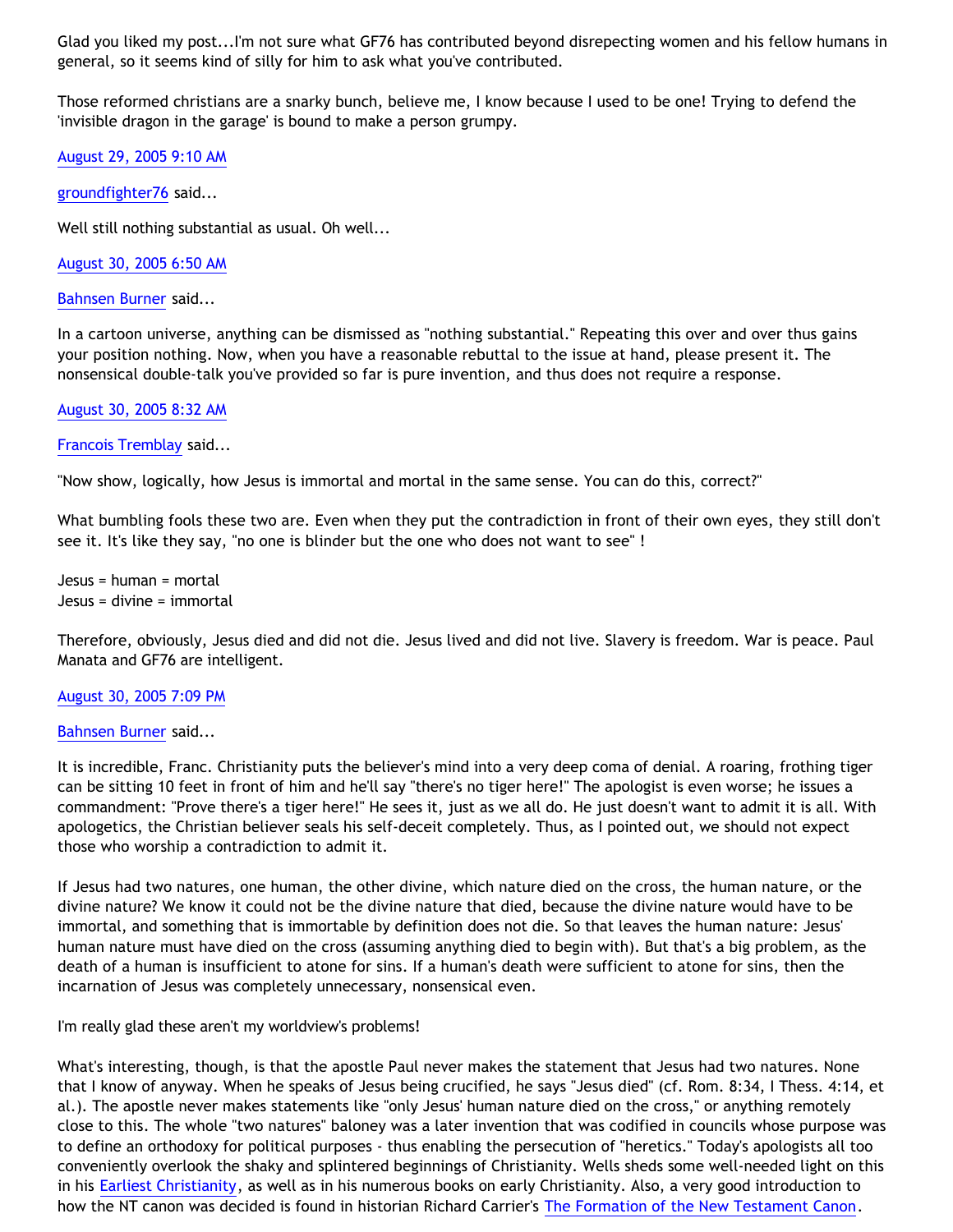Anyway, since Jesus' life was allegedly restored, there was in the end no real sacrifice. A genuine sacrifice involves real and permanent loss, and not of something trivial. Getting something back after you've pretended to give it up is a sham. And knowing that you're going to get something back after pretending to give it up, is no formula for a genuine sacrifice. The animals that were sacrificed in the Old Testament times surely did not come back to life. Their deaths were permanent. Again, the New Testament is a non sequitur to the Old.

Having a really wonderful day,

Dawson

[August 31, 2005 6:42 AM](http://bahnsenburner.blogspot.com/2005/08/112549574295620364)

[groundfighter76](http://www.blogger.com/profile/8210797) said...

Well it's the same psycho assertionism, double talk, and repetition from Dawson with no response to my last rebuttal.

Wow Franc, what a genius post! hahaha

[August 31, 2005 7:17 AM](http://bahnsenburner.blogspot.com/2005/08/112549782270220428)

[Francois Tremblay](http://www.blogger.com/profile/7715861) said...

GF76, are you a masochist like many other Christians ? Maybe this is the kind of thing you people live for... getting persecuted. Just like your ancestors who gave themselves to the lions. Ironically, idiots like you are probably the best argument against Neo-Darwinism.

## [August 31, 2005 11:28 AM](http://bahnsenburner.blogspot.com/2005/08/112551293873731910)

[Bahnsen Burner](http://www.blogger.com/profile/7766918) said...

GF76, worshipping contradiction is a very serious mental problem, and is in dire need of professional attention. It's clear that you're in a state of denial now, but you don't have to remain in that state. With the recognition that you have a problem, and the life-turning decision to be honest about the fact that there is a fundamental distinction between the real and the imaginary, you could be on your way to recovery. Continuing to demand rebuttals to nonsensical conjecture and concocted council rulings will only reinforce the state of denial that has presently taken you as its hostage. There is no need to refute the arbitrary. Once it's been exposed for what it is, my job is done on that task. So long as you want to believe in a being that is both A and non-A in at least 20 senses, you will not be able to break free of the bondage of the incoherent. Ask yourself: what does worshipping a contradiction gain for GF76?

Let us know what you come up with.

Regards, Dawson

[September 01, 2005 3:20 AM](http://bahnsenburner.blogspot.com/2005/08/112557005744977959)

[Christian Theist](http://www.blogger.com/profile/13040841) said...

I don't think Paul Manata was arguing consistently in terms of presuppositional apologetics.

I think that what needs to be pointed out with respect your (you being Dawson) concerns over the Athanastian Creed, in particular Jesus Christ, is that you are, to put it quite simply, reasoning in terms of your presuppositions (your worldview). How can Jesus Christ be true God and man? Is this not a contradiction? Well, it depends on whether or not you believe in God.

The Christian claim is that it is not a contradiction for Jesus to be true God and true man at the same time. That's the Christian position. So when you say that it's not possible for Jesus to be true God and true man, you're begging the question. If God exists, then Jesus is who the Bible says he is. So when you say that Jesus is not who the Bible says he is, you're assuming to be true the very thing you need to prove, i.e. that God does not exist. You're reasoning in a circle. You're not presuppositionally neutral.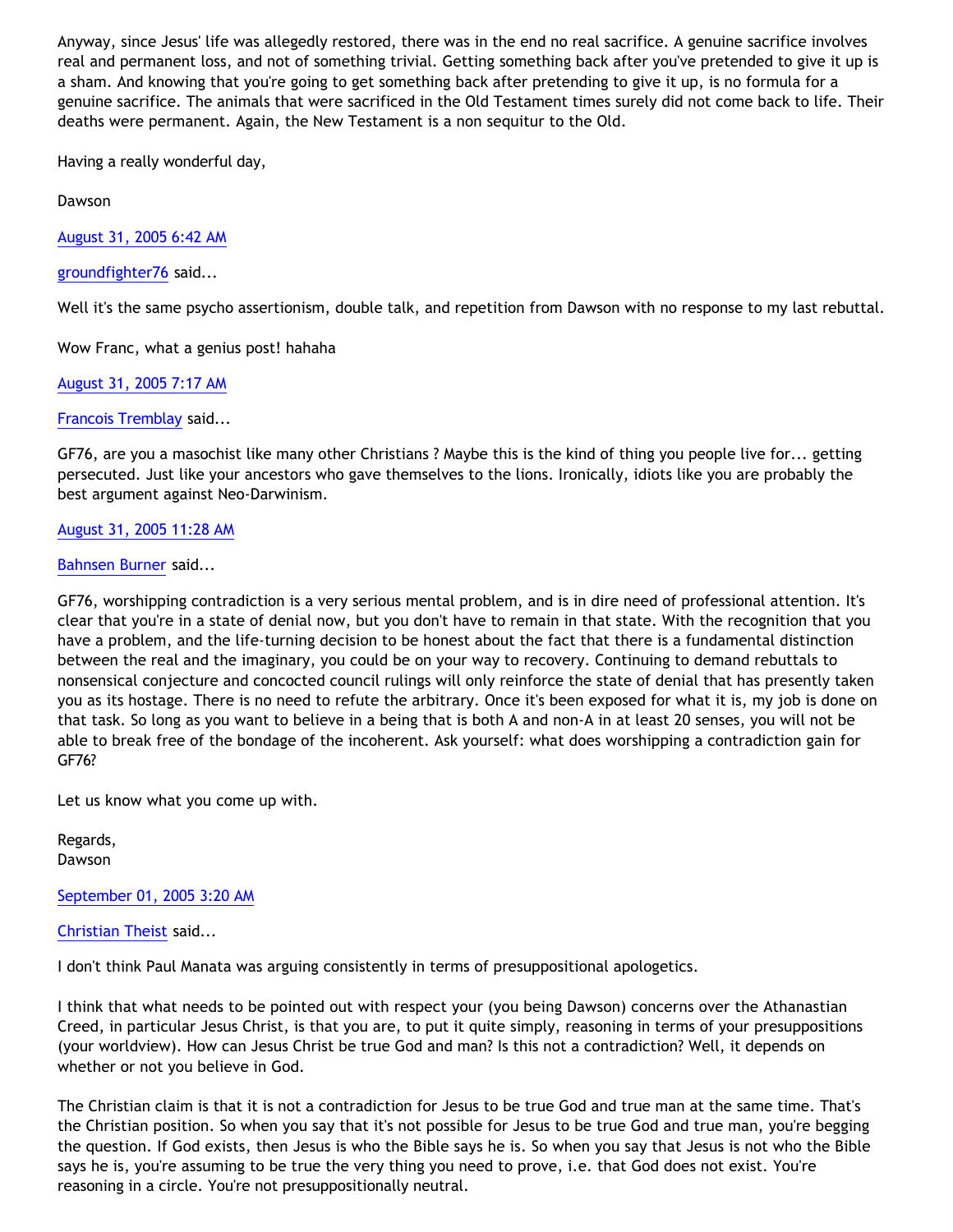Now, you might say, and rightly so, that I'm doing the same thing -- I'm assuming in advance the very thing I need to prove, i.e. that God exists. Yes, I am. Neither of us are neutral. Neither the theist nor the atheist can avoid begging crucial questions.

So how, then, can the dispute between the theist and the atheist be settled? Well, let's consider eachother's worldviews and consider them on their own terms. We need to ask: when I reason consistently about this worldview on its own terms, where does it take us? Can it provide the preconditions of intelligibility? Can it account for universal, invariant laws of logic and morality? Can it account for the uniformity of nature that makes science possible?

My position is that Christian Theism is true because of the impossibility of the contrary. If Christian Theism were not true, you could not prove anything. Certainly many atheists are very intelligent people. They have many true beliefs. But they can't justify their beliefs to thus be considered knowledge. They can't account for the very preconditions of intelligibility -- can't account for universal, invariant laws of morality and logic, nor the uniformity of nature.

But even if the theist and atheist were to debate, would the atheist change his mind? Not on his own. God must change one's heart and mind to believe and love him. A complete paradigm shift -- a conversion is necessary, and this can only be accomplished by the Holy Spirit so that the one converted now accepts God as the final authority for epistemology, ethics, and ontology. God is pleased to save people because of the work of Jesus Christ who paid the penalty for sin and lived a perfect life so that all those who put their trust in him might have everlasting life.

Cheers.

[September 15, 2005 10:54 AM](http://bahnsenburner.blogspot.com/2005/08/112680684631379172)

[Not Reformed](http://www.blogger.com/profile/8159639) said...

Christian Theist,

you said:

"If Christian Theism were not true, you could not prove anything."

Since you specified 'christian theism,' I'm assuming you're basing your beliefs on the Bible...a man-made book, and on the man-made theologies contained within. Seeing as men/humans wrote the Bible, and men/humans have written all of the other holy books in the world, why should one base their theology on one particular holy book?

How can you set up such a grand statement/idea as the impossibility of the contrary without establishing the authority of your holy book first?

[September 15, 2005 9:07 PM](http://bahnsenburner.blogspot.com/2005/08/112684362530960732)

[Paul Manata](http://www.blogger.com/profile/7464842) said...

Hi Christian Theist,

Maybe you could show how I was not arguing consistently as a presuppositionalist?

I asked Dawson to prove it was a contradiction.

I showed that it was not, according to simple logic. We didn't even need to get into his presuppositions.

I hold to the WCF where we read that God's word is consistent. Greg Bahnsen certainly showed how we can forumlate doctrines in a non-contradictory way (see his Philosophy of Christianity series).

Greg Bahnsen, on many tape series, tells us that we do not always need to get into the "impossibility of the contrary" but that sometimes all that is needed is to simply show that something isn't a contradiction.

Some of my illustrations came from one of John Frame's students.

So, are you sure that you're the one who's familiar with presuppositionalism?